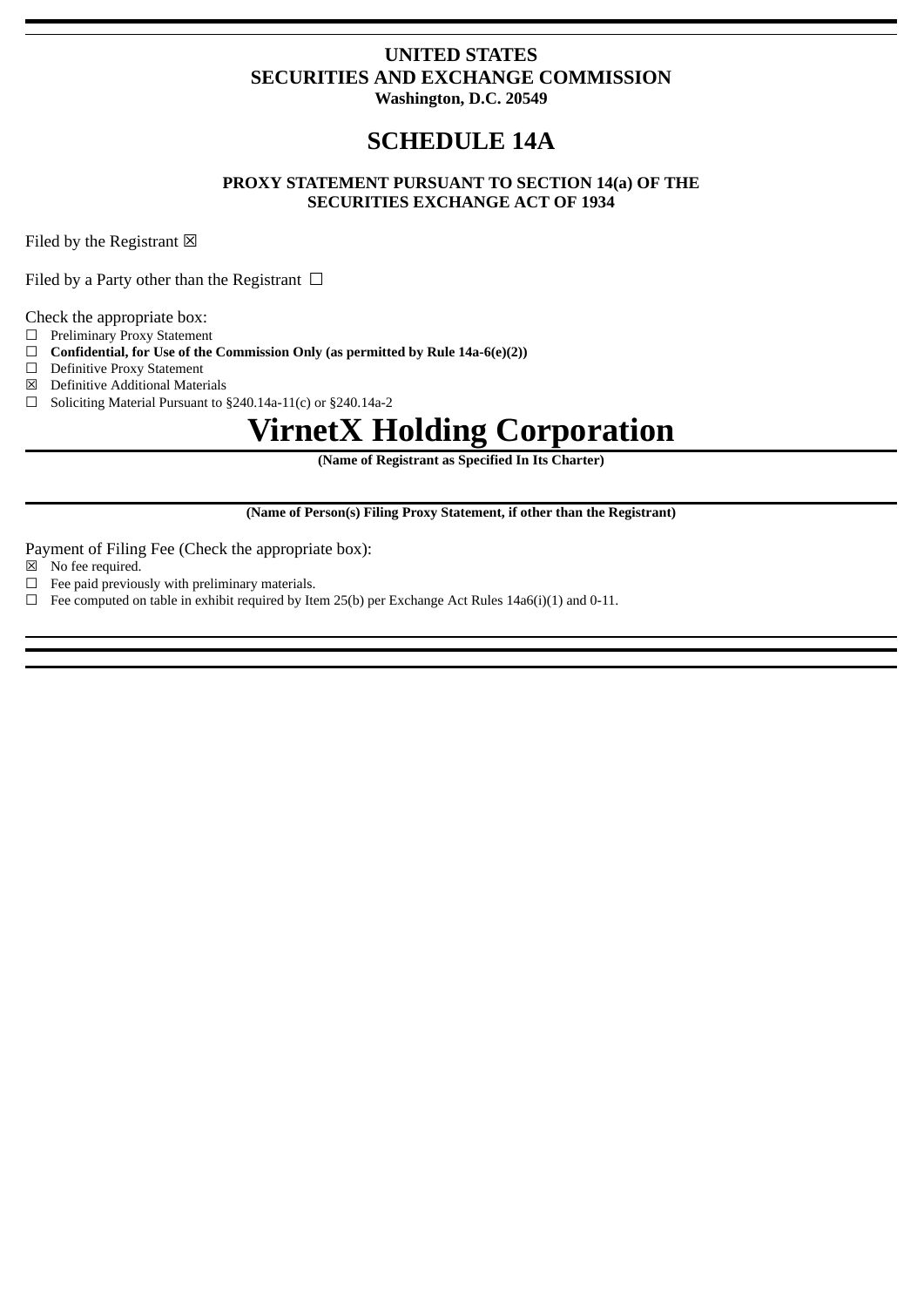VirnetX Holding Corporation 308 Dorla Court Zephyr Cove, NV 89448 www.virnetx.com May 18, 2022



To the Stockholders of VirnetX Holding Corporation:

You recently received our Notice of Internet Availability of Proxy Materials (other than those who previously requested electronic or paper delivery) containing instructions on how to access our proxy materials for the 2022 Annual Meeting of Stockholders of VirnetX Holding Corporation ("VirnetX," the "Company," "we," "us," or similar term) and vote your shares.

On May 13, 2022, we filed an amendment to our Annual Report on Form 10-K for the fiscal year ended December 31, 2021 (the "Form 10-K/A") to include restated financial statements and related amended disclosure for the reasons set forth in the "Explanatory Note" in the Form 10-K/A.

The Form 10-K/A and the other proxy materials are available online. If you are an objecting or non-objecting beneficial owner (that is, if your shares are held at a brokerage), go to https://central.proxyvote.com/pv/web, where you will need to enter your control identification number located on the Proxy Card, received from Broadridge Financial Solutions, Inc. and your company-issued password, received from us. If you are a registered stockholder, go to www.iproxydirect.com/VHC, where you will need to enter the control identification number, request identification number, and password located on your Notice of Internet Availability (Notice and Access) Card, received from Issuer Direct Corporation. If it is unclear whether you are an objecting or non-objecting beneficial owner or whether you are a registered stockholder, please email info@virnetx.com.

As a reminder, if you are a registered stockholder, details regarding how you can vote (or change your vote) are contained in the previously filed proxy statement of the Company and have not changed. If you were a registered stockholder at the close of business on April 8, 2022, you may vote your shares over the internet, by telephone or by mail, or you may vote via the internet at the Annual Meeting.

### **If you are a registered stockholder, your Internet, telephone or mail vote must be received by 11:59 p.m., Eastern Time, on June 2, 2022 to be counted.**

To vote by proxy if you were a registered stockholder:

- *At the Annual Meeting*. Stockholders who attend the Annual Meeting may vote at the Meeting;
- *By Mail*. If printed copies of the proxy materials were mailed to you, you can complete, sign and date the proxy card and return it in the prepaid envelope provided;
- *By Telephone*. Stockholders of record as of the Record Date who live in the United States or Canada may submit proxies by following the "Vote by Phone" instructions on their proxy cards or the Notice or by following the voting instructions provided by email or over the internet; or
- *Online*. Stockholders of record with internet access may submit proxies via the internet by following the "Vote by Internet" instructions described in the Notice.

Thank you for your continued support of VirnetX.

Sincerely,

Buend

Kendall Larsen Chairman of the Board of Directors Zephyr Cove, Nevada May 18, 2022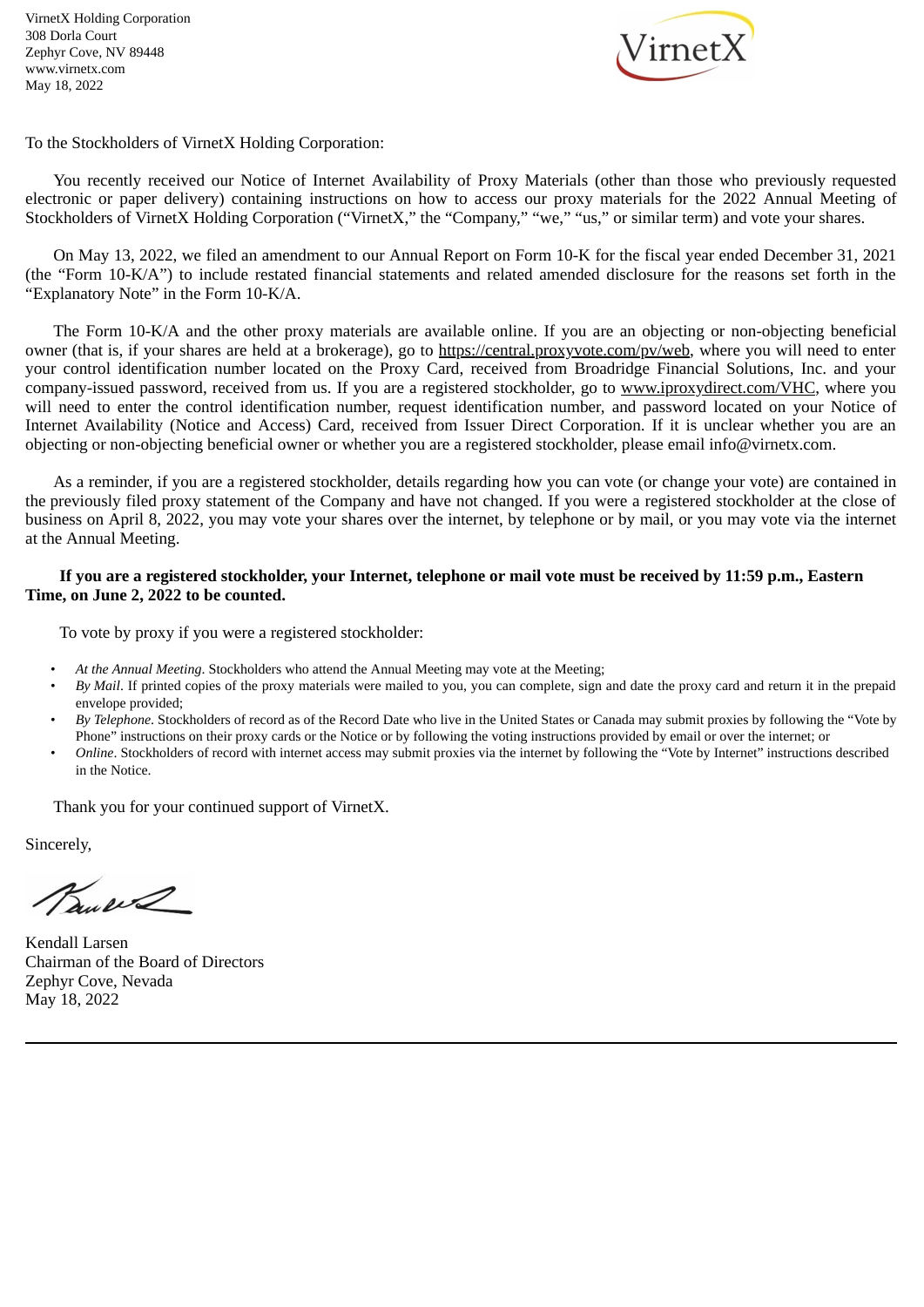# **UNITED STATES SECURITIES AND EXCHANGE COMMISSION**

**Washington, D.C. 20549**

# **FORM 10-K/A**

(Amendment No. 1)

**(Mark One)**

☒ **ANNUAL REPORT PURSUANT TO SECTION 13 OR 15(d) OF THE SECURITIES EXCHANGE ACT OF 1934**

For the fiscal year ended December 31, 2021

or

☐ **TRANSITION REPORT PURSUANT TO SECTION 13 OR 15(d) OF THE SECURITIES EXCHANGE ACT OF 1934**

For the transition period from  $\sqrt{a}$  to

**Commission File Number: 001-33852**

# **VirnetX Holding Corporation**

**(Exact name of registrant as specified in its charter)**

**Delaware 77-0390628 (State or other jurisdiction of incorporation or organization) (I.R.S. Employer Identification No.)**

**308 Dorla Court, Suite 206 Zephyr Cove, Nevada 89448 (Address of principal executive offices) (Zip Code)**

**Registrant's telephone number, including area code: 775-548-1785 Securities registered pursuant to Section 12(b) of the Act:**

|                                            |                          | Name of each exchange on which |
|--------------------------------------------|--------------------------|--------------------------------|
| Title of each class                        | <b>Trading Symbol(s)</b> | registered                     |
| Common Stock, par value \$0.0001 per share | VHC                      | NEW YORK STOCK EXCHANGE        |

### **Securities registered pursuant to section 12(g) of the Act: None**

Indicate by check mark if the registrant is a well-known seasoned issuer, as defined in Rule 405 of the Securities Act. Yes  $\Box$  No  $\boxtimes$ 

Indicate by check mark if the registrant is not required to file reports pursuant to Section 13 or Section 15(d) of the Act. Yes  $\Box$  No  $\boxtimes$ 

Indicate by check mark whether the registrant (1) has filed all reports required to be filed by Section 13 or 15(d) of the Securities Exchange Act of 1934 during the preceding 12 months (or for such shorter period that the registrant was required to file such reports), and (2) has been subject to such filing requirements for the past 90 days. Yes  $\boxtimes$  No  $\Box$ 

Indicate by check mark whether the registrant has submitted electronically, every Interactive Data File required to be submitted pursuant to Rule 405 of Regulation S-T (§ 232.405 of this chapter) during the preceding 12 months (or for such shorter period that the registrant was required to submit such files). Yes  $\boxtimes$  No  $\Box$ 

Indicate by check mark whether the registrant is a large accelerated filer, an accelerated filer, a non-accelerated filer, smaller reporting company, or an emerging growth company. See the definitions of "large accelerated filer," "accelerated filer," "smaller reporting company," and "emerging growth company" in Rule 12b-2 of the Exchange Act.

Large accelerated filer □ Accelerated filer ⊠ Non-accelerated filer □ Emerging growth company  $\Box$  Smaller reporting company  $\Box$ 

If an emerging growth company, indicate by check mark if the registrant has elected not to use the extended transition period for complying with any new or revised financial accounting standards provided pursuant to Section 13(a) of the Exchange Act.  $\Box$ 

Indicate by check mark whether the registrant has filed a report on and attestation to its management's assessment of the effectiveness of its internal control over financial reporting under Section 404(b) of the Sarbanes-Oxley Act (15 U.S.C. 7262(b))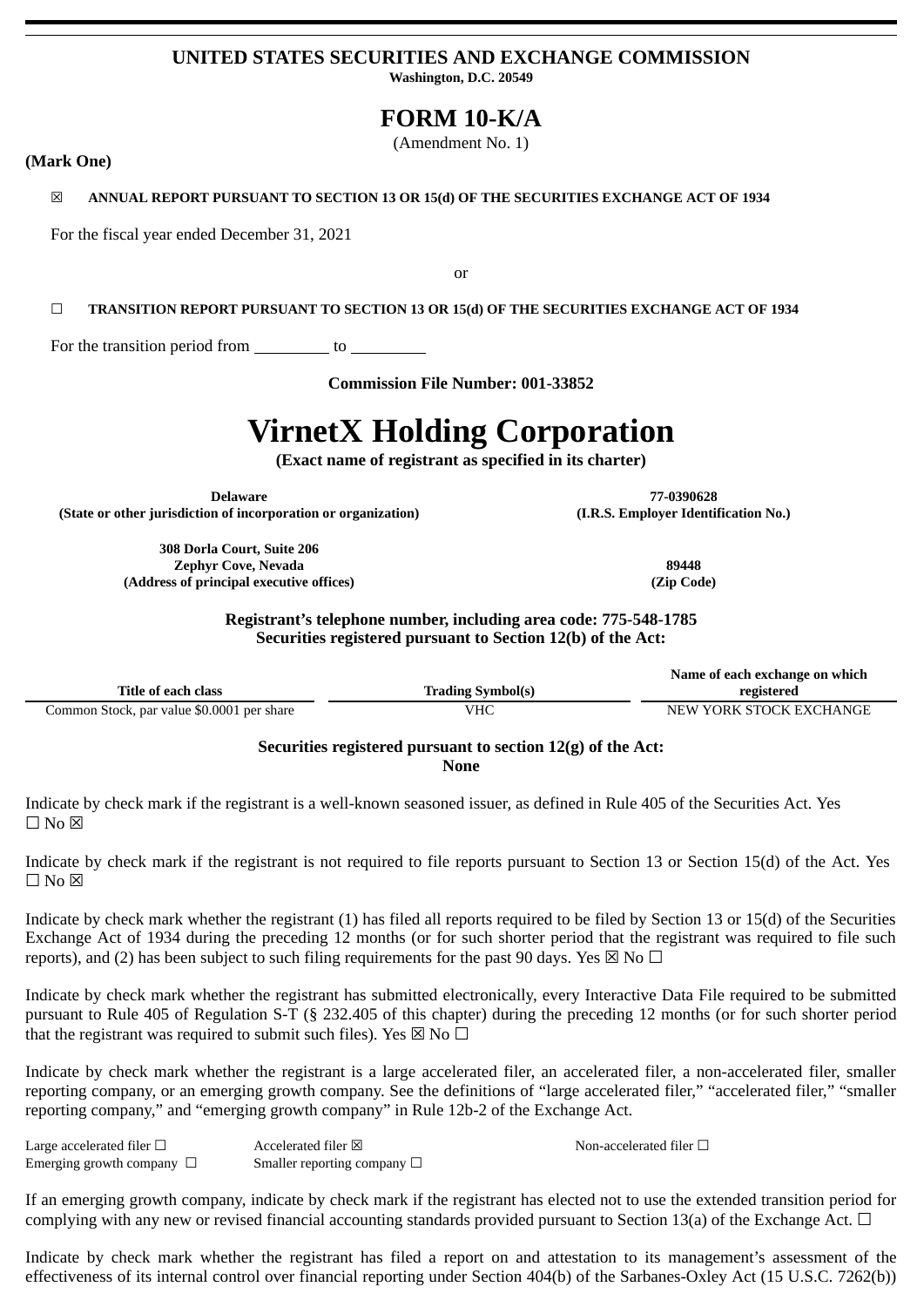by the registered public accounting firm that prepared or issued its audit report.  $\boxtimes$ 

The aggregate market value of the voting and non-voting common equity held by non-affiliates of the registrant as of June 30, 2021, was \$268,027,097 based upon the closing price of the common shares of the registrant on June 30, 2021. This calculation does not reflect a determination that certain persons are affiliates of the registrant for any other purpose.

Indicate by check mark whether the registrant is a shell company (as defined in Rule 12b-2 of the Exchange Act). Yes  $\Box$  No  $\boxtimes$ 

71,232,856 shares of the registrant's Common Stock were outstanding as of March 11, 2022.

# **DOCUMENTS INCORPORATED BY REFERENCE**

The information required by Part III of the Annual Report on Form 10-K for the fiscal year ended December 31, 2021 with the U.S. Securities and Exchange Commission ("SEC") on March 16, 2022, to the extent not set forth herein, is incorporated by reference from the registrant's definitive proxy statement filed with the Securities and Exchange Commission on April 20, 2022 relating to the registrant's 2022 Annual Meeting of Stockholders.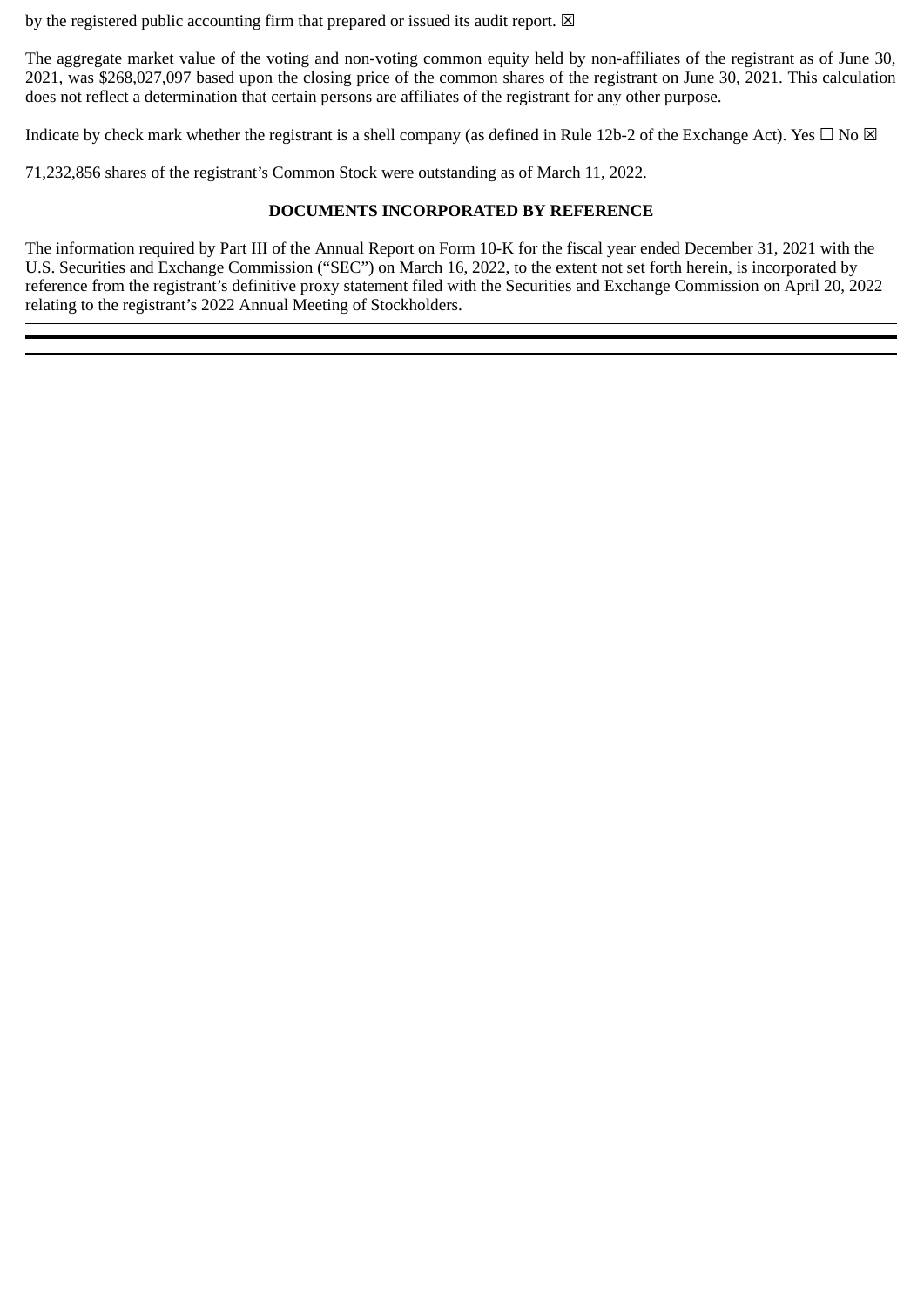### **EXPLANATORY NOTE**

VirnetX Holding Corporation ("the Company") filed its Annual Report on Form 10-K for the fiscal year ended December 31, 2021 with the U.S. Securities and Exchange Commission ("SEC") on March 16, 2022 (the "Original Form 10-K"). This Amendment No. 1 on Form 10-K (this "Amendment" or "Form 10-K/A") is being filed to restate certain information in the Company's previously issued consolidated financial statements for the fiscal year ended December 31, 2021 (the "Affected Period"), contained in the Original Form 10-K (the "Restatement"). This Amendment also amends the Company's conclusions and disclosures included in Item 9A Controls and Procedures of the Original Form 10-K related to disclosure controls and procedures and internal control over financial reporting.

On May 9, 2022, the Company's board of directors concluded, after discussion with management, that the consolidated financial statements included in the Original Form 10-K should no longer be relied upon because of an error related to accounting for deferred taxes. The error related to the carrying balance of our deferred tax asset that included the fair value of nonqualified stock options ("NSO") expensed for book purposes but the tax impact of that expense is deferred for income tax purposes. In connection with accounting for NSOs, the Company expenses the fair value of NSOs granted over the vesting period of the NSOs. For income tax purposes, the tax impact of that expense is deferred as part of our deferred tax asset, until the NSO holder converts the NSO to stock, at which time the deferred tax asset is reduced and tax expense is recognized. If an NSO is never exercised, and then expires in accordance with the terms of the contract, any amounts included in our deferred tax asset are written off and income tax expense is recognized.

As of December 31, 2021, the Company incorrectly included approximately \$3 million in deferred tax assets related to expired NSOs, which should have reduced the income tax benefit when the NSOs expired. The Company has reduced the deferred tax asset in the consolidated balance sheet and the income tax benefit in the consolidated statement of operations by approximately \$3 million for the Affected Period; the restatement also resulted in changes to Note 2 – Summary of Significant Accounting Policies, *Restatement of Previously Issued Financal Statements*, Note 7 – Earnings per share and Note 10 – Income Taxes.

As a result of the restatement, the Company's management re-evaluated the effectiveness of the Company's disclosure controls and procedures as well as its internal control over financial reporting for the Affected Period. Management concluded that the Company's disclosure controls and procedures as well as its internal control over financial reporting were ineffective for the Affected Period due to a material weakness in the effectiveness of a control intended to ensure appropriate accounting for infrequent transactions affecting our deferred taxes. We concluded we had inadequate supervisory review of tax professionals to provide the necessary assurance that transactions affecting our deferred tax calculation, specifically that unexercised NSOs would be monitored for expiration and evaluation of the impact of expired NSOs on the accounting and reporting of deferred tax assets.

The Company's management, with the oversight of the Audit Committee, has developed a plan to remediate this material weakness. The description of the material weakness in internal controls identified by management and the Company's preliminary remediation plans and changes to internal control over financial reporting are included in Item 9A of this Amendment.

This Amendment sets forth the Original Form 10-K, as modified and superseded where necessary to reflect the Restatement and the related internal control considerations. Accordingly, the following items included in the Original Form 10-K have been amended:

- Part I, Item 1A, Risk Factors
- Part II, Item 7, Management's Discussion and Analysis of Financial Condition and Results of Operations
- Part II, Item 8, Financial Statements and Supplementary Data
- Part II, Item 9A, Controls and Procedures
- Part IV, Item 15, Exhibits and Financial Statement Schedules

Additionally, in accordance with Rule 12b-15 under the Securities Exchange Act of 1934, as amended, the Company is including with this Amendment currently dated certifications from its Chief Executive Officer and President and Chief Financial Officer. These certifications are filed or furnished, as applicable, as Exhibits 31.1, 31.2, 32.1 and 32.2.

Except as described above, this Amendment does not amend, update or change any other disclosures in the Original Form 10-K. In addition, the information contained in this Amendment does not reflect events occurring after the Original Form 10-K and does not modify or update the disclosures therein, except to reflect the effects of the Restatement. This Amendment should be read in conjunction with the Company's other filings with the SEC.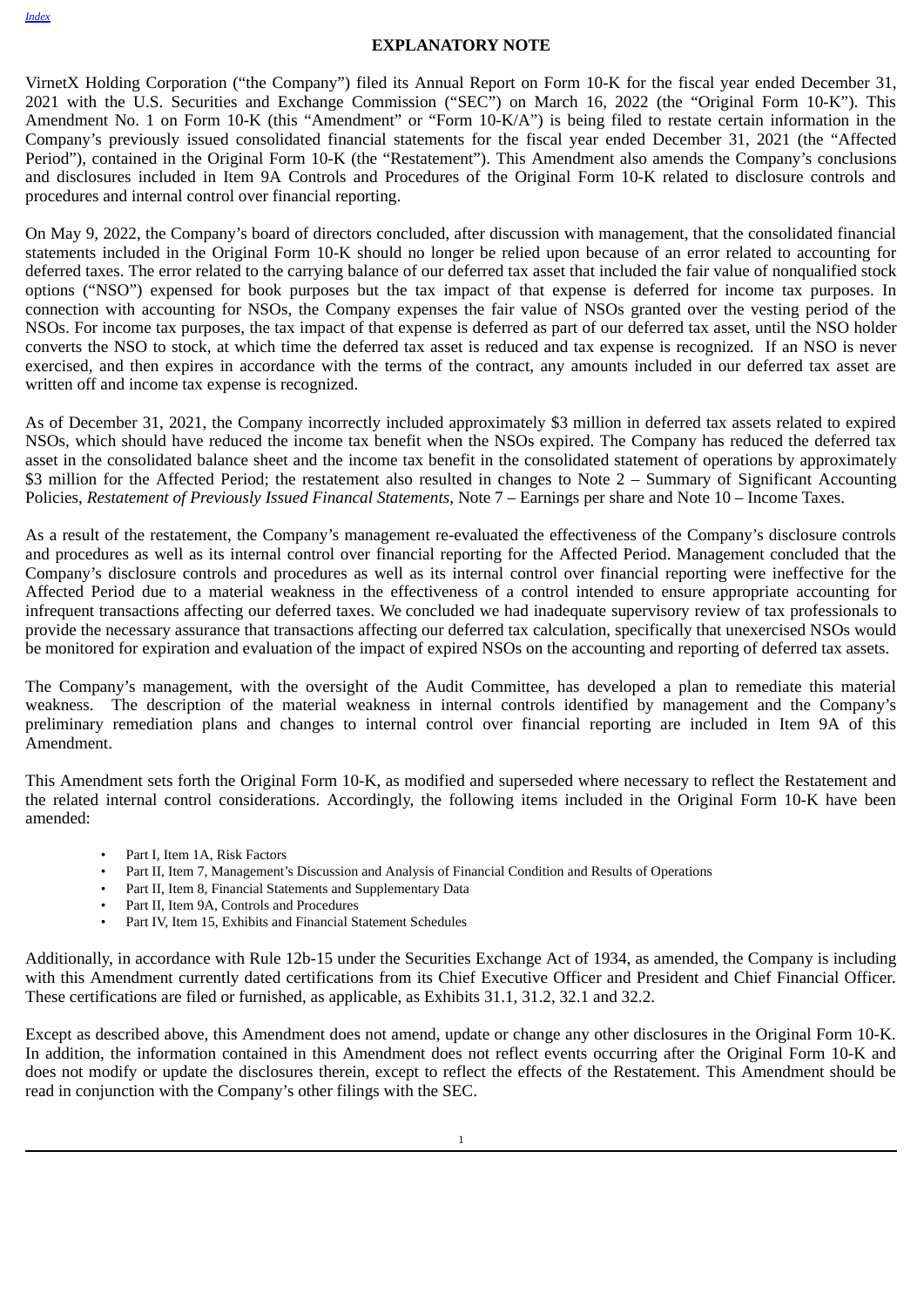# **INDEX**

<span id="page-5-0"></span>

|          |                                                                                       | Page           |
|----------|---------------------------------------------------------------------------------------|----------------|
|          | <b>PART I</b>                                                                         |                |
|          |                                                                                       |                |
| Item 1A. | <b>Risk Factors</b>                                                                   | $\overline{4}$ |
|          |                                                                                       |                |
|          | <b>PART II</b>                                                                        |                |
|          |                                                                                       |                |
| Item 7.  | Management's Discussion and Analysis of Financial Condition and Results of Operations | 20             |
| Item 8.  | <b>Financial Statements and Supplementary Data</b>                                    | 25             |
| Item 9A. | <b>Controls and Procedures</b>                                                        | 48             |
|          |                                                                                       |                |
|          | <b>PART IV</b>                                                                        |                |
|          |                                                                                       |                |
| Item 15. | <b>Exhibits and Financial Statement Schedules</b>                                     | 50             |
|          |                                                                                       |                |
|          |                                                                                       |                |
|          | $\overline{2}$                                                                        |                |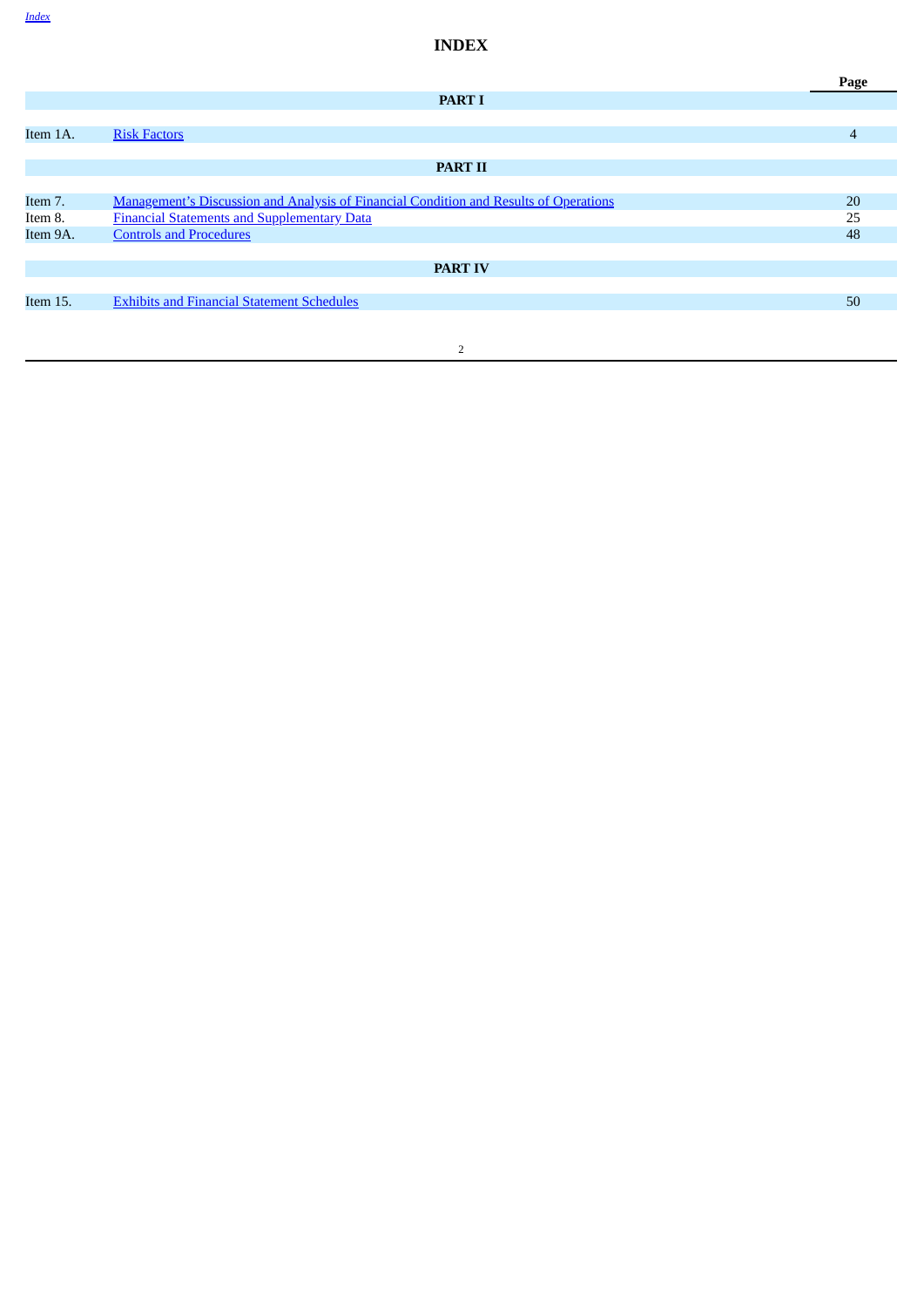### **SPECIAL NOTE REGARDING FORWARD LOOKING STATEMENTS**

We have included or incorporated by reference in this Amendment, and from time to time we may make statements that may constitute "forward-looking statements" within the meaning of Section 27A of the Securities Act of 1933, as amended (the "Securities Act"), and Section 21E of the Securities Exchange Act of 1934, as amended (the "Exchange Act"). These forwardlooking statements are based upon our current expectations, estimates, assumptions, and beliefs concerning future events and conditions and may discuss, among other things, anticipated future performance (including sales and earnings), expected growth, future business plans and costs and the impact of potential and ongoing litigation. Any statement that is not historical in nature is a forward-looking statement and may be identified by the use of words and phrases such as "anticipates," "believes," "estimates," "expects," "intends," "plans," "predicts," "projects," "will be," "will continue," "will likely result in," and similar expressions. These statements include our beliefs and statements regarding general industry and market conditions and growth rates, as well as general domestic and international economic conditions. Readers are cautioned not to place undue reliance on forward-looking statements. Forward-looking statements are necessarily subject to risks, uncertainties, and other factors, many of which are outside our control, which could cause actual results to differ materially from such statements and from our historical results and experience. These risks, uncertainties and other factors include, but are not limited to those described in Item 1A - Risk Factors of this Report and elsewhere in this Report and those described from time to time in our future reports filed with the Securities and Exchange Commission (the "SEC"). Readers are cautioned that it is not possible to predict or identify all the risks, uncertainties and other factors that may affect future results and that the risks described herein should not be considered a complete list. Any forward-looking statement speaks only as of the date on which such statement is made, and we undertake no obligation to update or revise any forward-looking statement, whether as a result of new information, future events or otherwise.

Among others, the forward-looking statements appearing in this Report that may not occur include, but are not limited to, statements regarding plans to remediate the material weakness with respect to the Company's internal control over financial reporting and the impact of these matters on the outlook of the Company and the restatement on the Company's previously issued financial statements for the Affected Period. In addition:

- In the VirnetX Inc. v. Apple, Inc. (Case Nos. 6:11-cv-00563-RWS, 6:12-cv-00855-RWS) ("Apple II") litigation, the United States Court of Appeals for the Federal Circuit (the "Federal Circuit") in November 2019, affirmed-in-part, and reversed-in-part the judgment issued by the United States District Court for the Eastern District of Texas (the "district court") in the case awarding VirnetX damages of \$595.9 million. On October 30, 2020, after a trial in the district court, a jury returned a verdict in favor of VirnetX, awarding VirnetX over \$502 million in damages. On January 15, 2021, the district court denied Apple's motion for judgment as a matter of law and affirmed the jury findings. This may imply that VirnetX may soon receive over \$500 million in cash, however, Apple has appealed to the Federal Circuit with regards to the judgement from the district court and this appeal is awaiting calendaring for oral arguments. In addition, the patents in this case are being challenged in the United States Patent and Trademark Office. If those challenges are successful, the award in the case may be reduced, eliminated and/or delayed for a lengthy period. The continuation of this litigation is distracting to our management, expensive, and these distractions and expenses may continue.
- We have undertaken activities to commercialize our products and patent portfolio in and outside the United States. These statements may imply that the worldwide market for our commercialized products is large and will result in significant future revenues for us. However, commercialization of products such as ours is subject to significant obstacles and risks, including but not limited to a perception by some potential partners and customers that they should await the outcome of the Apple II litigation before entering or considering to enter any agreement with us, and that or other factors may lead us to be unsuccessful in obtaining further licensing agreements or making arrangements or entering contracts which create significant future revenues for us.

### **EXCEPT AS REQUIRED BY LAW, WE UNDERTAKE NO OBLIGATION TO UPDATE OR REVISE ANY FORWARD-LOOKING STATEMENT AS A RESULT OF NEW INFORMATION, FUTURE EVENTS OR OTHERWISE.**

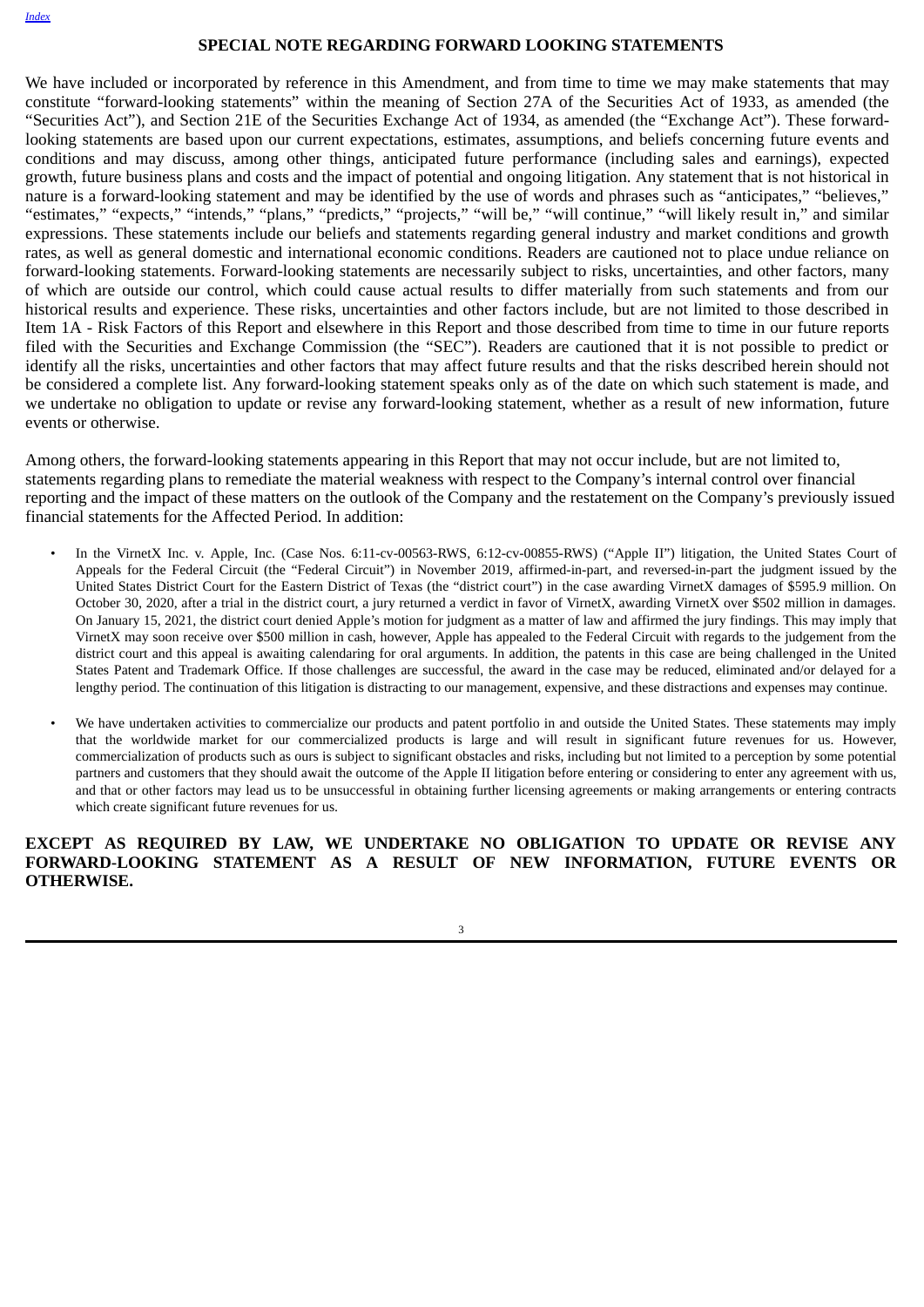### **PART I**

### <span id="page-7-0"></span>**Item 1A. Risk Factors**

Our operations and financial results are subject to various risks and uncertainties, including those described below, which could adversely affect our business, financial condition, results of operations, cash flows, and the trading price of our common and capital stock. You should carefully consider the risks and uncertainties described below in addition to the other information set forth in this Report, including in "Management's Discussion and Analysis of Financial Condition and Results of Operations" and our consolidated financial statements and related notes, before making any investment in our common stock. The risks and uncertainties described below are not the only ones we face. Additional risks and uncertainties not presently known to us or that we currently believe to be immaterial may also adversely affect our business. If any of these risk factors occur, you could lose substantial value or your entire investment in our shares.

### **Summary Risk Factors**

An investment in our common stock involves a high degree of risk, and the following is a summary of key risk factors when considering an investment. You should read this summary together with the more detailed description of each risk factor contained in the subheadings further below.

- We are involved and will continue to be involved in litigation defending our patent portfolio, which can be time-consuming and costly, and we cannot anticipate the results.
- We may not be able to capitalize on market opportunities related to our licensing strategy or our patent portfolio.
- If we are not able to adequately protect our patent rights, our business would be negatively impacted.
- Because our business is conducted or expected to be conducted in an environment that is subject to rapid change, we may be subject to various developments in regulation, law, and consumer preferences to which we may not be able to adapt successfully.
- Our exposure to outside influences beyond our control, including new legislation, court rulings or actions by the United States Patent and Trademark Office, could adversely affect our licensing and enforcement activities and results of operations.
- New legislation, regulations or court rulings related to enforcing patents could harm our business and operating results.
- Privacy and data security concerns, and data collection and transfer restrictions and related domestic or foreign regulations may limit the use and adoption of our solutions and adversely affect our business.
- If we are unable to expand our revenue sources or establish, sustain, grow, or replace relationships with a diversified customer base, our revenues may be limited.
- We have limited technical resources and are at an early stage in commercialization of our software products.
- Our international expansion will subject us to additional costs and risks, and our plans may not be successful.
- We have had to restate our previously issued consolidated financial statements and as part of that process have identified a material weakness in our internal control over financial reporting as of December 31, 2021. If we are unable to develop and maintain an effective system of internal control over financial reporting, we may not be able to accurately report our financial results in a timely manner, which may adversely affect investor confidence in us and materially and adversely affect our business and operating results.
- We may face litigation and other risks as a result of the restatement and material weakness in our internal control over financial reporting.

### *Risks Related to Our Business and Our Financial Reporting*

# *We are involved and will continue to be involved in litigation defending our patent portfolio, which can be time-consuming and costly, and we cannot anticipate the results.*

We spend a significant amount of our financial and management resources to pursue our current litigation. We believe that this litigation and others that we may pursue in the future could continue for years and consume significant financial and management resources. The counterparties to our litigation include large, well-financed companies with substantially greater resources than us. Patent litigation is risky, and the outcome is uncertain, and we cannot assure you that any of our current or future litigation matters will result in a favorable outcome for us. In addition, even if we obtain favorable interim rulings or verdicts, they may be inconsistent with the ultimate resolution of the dispute. Furthermore, any awards we receive may be subject to obligations to Leidos and fee arrangements with outside counsel. Also, we cannot assure you that we will not be exposed to claims or sanctions against us which may be costly or impossible for us to defend. Unfavorable or adverse outcomes may result in losses, exhaustion of financial resources or other adverse effects, which could encumber our ability to develop and commercialize our products.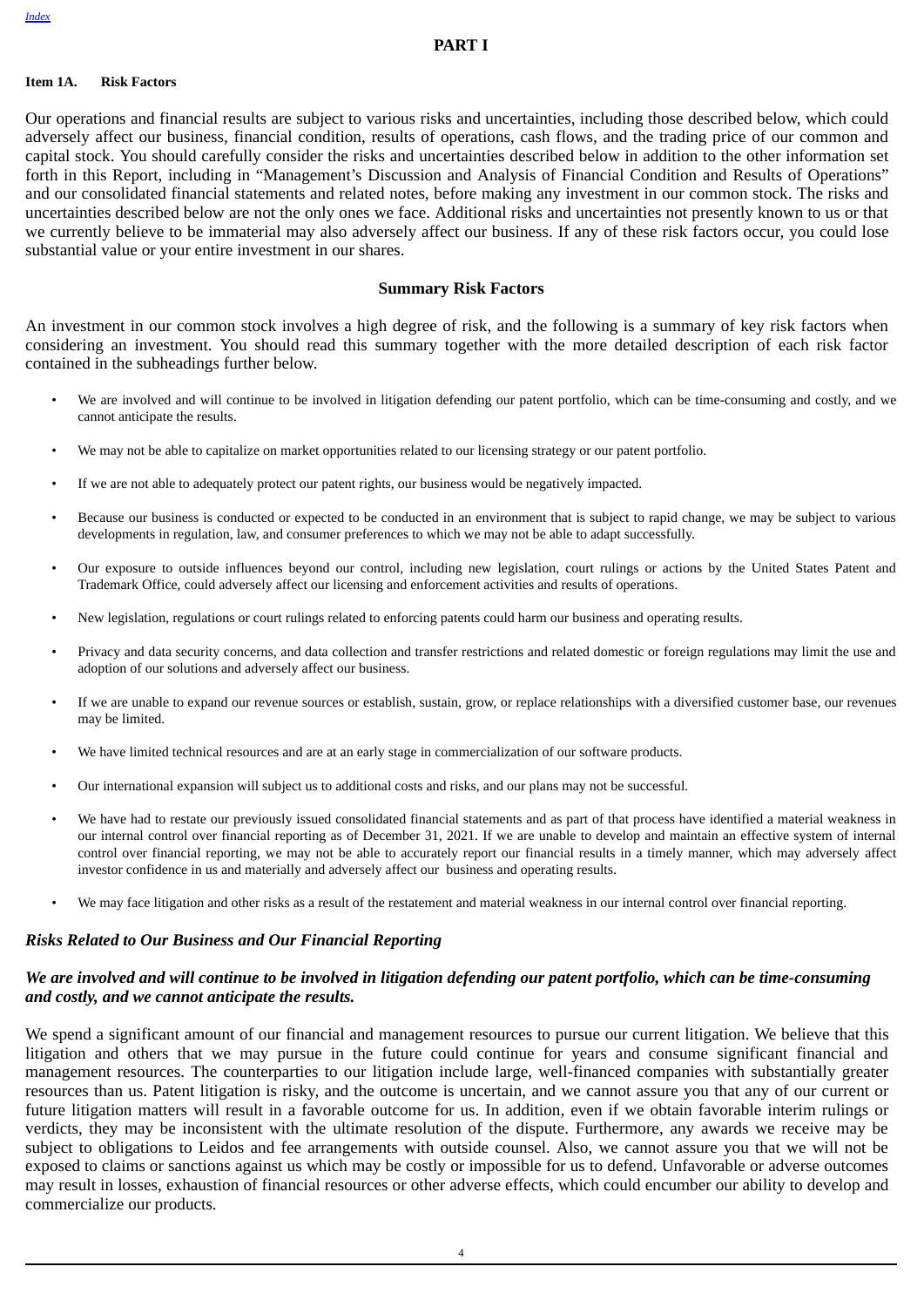### *We may not be able to capitalize on market opportunities related to our licensing strategy or our patent portfolio.*

A large part of our business strategy includes licensing our patents and technology to other companies in order to reach a larger end-user base than we could reach through direct sales and marketing efforts; as such, our business strategy and revenues may depend on intellectual property licensing fees and royalties for the majority of our revenues. We currently derive minimal revenue from licensing activities, and royalties, and we cannot assure you that we will successfully capitalize on our market opportunities or that our current business strategy will succeed.

Although to date we have entered into a limited number of settlement and license agreements, we may not be successful in entering into further licensing relationships, or if we are successful in entering into such relationships, the acquisition of them may be expensive, and they, as well as our existing settlement and our existing and pending license agreements may not generate the financial results, we expect.

Factors that may affect our ability to execute our current business strategy include, but are not limited to, the following:

- Third parties may challenge the validity of our patents;
- The pendency of our various litigations may cause potential licensees not to do business with us;
- Our patents may expire before we can make our business strategy successful;
- We face, and we expect to continue to face, intense competition from new and established competitors who may have superior products and services or better marketing, financial or other capacities than we do; and
- It is possible that one or more of our potential customers or licensees develops or otherwise sources products or technologies similar to, competitive with or superior to ours.

### *If we are not able to adequately protect our patent rights, our business would be negatively impacted.*

We believe our patents are valid, enforceable, and valuable. Notwithstanding this belief, third parties may make claims of infringement or invalidity claims with respect to our patents and such claims could give rise to material cost for defense or settlement or both, jeopardize or substantially delay a successful outcome of litigation we are or may become involved in, divert resources away from our other activities, limit or cease our revenues related to such patents, or otherwise materially and adversely affect our business. Similar challenges could also prevent us from obtaining additional patents in the future. Additionally, several of our patents are currently, and other patents may in the future be, subject to USPTO post-grant inter partes review proceedings ("IPR") which may result in all, or part of these patents being invalidated, or the claims of our patents being limited. Unfavorable or adverse outcomes in our litigation or IPRs may result in losses, exhaustion of financial resources, reduction in our ability to enforce our intellectual property rights, or other adverse effects, which could encumber our ability to develop and commercialize our products. Even if we are successful in enforcing our intellectual property rights, our patents may not ultimately provide us with any competitive advantages and may be less valuable than we currently expect. These risks may be heightened in countries other than the United States where laws regarding patent protection are less developed, and may be negatively affected by the fact that legal standards in the United States and elsewhere for protection of intellectual property rights in Internet-related businesses are uncertain and still evolving. In addition, there are a significant number of United States and foreign patents and patent applications in our areas of interest, and we expect that significant litigation in these areas will continue and will add uncertainty to the value of certain patents and other intellectual property rights in our areas of interest. If we are unable to protect our intellectual property rights or otherwise realize value from them, our business would be negatively affected.

### *We can provide no assurances that the licensing of our essential security patents under FRAND will be successful.*

At the request of the European Telecommunications Standards Institute ("ETSI"), and the Alliance for Telecommunications Industry Solutions ("ATIS"), we agreed to update our licensing declaration to ETSI and ATIS under their respective Intellectual Property Rights policies. This was in response to our Statement of Patent Holder identifying a group of our patents and patent applications that we believe are or may become essential to certain developing specifications in the 3rd Generation Partnership Project Long Term Evolution ("LTE"), Systems Architecture Evolution project. We will make available a non-exclusive patent license under FRAND (fair, reasonable and non-discriminatory terms, and conditions, with compensation) for the patents identified by us that are or become essential to applicants desiring to implement the Technical Specifications identified by us, as set forth in the updated licensing declaration under the ATIS and ETSI Intellectual Property Rights policies. Our licensing declarations under the ATIS and ETSI Intellectual Property Rights policies may limit our flexibility in determining royalties and license terms for certain of our patents. Consequently, we cannot assure you that the licensing of the essential security patents will be successful or that third parties will be willing to enter into licenses with us on reasonable terms or at all, which could have an adverse effect on our business and harm our competitive position.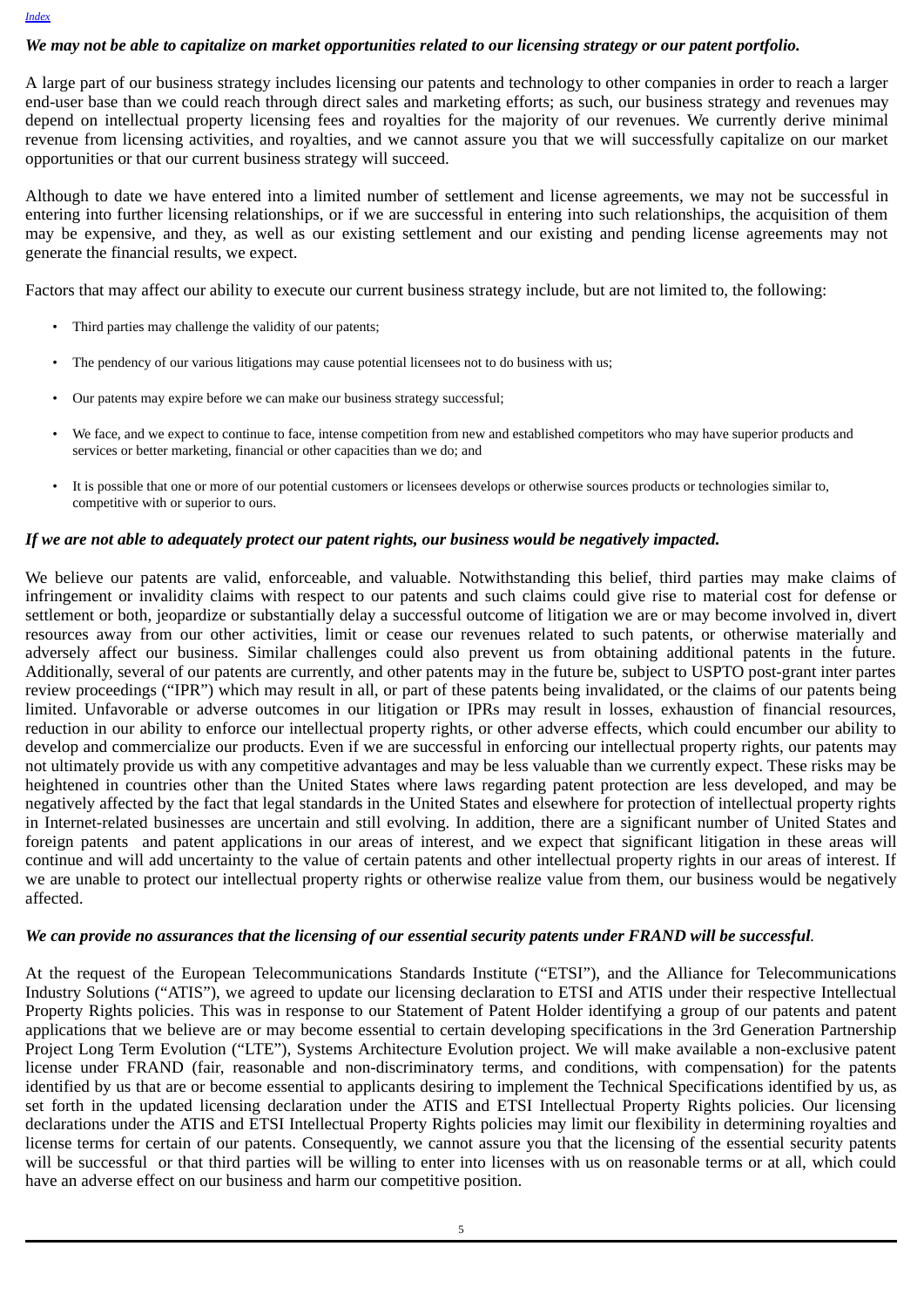### *Because our business is conducted or expected to be conducted in an environment that is subject to rapid change, we may be subject to various developments in regulation, law, and consumer preferences to which we may not be able to adapt successfully.*

The current regulatory environment for our products and services remains unclear. We can give no assurance that our planned product offerings will be in compliance with laws and regulations of local, state, United States federal or foreign authorities. Further, we can give no assurance that we will not unintentionally violate such laws or regulations or that such laws or regulations will not be modified, or that new laws or regulations will be enacted in the future which would cause us to be in violation of such laws or regulations. For example, Voice-Over-Internet Protocol ("VoIP") services are not currently subject to all the same regulations that apply to traditional telephony, but it is possible that similar regulations may be applied to VoIP in the future and that these could result in substantial costs to us which could adversely affect the marketability of our products and planned products related to VoIP. For further example, the use of the Internet and private Internet Protocol ("IP") networks for communication is largely unregulated within the United States, but may become regulated in the future; additionally, several foreign governments have enacted measures that could restrict or prohibit voice communications services over the Internet or private IP networks.

Our business depends on the growth of instant messaging, VoIP, mobile services, streaming video, file transfer and remote desktop and other next-generation Internet-based applications. A decline in the use of these applications due to complexity or cost relative to alternate traditional or newly developed communications channels, or development of alternative technologies, could cause a material decline in the number of users in these areas.

More aggressive domestic or international regulation of the Internet in general, and Internet telephony providers and services specifically may materially and adversely affect our business, financial condition, operating results, and future prospects*.*

### *Our exposure to outside influences beyond our control, including new legislation, court rulings or actions by the United States Patent and Trademark Office, could adversely affect our licensing and enforcement activities and results of operations.*

Our licensing and enforcement activities are subject to numerous risks from outside influences, including the following:

- New legislation, regulations or rules related to obtaining patents or enforcing patents could significantly increase our operating costs and decrease our revenue. For instance, the United States Supreme Court has modified some tests used by the USPTO in granting patents during the past 20 years which may decrease the likelihood that we will be able to obtain patents and increase the likelihood of challenge of any patents we obtain or license. In addition, in 2012 the United States enacted sweeping changes to the United States patent system under the Leahy-Smith America Invents Act, including changes that transition the United States from a "first-to-invent" system to a "first to file" system and alter the processes for challenging issued patents;
- More patent applications are filed each year resulting in longer delays in getting patents issued by the USPTO;
- Federal courts are becoming more crowded, and as a result, patent enforcement litigation is taking longer; and
- As patent enforcement becomes more prevalent, it may become more difficult for us to voluntarily license our patents.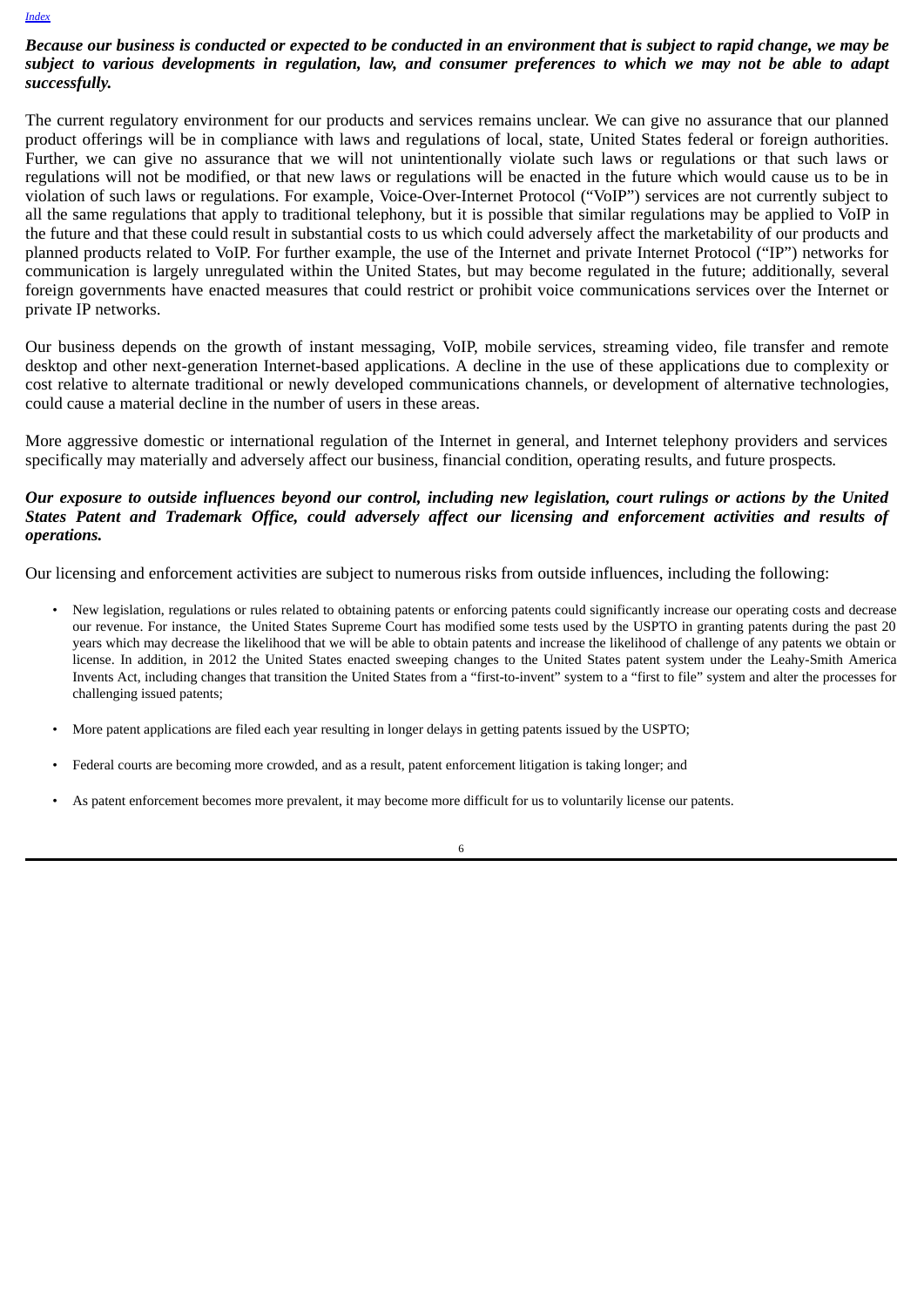# *New legislation, regulations or court rulings related to enforcing patents could harm our business and operating results.*

Intellectual property is the subject of intense scrutiny by the courts, legislatures, and executive branches of governments around the world. Various patent offices, governments or intergovernmental bodies may implement new legislation, regulations or rulings that impact the patent enforcement process, or the rights of patent holders and such changes could negatively affect licensing efforts and/or litigations. For example, limitations on the ability to bring patent enforcement claims, limitations on potential liability for patent infringement, lower evidentiary standards for invalidating patents, increases in the cost to resolve patent disputes and other similar developments could negatively affect our ability to assert our patent or other intellectual property rights.

It is impossible to determine the extent of the impact of any new laws, regulations or initiatives that may be proposed, or whether any of the proposals will become enacted as laws. Compliance with any new or existing laws or regulations could be difficult and expensive, affect the manner in which we conduct our business and negatively impact our business, prospects, financial condition, and results of operations.

### *If we experience security breaches or incidents, we could be exposed to liability and our reputation and business could suffer.*

We expect to retain certain confidential and proprietary customer information in our secure data centers and secure domain name registry, as well as personal data and other confidential and proprietary information relating to our business. It will be critical to our business strategy that our facilities and infrastructure remain secure and are perceived by the marketplace to be secure. Our secure domain name registry operations will also depend on our ability to maintain our computer and telecommunications equipment in effective working order and to reasonably protect our systems against interruption, and potentially depend on protection by other registrars in the shared registration system. The secure domain name servers that we will operate will be critical hardware to our registry services operations. Therefore, we expect to have to expend significant time and money to maintain or increase the security of our products, facilities, and infrastructure. Security technologies are constantly being tested by computer professionals, academics and "hackers." Advances in computer capabilities and the techniques for attacking security solutions, new discoveries in the field of cryptography or other events or developments could result in compromises or breaches of our security measures and could make some or all our products obsolete or unmarketable. Likewise, if any of our products are found to have significant security vulnerabilities, then we may need to dedicate engineering and other resources to eliminate the vulnerabilities and to repair or replace products already sold or licensed to our customers. Despite the security measures that we and our service providers utilize, our infrastructure and that of our service providers may be vulnerable to physical break-ins, computer viruses, attacks by hackers, phishing attacks, social engineering, or similar disruptive problems. It is possible that we may have to expend additional financial and other resources to address such problems. The COVID-19 pandemic is increasing vulnerability to cyber-attacks, as more individuals and companies work online, which increases these risks. As a provider of Internet security software and technology, we may be the target of dedicated efforts by hackers and other third parties to overcome or defeat our security measures. Any physical or electronic break-in or other security breach or incident or compromise of the information stored at our secure data centers and domain name registration systems, including any compromise due to human error or employee or contractor malfeasance, may jeopardize the security of information stored on our premises or in the computer systems and networks of our customers. In such an event, we could face significant liability and current or potential customers could be reluctant to use our services. Additionally, any such data security incident, or the perception that one has occurred could also result in adverse publicity, harm to our reputation and competitive position, and therefore adversely affect the market's perception of the security of electronic commerce and communications over IP networks as well as the security or reliability of our services.

A security breach or other security incident could require a substantial level of financial resources to rectify and otherwise respond to, may be difficult to identify or address in a timely manner, and could result in claims, investigations, and inquires by private parties or governmental entities that may divert management's attention and require the expenditure of significant time and resources, and which may cause us to incur substantial fines, penalties, or other liability and related legal and other costs. Any actual or perceived security breach or other security incident may also harm our reputation and make it more difficult or impossible for us to successfully market to others. Any of the foregoing matters could harm our operating results and financial condition.

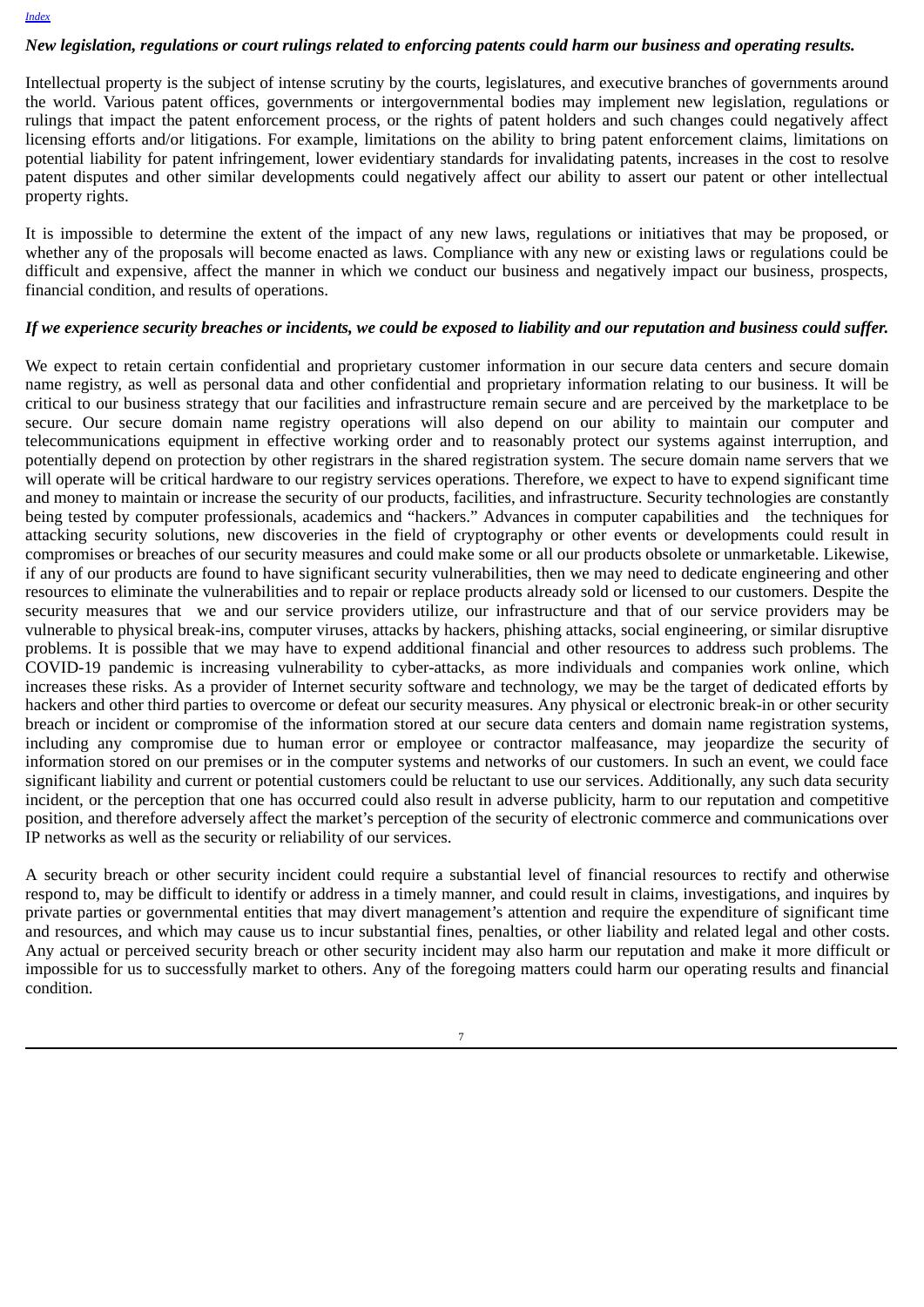# *Privacy and data security concerns, and data collection and transfer restrictions and related domestic or foreign regulations may limit the use and adoption of our solutions and adversely affect our business.*

Personal privacy, information security, and data protection are significant issues in the United States, Europe, and many other jurisdictions where we have operations or offer our products. The regulatory framework governing the collection, processing, storage and use of confidential and proprietary business information and personal data is rapidly evolving. The United States federal and various state and foreign governments have adopted or proposed requirements regarding the collection, distribution, use, security and storage of personally identifiable information and other data relating to individuals, and federal and state consumer protection laws are being applied to enforce regulations related to the online collection, use and dissemination of data.

Further, many foreign countries and governmental bodies, including the European Union ("EU"), where we conduct business, have laws and regulations concerning the collection and use of personal data obtained from their residents or by businesses operating within their jurisdiction. These laws and regulations often are more restrictive than those in the United States. Laws and regulations in these jurisdictions apply broadly to the collection, use, storage, disclosure, and security of data that identifies or may be used to identify or locate an individual, such as names, email addresses and, in some jurisdictions, IP addresses.

We also expect that there will continue to be new proposed laws, regulations and industry standards concerning privacy, data protection and information security in the United States, the EU, and other jurisdictions. For example, the European Commission adopted a General Data Protection Regulation (the "GDPR") that became fully effective on May 25, 2018, superseding prior EU data protection legislation, imposing more stringent EU data protection requirements, and providing for greater penalties for noncompliance. The United Kingdom has enacted a Data Protection Act and legislation referred to as the UK GDPR that substantially implements the GDPR. We are evaluating obligations imposed on us by the GDPR and we may be required to incur substantial expense in order to make significant changes to our product and business operations in connection with obtaining and maintaining compliance with the GDPR and similar legislation, such as the UK GDPR and UK Data Protection Act, all of which may adversely affect our revenue and product sales. Additionally, California has enacted legislation, the California Consumer Privacy Act (the "CCPA") that, among other things, requires covered companies to provide disclosures to California consumers, and afford such consumers abilities to opt-out of certain sales of personal information. Additionally, a new privacy law, the California Privacy Rights Act (the "CPRA"), was approved by California voters in the November 2020 election. The CPRA significantly modifies the CCPA, creating obligations relating to consumer data which began on January 1, 2022, with implementing regulations expected on or before July 1, 2022, and enforcement beginning July 1, 2023. Additionally, other U.S. states continue to propose, and in certain cases adopt, privacy-focused legislation. For example, in March 2021, Virginia enacted the Virginia Consumer Data Protection Act, which becomes effective on January 1, 2023, and in June 2021, Colorado enacted the Colorado Privacy Act, which takes effect July 1, 2023. We cannot yet fully determine the impact these or future laws, regulations and standards may have on our business, but they may require us to modify our data processing practices and policies and to incur substantial costs and expenses in an effort to comply. Privacy, data protection and information security laws and regulations are often subject to differing interpretations, may be inconsistent among jurisdictions, and may be alleged to be inconsistent with our current or future practices. Additionally, we may be bound by contractual requirements applicable to our collection, use, processing, and disclosure of various types of data, including personal data, and may be bound by, or voluntarily comply with, self-regulatory or other industry standards relating to these matters. These and other requirements could reduce demand for our products, increase our costs, impair our ability to grow our business, or restrict our ability to store and process data or, in some cases, impact our ability to offer our service in some locations and may subject us to liability. Any failure or perceived failure to comply with applicable laws, regulations, industry standards, and contractual obligations may adversely affect our business. Further, in view of new or modified federal, state, or foreign laws and regulations, industry standards, contractual obligations and other legal obligations, or any changes in their interpretation, we may find it necessary or desirable to fundamentally change our business activities and practices or to expend significant resources to modify our product and otherwise adapt to these changes. We may be unable to make such changes and modifications in a commercially reasonable manner or at all, and our ability to develop new products and features could be limited.

The costs of compliance with and other burdens imposed by laws, regulations and standards may limit the use and adoption of our service and reduce overall demand for it, or lead to significant fines, penalties, or liabilities for any noncompliance. Privacy, information security, and data protection concerns, whether valid or not valid, may inhibit market adoption of our platform, particularly in certain industries and foreign countries*.*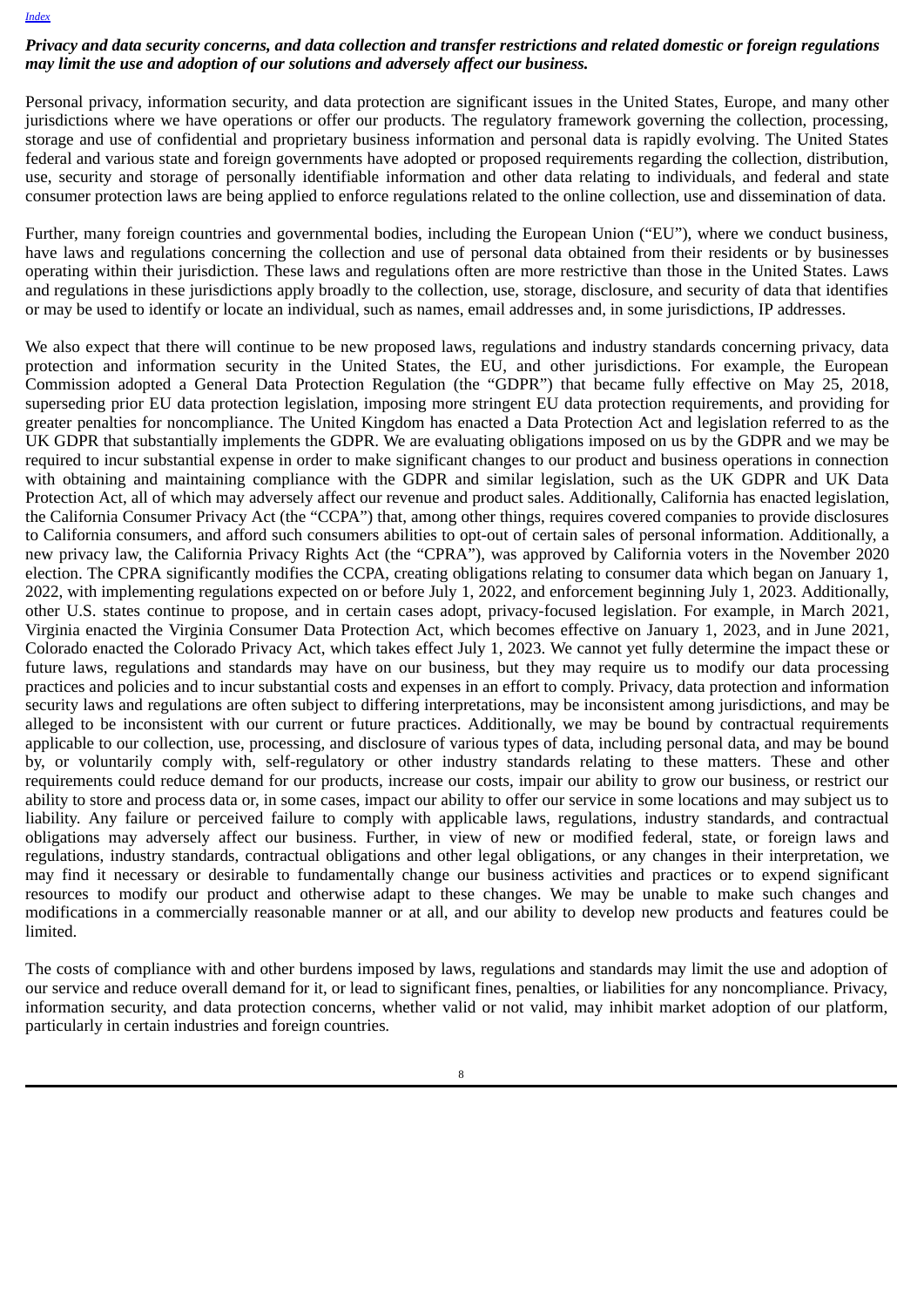### *We expect that we will experience long and unpredictable sales cycles, which may impact our operating results.*

The sales cycle between initial customer contact and execution of a contract or license agreement with a customer or purchaser of our products can vary widely. We expect that our sales cycles will be long and unpredictable due to several factors, including but not limited to:

- The need to educate potential customers about our patent rights and our product and service capabilities;
- The impact of the COVID-19 pandemic on our potential customers and their business operations, including their budgetary constraints and resources devoted to adopting new products.
- Our customers' willingness to invest potentially substantial resources and modify their network infrastructures to take advantage of our products;
- Our customers' budgetary constraints;
- The timing of our customers' budget cycles;
- Delays caused by customers' internal review processes; and
- Long sales cycles that may increase the risk that our financial resources are exhausted before we are able to generate significant revenue.

In addition, potential customers of our products include local, state, federal and foreign government authorities. Sales to government authorities can be extended and unpredictable. Government authorities generally have complex budgeting, purchasing, and regulatory processes that govern their capital spending, and their spending is likely to be adversely impacted by economic conditions, including impacts from the COVID-19 pandemic. In addition, in many instances, sales to government authorities may require field trials and may be delayed by the time it takes for government officials to evaluate multiple competing bids, negotiate terms, and award contracts.

For these reasons, the sales cycle associated with our products is subject to a number of significant risks that are beyond our control. Consequently, if our forecasted customer orders are not realized or delayed, our revenues and results of operations could be materially and adversely affected.

### *If we are unable to expand our revenue sources or establish, sustain, grow, or replace relationships with a diversified customer base, our revenues may be limited.*

We currently generate revenue from a limited number of customers that have entered settlement and license agreements. Our software products and services currently generating limited revenue, and it will take time for us to grow our installed user base and generate new customers. Additionally, there is no guarantee that we will be able to derive revenue from new customers, sustain or increase revenue from existing customers or replace customers from whom we currently generate revenue. As a result, our revenue may be limited or static.

# *We have limited technical resources and are at an early stage in commercialization of our VirnetX One platform and software products.*

Part of our business includes the internal development of commercial products we seek to monetize. This aspect of our business may require significant capital, time and resources and we cannot guarantee that it will be successful or meet our expectations. As such, we have a small technical team, which may limit our ability to rapidly adapt our product to customer requirements or add new product features to maintain our competitive edge and drive adoption. Based on the scale of our technical resources, our limited historical financial data upon which to base our projected revenue or planned operating expenses related to our software products and services, we may not be able to effectively:

- Generate revenues or profit from product sales;
- Drive adoption of our products;
- Attract and retain customers for our products;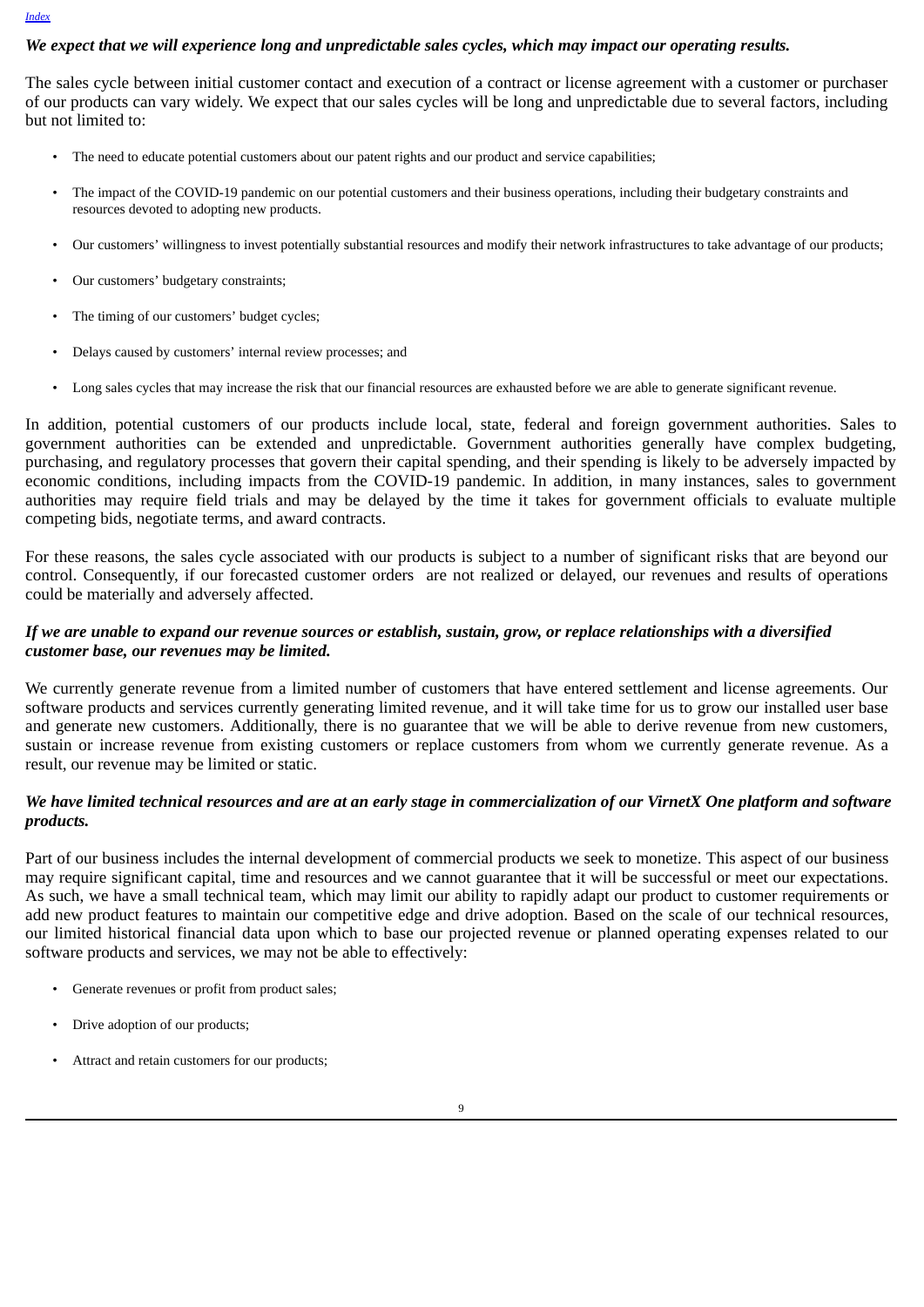- Provide appropriate levels of customer training and support for our products;
- Implement an effective marketing strategy to promote awareness of our products;
- Focus our research and development efforts in areas that generate returns on our efforts;
- Anticipate and adapt to changes in our market; or
- Protect our products from any system failures or other breaches.

In addition, a high percentage of our expenses are and will continue to be fixed. Accordingly, if we do not generate revenue as and when anticipated, our losses may be greater than expected and our operating results will suffer.

# *Our products are highly technical and may contain undetected errors, which could cause harm to our reputation and adversely affect our business.*

Our products are highly technical and complex and, when deployed, may contain errors or defects. Despite testing, some errors in our products may only be discovered after a product has been installed and used by customers. Any errors or defects discovered in our products after commercial release could result in failure to achieve market acceptance, loss of revenue or delay in revenue recognition, loss of customers and increased service and warranty cost, any of which could adversely affect our business, operating results, and financial condition. In addition, we could face claims for product liability, tort, or breach of warranty, including claims relating to changes to our products made by our channel partners. The performance of our products could have unforeseen or unknown adverse effects on the networks over which they are delivered as well as on third-party applications and services that utilize our services, which could result in legal claims against us, harming our business. Furthermore, we expect to provide implementation, consulting, and other technical services in connection with the implementation and ongoing maintenance of our products, which typically involves working with sophisticated software, computing, and communications systems. We expect that our contracts with customers will contain provisions relating to warranty disclaimers and liability limitations, which may not be upheld. Defending a lawsuit, regardless of its merit, is costly and may divert management's attention and adversely affect the market's perception of us and our products. In addition, if our business liability insurance coverage proves inadequate or future coverage is unavailable on acceptable terms or at all, our business, operating results, and financial condition could be adversely impacted.

# *Malfunctions of third-party communications infrastructure, hardware and software expose us to a variety of risks that we cannot control.*

Our business will depend upon, among other things, the capacity, reliability, security, and unimpeded access of the infrastructure owned by third parties that we will use to deploy our offerings. We have no control over the operation, quality, or maintenance of a significant portion of that infrastructure or whether those third parties will upgrade or improve their equipment. We depend on these companies to maintain the operational integrity of our connections. If one or more of these companies is unable or unwilling to supply or expand its levels of service to us in the future, our operations could be severely interrupted. Also, to the extent that the number of users of networks utilizing our current or future products suddenly increases, the technology platform and secure hosting services which will be required to accommodate a higher volume of traffic may result in slower response times or service interruptions. System interruptions or increases in response time could result in a loss of potential or existing users and, if sustained or repeated, could reduce the appeal of the networks to users. In addition, users depend on real-time communications; outages caused by increased traffic could result in delays and system failures. These types of occurrences could cause users to perceive that our solution does not function properly and could therefore adversely affect our ability to attract and retain licensees, strategic partners, and customers.

# *System failure or interruption or our failure to meet increasing demands on our systems could harm our business.*

The success of our license and service offerings will depend on the uninterrupted operation of various systems, secure data centers and other computer and communication networks that we establish. To the extent, the number of users of networks utilizing our future products suddenly increases, the technology platform and hosting services which will be required to accommodate a higher volume of traffic may result in slower response times, service interruptions or delays or system failures. Our systems and operations will also be vulnerable to damage or interruption from, among other things:

- Power loss, transmission cable cuts and other telecommunications failures;
- Damage or interruption caused by fire, earthquake, and other natural disasters;
- Computer viruses or software defects; and
- Physical or electronic break-ins, sabotage, intentional acts of vandalism, terrorist attacks and other events beyond our control.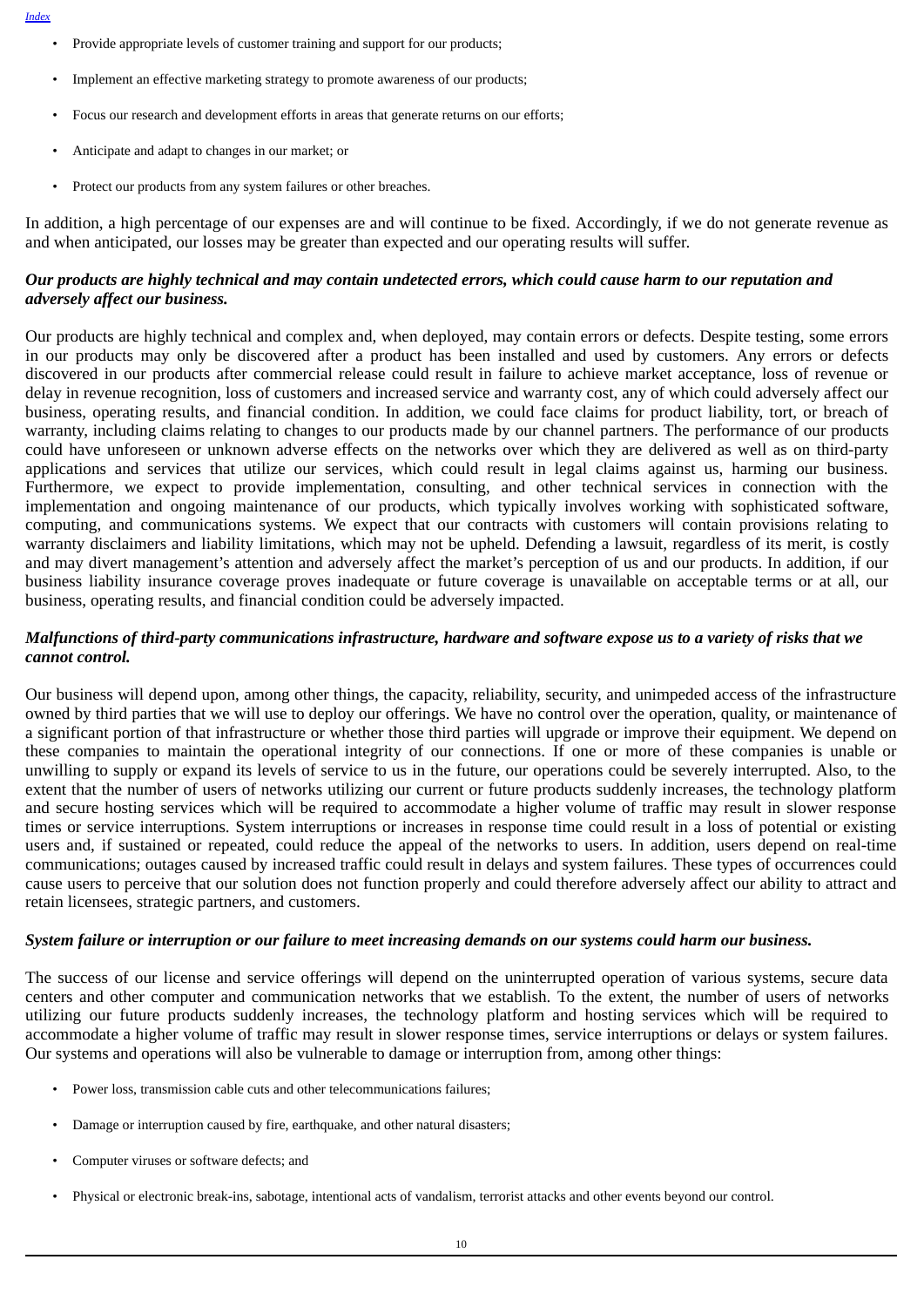System interruptions or failures and increases or delays in response time could result in a loss of potential or existing users and, if sustained or repeated, could reduce the appeal of the networks to users. These types of occurrences could cause users to perceive that our solution does not function properly and could therefore adversely affect our ability to attract and retain licensees, strategic partners, and customers.

Any significant problem with our systems or operations could result in lost revenue, customer dissatisfaction or lawsuits against us. A failure in the operation of our secure domain name registration system could result in the inability of one or more registrars to register and maintain secure domain names for a period of time. A failure in the operation or update of the master directory that we plan to maintain could result in deletion or discontinuation of assigned secure domain names for a period of time. The inability of the registrar systems we establish, including our back-office billing and collections infrastructure, and telecommunications systems to meet the demands of an increasing number of secure domain name requests could result in substantial degradation in our customer support service and our ability to process registration requests in a timely manner.

# *Our ability to sell our solutions will be dependent on the quality of our technical support, and our failure to deliver highquality technical support services could have a material adverse effect on our sales and results of operations.*

If we do not effectively assist our customers in deploying our products, succeed in helping our customers quickly resolve post deployment issues and provide effective ongoing support, or if potential customers perceive that we may not be able achieve to the foregoing, our ability to sell our products would be adversely affected, and our reputation with current and potential customers could be harmed. In addition, as we expand our operations internationally, our technical support team will face additional challenges, including those associated with delivering support, training, and documentation in languages other than English. Our failure to deliver and maintain high-quality technical support services to our customers could result in customers choosing to use our competitors' products and support services instead of ours in the future*.*

# *Telephone carriers have petitioned governmental agencies to enforce regulatory tariffs, which, if granted, would increase the cost of online communication, and such increase in cost may impede the growth of online communication and adversely affect our business.*

Use of the Internet has over-burdened existing telecommunications infrastructures, and many high traffic areas have begun to experience interruptions in service. As a result, certain local telephone carriers have petitioned governmental agencies to enforce regulatory tariffs on IP-telephony traffic that crosses over their traditional telephone networks. If the relief sought in these petitions is granted, the costs of communicating via online could increase substantially, potentially adversely affecting the growth in the use of online secure communications. Any of these developments could have an adverse effect on our business.

# *Our international expansion will subject us to additional costs and risks, and our plans may not be successful.*

We expect to expand our presence internationally in Japan and elsewhere through third party arrangements such as international partnerships, joint ventures and potentially establishing international subsidiaries and offices. Our international expansion may present challenges and risks, including those inherent in international operations, to us and may require significant attention from management. For example, the COVID-19 pandemic has and could continue to disrupt and slow our international expansion and partnership efforts, as our international partners' businesses could continue to be disrupted. We may not be successful in our international partnerships, expansion efforts, and we may incur significant operating expenses in our efforts to expand internationally.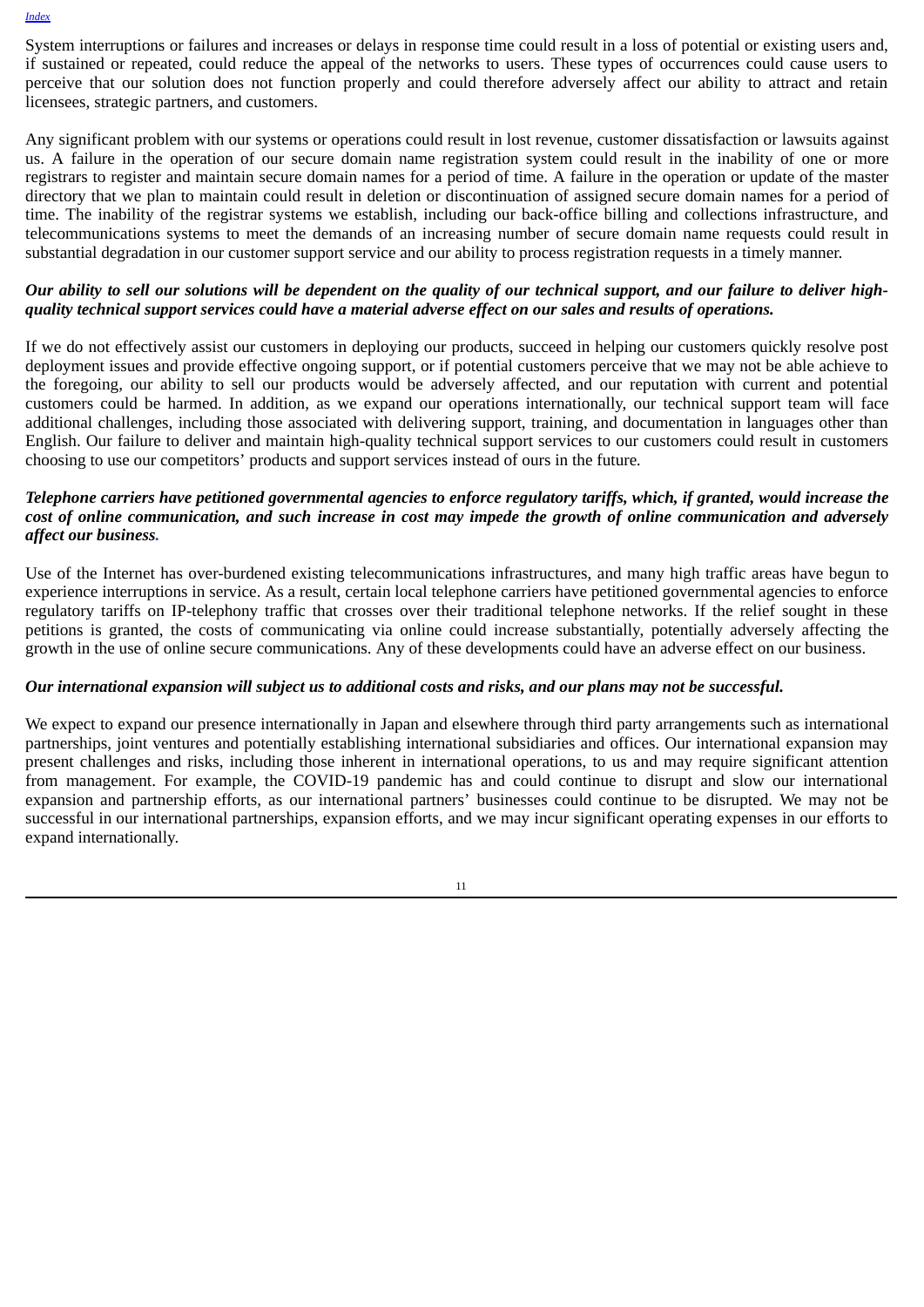### *The global COVID-19 pandemic may harm our business, financial condition, and results of operations.*

In December 2019, a novel coronavirus, COVID-19 was reported in China and in March 2020, the World Health Organization declared it a pandemic. This contagious disease outbreak and related variants have continued to spread across the globe and impact worldwide economic activity and financial markets. In light of the uncertain and rapidly evolving situation relating to the spread of COVID-19, we continue to take precautionary measures intended to minimize the risk of the virus to our employees, our customers, and other third parties with whom we interact. We continue to require all employees to work remotely and have also suspended all non-essential travel worldwide for our employees. While we have a distributed workforce and our employees are accustomed to working remotely or working with other remote employees, our workforce is not fully remote. Our employees and consultants travel frequently to establish and maintain relationships with one another, our customers and prospective customers, partners, and investors. Although we continue to monitor the situation and may adjust our current policies as more information and public health guidance becomes available, temporarily suspending travel and restricting the ability to do business in person could negatively affect our customer success efforts, sales and marketing efforts, challenge our ability to enter into customer contracts in a timely manner, slow down our recruiting efforts, or create operational or other challenges, any of which could harm our business, financial condition and results of operations. Furthermore, if a natural disaster, power outage, connectivity issue, or other event occurred that impacted our employees' ability to work remotely, it may be difficult or, in certain cases, not possible, for us to continue our business for a substantial period of time. The increase in remote working may also result in consumer privacy, IT security and fraud concerns as well as increase our exposure to potential wage and hour issues. In addition, the COVID-19 pandemic may disrupt the operations of our customers, partners, suppliers, and other thirdparty providers for an indefinite period of time, including as a result of travel restrictions, adverse effects on budget planning processes, and/or business shutdowns, all of which could negatively impact our business, financial condition, and results of operations. More generally, despite continued actions taken by governments and businesses to attempt to contain and treat the disease, and related variants, including the distribution and administration of effective vaccines, the COVID-19 pandemic could continue to adversely affect economies and financial markets globally, potentially leading to an economic downturn, which could decrease technology spending and adversely affect our business.

### *We do not regularly pay dividends on our common stock and thus stockholders must look to appreciation of our common stock to realize a gain on their investments.*

Our dividend policy is within the discretion of our Board of Directors and will depend upon various factors, including our business, financial condition, results of operations, capital requirements, and investment opportunities. We therefore cannot make assurances that our Board of Directors will determine to pay regular or special dividends in the future. Accordingly, unless our Board of Directors determines to pay dividends, stockholders will be required to look to appreciation of our common stock to realize a gain on their investment, which may not occur.

### *The exercise of our outstanding stock options, warrants, and RSUs and issuance of new shares would result in a dilution of our current stockholders' voting power and an increase in the number of shares eligible for future resale in the public market which may negatively impact the market price of our stock.*

The exercise of our outstanding vested stock options, warrants, and RSUs would dilute the ownership interests of our existing stockholders. As of December 31, 2021, we had outstanding options, warrants and RSUs to purchase an aggregate of 6,931,592 shares of common stock representing approximately 9.7% of our total shares outstanding of which 4,938,709 were vested and therefore exercisable. To the extent outstanding stock options are exercised, additional shares of common stock will be issued, existing stockholders' percentage voting interests will decline and the number of shares eligible for resale in the public market will increase. Such increase may have a negative effect on the value or market trading price of our common stock.

### *Because ownership of our common stock is concentrated, investors may have limited influence on stockholder decisions.*

As of December 31, 2021, our executive officers and directors beneficially owned approximately 14% of our outstanding common stock. In addition, a group of stockholders that, as of December 31, 2007, held 4,766,666 shares, or approximately 7% of our outstanding common stock, have entered into a voting agreement with us that requires them to vote all of their shares of our voting stock in favor of the director nominees approved by our Board of Directors at each director election going forward, and in a manner that is proportional to the votes cast by all other voting shares as to any other matters submitted to the stockholders for a vote. However, we cannot be certain how many shares of our common stock this group of stockholders currently owns. Because of their beneficial ownership interest, our officers and directors could significantly influence stockholder actions of which you disapprove or that are contrary to your interests. This ability to exercise significant influence could prevent or significantly delay another company from acquiring or merging with us*.*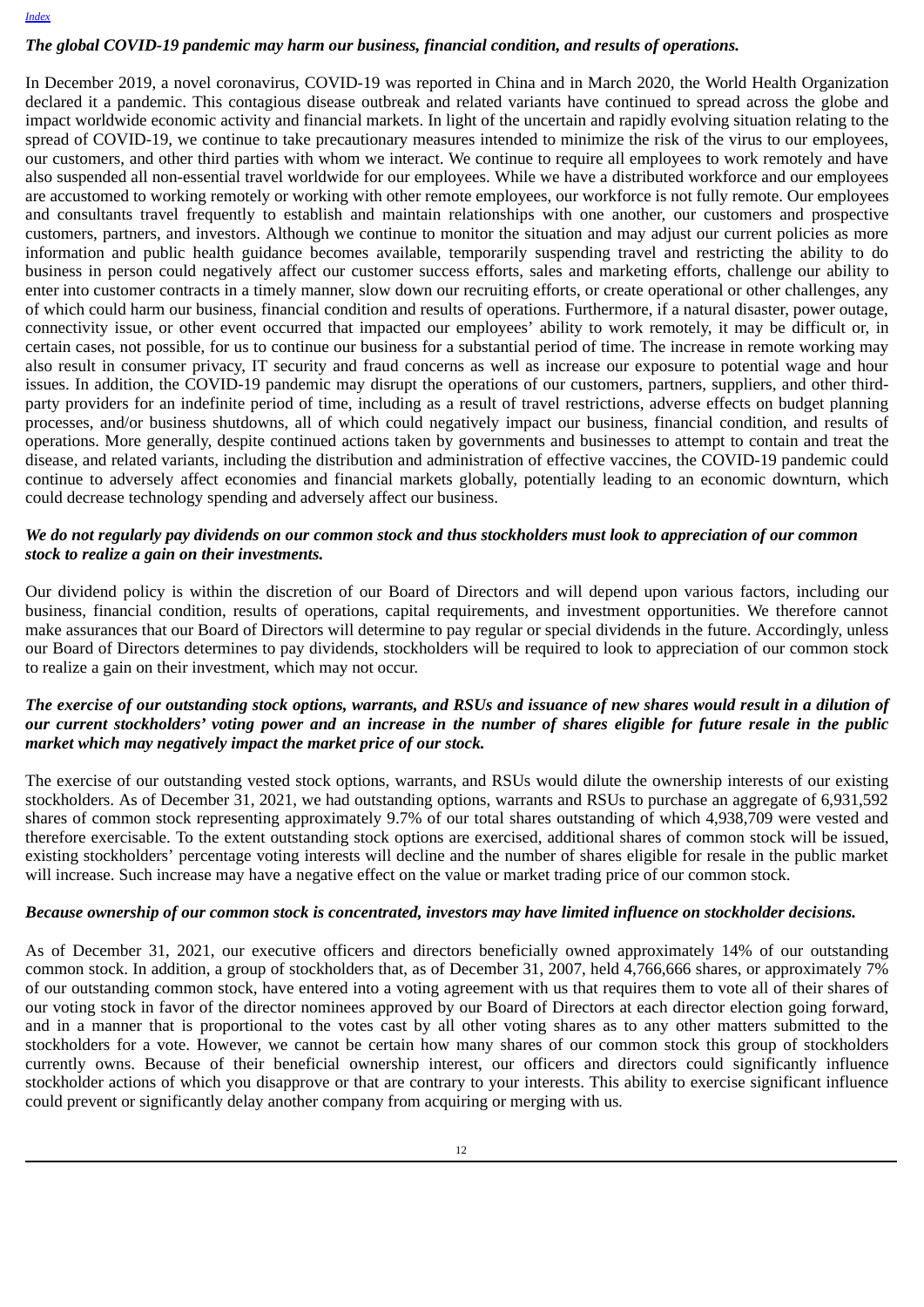### *Our protective provisions in our amended and restated certificate of incorporation and bylaws could make it difficult for a third party to successfully acquire us even if you would like to sell your stock to them.*

We have a number of protective provisions in our amended and restated certificate of incorporation and bylaws that could delay, discourage, or prevent a third party from acquiring control of us without the approval of our Board of Directors. These protective provisions include:

- **A staggered Board of Directors:** This means that only one or two directors (since we have a five-person Board of Directors) will be up for election at any given annual meeting. This has the effect of delaying the ability of stockholders to affect a change in control of us because it would take two annual meetings to effectively replace a majority of the Board of Directors.
- **Blank check preferred stock**: Our Board of Directors has the authority to establish the rights, preferences, and privileges of our 10,000,000 authorized, but unissued, shares of preferred stock. Therefore, this stock may be issued at the discretion of our Board of Directors with preferences over your shares of our common stock in a manner that is materially dilutive to you. In addition, blank check preferred stock can be used to create a "poison pill" which is designed to deter a hostile bidder from buying a controlling interest in our stock without the approval of our Board of Directors. We have not adopted such a "poison pill;" but our Board of Directors has the ability to do so in the future, very rapidly and without stockholder approval.
- Advance notice requirements for director nominations and for new business to be brought up at stockholder meetings: Stockholders wishing to submit director nominations or raise matters to a vote of the stockholders must provide notice to us within very specific date windows and in very specific form in order to have the matter voted on at a stockholder meeting. This has the effect of giving our Board of Directors and management more time to react to stockholder proposals generally and could also have the effect of disregarding a stockholder proposal or deferring it to a subsequent meeting to the extent such proposal is not raised properly.
- **No stockholder actions by written consent:** No stockholder or group of stockholders may take actions rapidly and without prior notice to our Board of Directors and management or to the minority stockholders. Along with the advance notice requirements described above, this provision also gives our Board of Directors and management more time to react to proposed stockholder actions.
- **Super majority requirement for stockholder amendments to the bylaws:** Stockholder proposals to alter or amend our bylaws or to adopt new bylaws can only be approved by the affirmative vote of at least 66 2/3% of the outstanding shares of our common stock.
- No ability of stockholders to call a special meeting of the stockholders: Only the Board of Directors or management can call special meetings of the stockholders. This could mean that stockholders, even those who represent a significant percentage of our shares of common stock, may need to wait for the annual meeting before nominating directors or raising other business proposals to be voted on by the stockholders.

In addition, the provisions of Section 203 of the Delaware General Corporation Law govern us. These provisions may prohibit large stockholders, particularly those owning 15% or more of our outstanding voting stock, from merging or combining with us for a certain period of time.

These and other provisions in our amended and restated certificate of incorporation, our bylaws and under Delaware law could discourage potential takeover attempts, reduce the price that investors might be willing to pay for shares of our common stock in the future and result in the market price being lower than it would be without these provisions.

# *Our amended and restated bylaws designate a state or federal court located within the State of Delaware as the exclusive forum for substantially all disputes between us and our stockholders, which could limit our stockholders' ability to choose the judicial forum for disputes with us or our directors, officers, or employees.*

Our amended and restated bylaws provide that, unless we consent in writing to the selection of an alternative forum, the sole and exclusive forum for (1) any derivative action or proceeding brought on our behalf, (2) any action asserting a claim of breach of a fiduciary duty owed by any of our directors, stockholders, officers, or other employees to us or our stockholders, (3) any action arising pursuant to any provision of the Delaware General Corporation Law, or our amended and restated certificate of incorporation or amended and restated bylaws or (4) any other action asserting a claim that is governed by the internal affairs doctrine shall be the Court of Chancery of the State of Delaware (or, if the Court of Chancery does not have jurisdiction, another State court in Delaware or the federal district court for the District of Delaware), in all cases subject to the court having jurisdiction over indispensable parties named as defendants.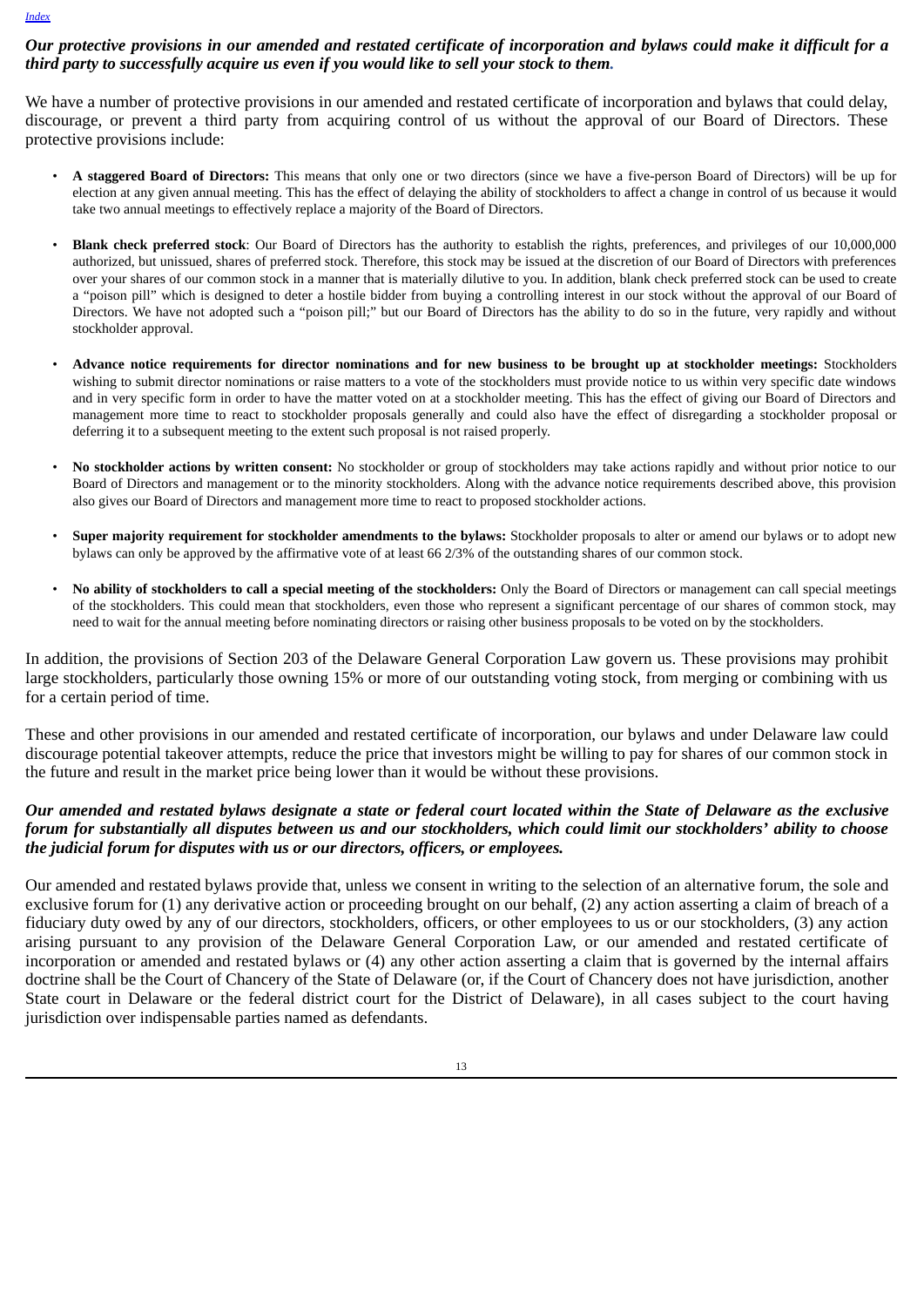However, notwithstanding the exclusive forum provisions, our amended and restated bylaws explicitly state that they would not preclude the filing of claims brought to enforce any liability or duty created under federal securities laws, including the Securities Act or the Exchange Act.

Any person or entity purchasing or otherwise acquiring any interest in any of our securities shall be deemed to have notice of and consented to this provision. This exclusive-forum provision may limit a stockholder's ability to bring a claim in a judicial forum of its choosing for disputes with us or our directors, officers, or other employees, which may discourage lawsuits against us and our directors, officers, and other employees. If a court were to find this exclusive-forum provision in our amended and restated bylaws to be inapplicable or unenforceable in an action, we may incur additional costs associated with resolving the dispute in other jurisdictions, which could harm our results of operations.

### *General Risk Factors*

### *We may need to raise additional capital to support our business growth, and this capital may be dilutive, may cause our stock price to drop or may not be available on acceptable terms, if at all.*

We may need to raise additional capital, which may not be available to us when needed or may not be available on terms acceptable to us, to support our business growth or to respond to business opportunities, challenges, or unforeseen circumstances, including sales under our past and any future shelf registration statements. Our ability to obtain additional capital, if and when required, will depend on our business plans, investor demand, our operating performance, the condition of the capital markets, the terms of our current contractual obligations and other factors.

If we raise additional funds through the issuance of equity, equity-linked or debt securities, including those under our past and any future shelf registration statements, those securities may have rights, preferences, or privileges senior to the rights of our common stock, and our existing stockholders may experience dilution. Additionally, we are unable to predict the future success of any future offerings. Sales of a substantial number of shares of our common stock in the public market, or the perception that these sales or other financings might occur, could depress the market price of our common stock, and could also impair our ability to raise capital through the sale of additional equity securities. If we issue debt securities or incur indebtedness, we could experience increased future payment obligations and a need to comply with restrictive covenants, such as limitations on our ability to incur additional debt, limitations on our ability to acquire, sell or license intellectual property rights and other operating restrictions that could adversely impact our ability to conduct our business. If we are unable to obtain additional capital or are unable to obtain additional capital on satisfactory terms, our ability to continue to support our business growth or to respond to business opportunities, challenges, or other circumstances could be adversely affected, and our business may be harmed.

### *The departure of Kendall Larsen, our Chief Executive Officer and President, and/or other key personnel could compromise our ability to execute our strategic plan and materially harm our business.*

Our success largely depends on the skills, experience, and performance of our key personnel. Due to the specialized nature of our business and limited staff, we are particularly dependent on Kendall Larsen, our Chief Executive Officer and President. We have no employment agreements with any of our key executives that prevent them from leaving us at any time. In addition, we do not maintain key person life insurance for any of our officers or key employees. The loss of Mr. Larsen, or our failure to retain other key personnel or adequately plan for the succession of key personnel, would jeopardize our ability to execute our strategic plan and materially harm our business.

# *We will need to recruit and retain additional qualified personnel to successfully grow our business.*

Our future success will depend, in part, on our ability to attract and retain qualified engineering, operations, marketing, sales and executive personnel. Inability to attract and retain such personnel could adversely affect our business. Competition for engineering, operations, marketing, sales, and executive personnel is intense, particularly in the technology and Internet sectors and in the regions where we conduct our business. We may need to invest significant amounts of cash and equity to attract and retain employees and expend significant time and resources to identify, recruit, train and integrate such employees, and we may never realize returns on these investments. Additionally, we can provide no assurance that we will attract or retain such personnel.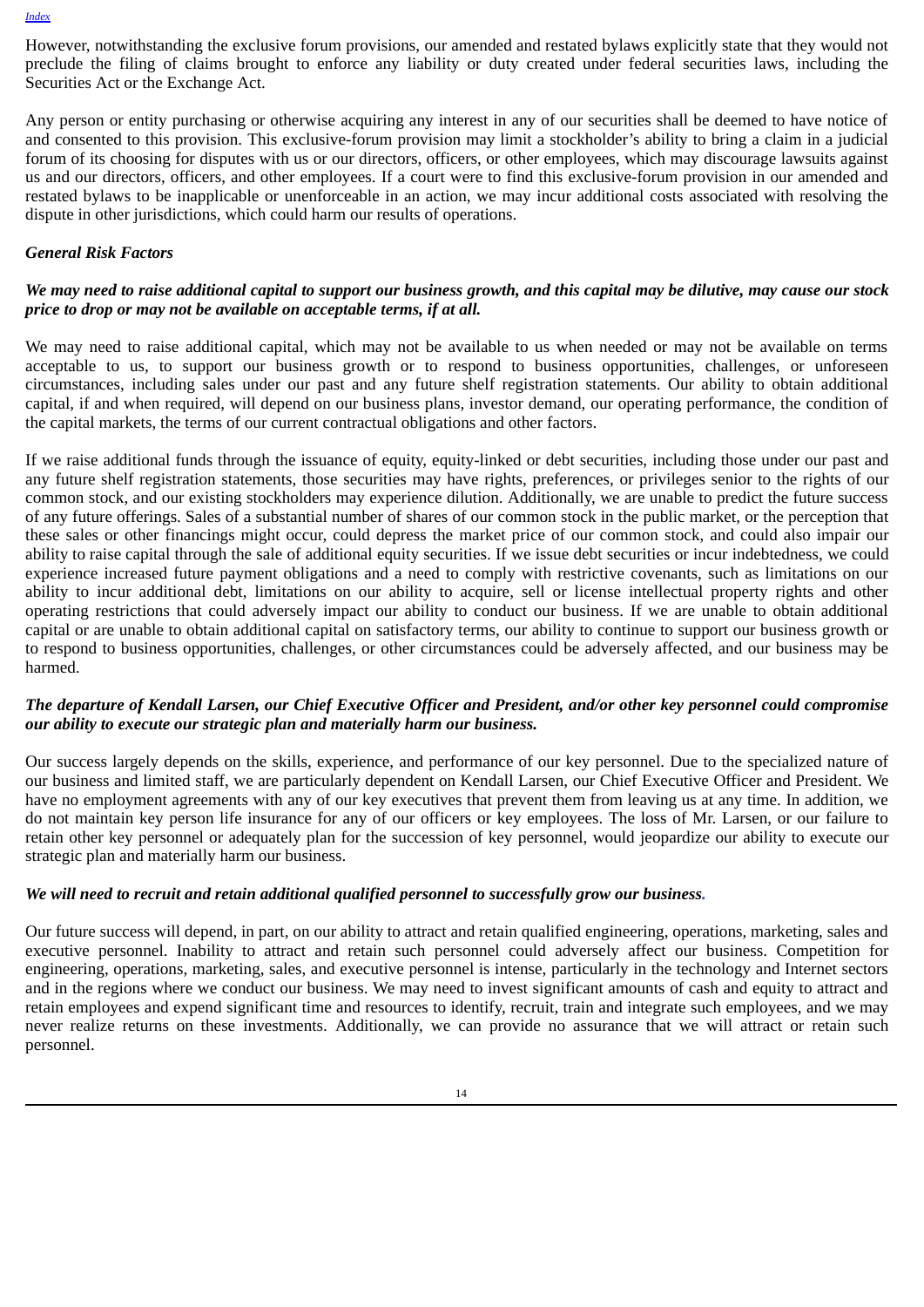# *We have incurred and will continue to incur significant costs as a result of operating as a public company, and our management will be required to continue to devote substantial time to various compliance initiatives.*

The Sarbanes-Oxley Act of 2002, the Dodd-Frank Wall Street Reform and Consumer Protection Act of 2010, as well as other rules implemented by the SEC and the New York Stock Exchange ("NYSE"), impose various requirements on public companies, including requiring changes in corporate governance practices. These and proposed corporate governance laws and regulations under consideration may further increase our compliance costs. If compliance with these various legal and regulatory requirements diverts our management's attention from other business concerns, it could have a material adverse effect on our business, financial condition, and operating results. The Sarbanes-Oxley Act requires, among other things, that we assess the effectiveness of our internal control over financial reporting annually and disclosure controls and procedures quarterly. If we are unable to assert in any future reporting periods that our internal control over financial reporting is effective (or if our independent registered public accounting firm is unable to express an opinion on the effectiveness of our internal controls), such as our restatement of our previously issued consolidated financial statements and related material weakness as described in this Report, we may incur additional costs rectifying those or new issues, and we could lose investor confidence in the accuracy and completeness of our financial reports, which would have an adverse effect on our share price.

We may in the future identify deficiencies regarding the design and effectiveness of our system of internal control over financial reporting. If we experience any material weaknesses in our internal control over financial reporting in the future or are unable to provide unqualified management or attestation reports about our internal controls, we may be unable to meet financial and other reporting deadlines and may incur costs associated with remediation, and any of which could cause our share price to decline. Moreover, if we identify deficiencies in our internal control over financial reporting that are deemed to be material weaknesses in future periods, the market price of our common stock could decline, and we could be subject to potential delisting by the NYSE and review by the NYSE, the SEC, or other regulatory authorities, which would require the expenditure by us of additional financial and management resources. As a result, our shareholders could lose confidence in our financial reporting, which would harm our business and the market price of our common stock.

*We have had to restate our previously issued consolidated financial statements and as part of that process have identified a material weakness in our internal control over financial reporting as of December 31, 2021. If we are unable to develop and maintain an effective system of internal control over financial reporting, we may not be able to accurately report our financial results in a timely manner, which may adversely affect investor confidence in us and materially and adversely affect our business and operating results.*

On May 9, 2022, our Audit Committee concluded, after discussion with the Company's management and Farber Hass Hurley LLP, that the previously issued financial statements during the Affected Period (1) should no longer be relied upon due to an overstatement of the Company's deferred tax asset, as described in this Report, and (2) require restatement. As part of the restatement process, we have identified a material weakness in our internal control over financial reporting.

A material weakness is a deficiency, or a combination of deficiencies, in internal control over financial reporting such that there is a reasonable possibility that a material misstatement of our annual or interim financial statements will not be prevented, or detected and corrected on a timely basis. Effective internal controls are necessary for us to provide reliable financial reports and prevent fraud. We continue to evaluate steps to remediate the material weakness. These remediation measures may be time consuming and costly and there is no assurance that these initiatives will ultimately have the intended effects.

Any failure to maintain effective internal controls could adversely impact our ability to report our financial position and results from operations on a timely and accurate basis. If our financial statements are not accurate, investors may not have a complete understanding of our operations. Likewise, if our financial statements are not filed on a timely basis, we could be subject to sanctions or investigations by the stock exchange on which our ordinary shares and other securities are listed, the SEC or other regulatory authorities. In either case, there could result a material adverse effect on our business. Ineffective internal controls could also cause investors to lose confidence in our reported financial information which could have a negative effect on the trading price of our stock.

We can give no assurance that the measures we have taken and plan to take in the future will remediate the material weakness identified or that any additional material weaknesses or restatements of financial results will not arise in the future due to a failure to implement and maintain adequate internal control over financial reporting or circumvention of these controls. In addition, even if we are successful in strengthening our controls and procedures, in the future those controls and procedures may not be adequate to prevent or identify irregularities or errors or to facilitate the fair presentation of our consolidated financial statements.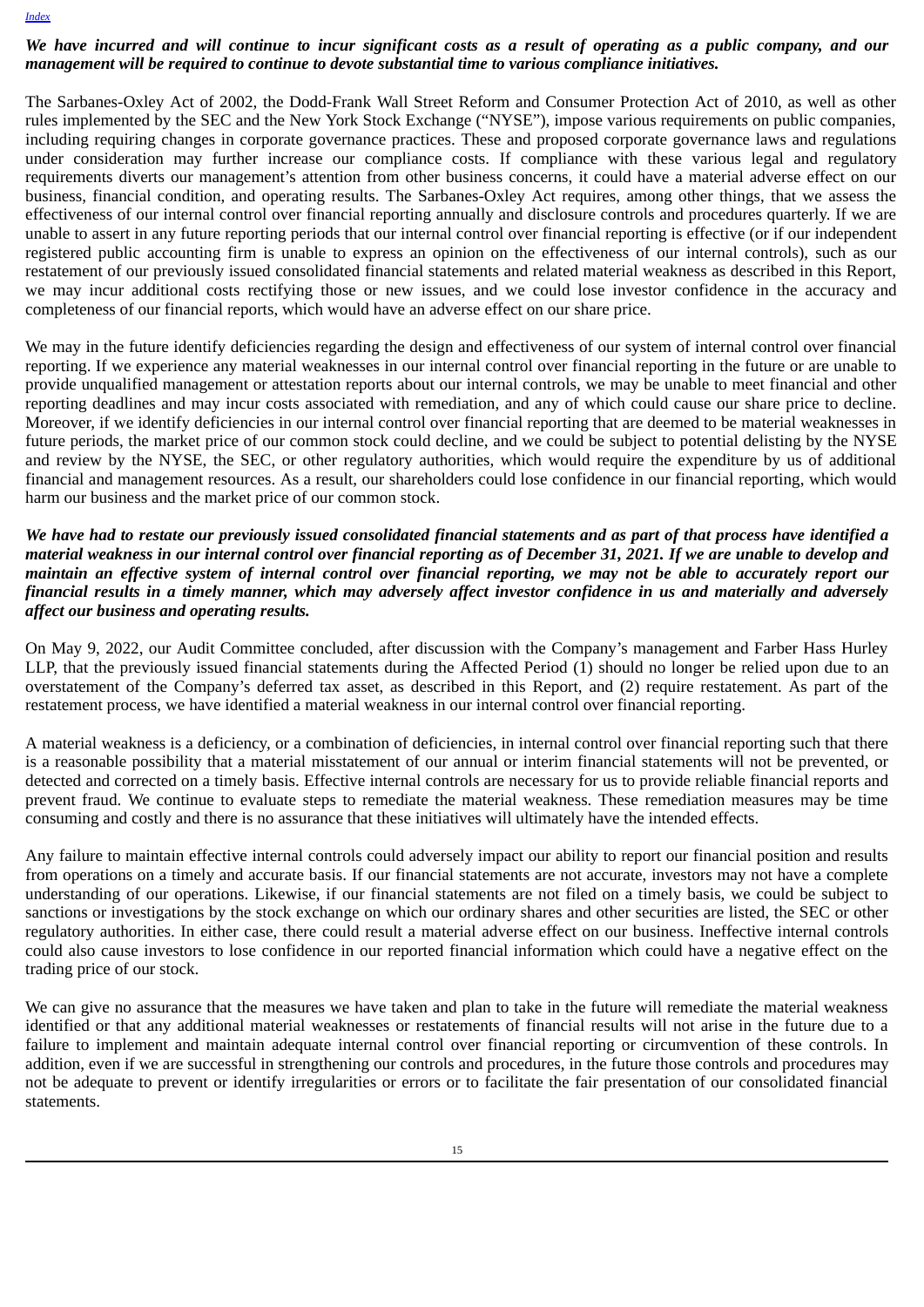# *We may face litigation and other risks as a result of the restatement and material weakness in our internal control over financial reporting.*

As part of the Restatement, we identified material weaknesses in our internal controls over financial reporting. As a result of such material weakness and the restatement, we face potential for litigation or other disputes which may include, among others, claims invoking the federal and state securities laws, contractual claims or other claims arising from the Restatement and the material weakness in our internal control over financial reporting and the preparation of our financial statements. As of the date of this Report, we have no knowledge of any such litigation or dispute. However, we can provide no assurance that such litigation or dispute will not arise in the future. Any such litigation or dispute, whether successful or not, could have a material adverse effect on our business, results of operations and financial condition.

# *There are inherent uncertainties involved in estimates, judgments and assumptions used in the preparation of financial statements in accordance with U.S. GAAP. Any changes in estimates, judgments and assumptions could have a material adverse effect on our business, financial condition, and operating results.*

The preparation of financial statements in accordance with accounting principles generally accepted in the United States ("U.S. GAAP") involves making estimates, judgments and assumptions that affect reported amounts of assets (including intangible assets), liabilities and related reserves, revenues, expenses, and income. Estimates, judgments, and assumptions are inherently subject to change in the future, and any such changes could result in corresponding changes to the amounts of assets, liabilities, revenues, expenses, and income. Any such changes could have a material adverse effect on our business, financial condition, and operating results.

# *Our results of operations and financial condition could be materially affected by the enactment of legislation implementing changes in the U.S. or foreign taxation of international business activities or the adoption of other tax reform policies.*

As we expand the scale of our international business activities, any changes in the U.S. or foreign taxation of such activities may increase our worldwide effective tax rate and harm our business, results of operations, and financial condition. For example, the current administration has proposed to increase the U.S. corporate income tax rate, increase U.S. taxation of international business operations, and impose a global minimum tax which has agreement from, many countries, and the Organization for Economic Cooperation and Development. Other countries have recently proposed or recommended changes to existing tax laws or have enacted new laws that could impact our tax obligations in countries where we do business or cause us to change the way we operate our business. The impact of future changes to U.S. and foreign tax law on our business is uncertain and could be adverse, and we will continue to monitor and assess the impact of any such changes*.*

# *War, terrorism, other acts of violence, or natural or manmade disasters may affect the markets in which we operate, our clients and our service delivery.*

Our business may be adversely affected by instability, disruption, or destruction in a geographic region in which we operate, regardless of cause, including war, terrorism, riot, civil insurrection, or social unrest, and natural or manmade disasters, including famine, flood, fire, earthquake, storm, or pandemic events and spread of disease, such as the COVID-19 pandemic. Such events may cause our customers to delay their decisions on spending for the services we provide and give rise to sudden significant changes in regional and global economic conditions and cycles. These events may also pose risks to our personnel and to physical facilities and operations, which could adversely affect our financial results.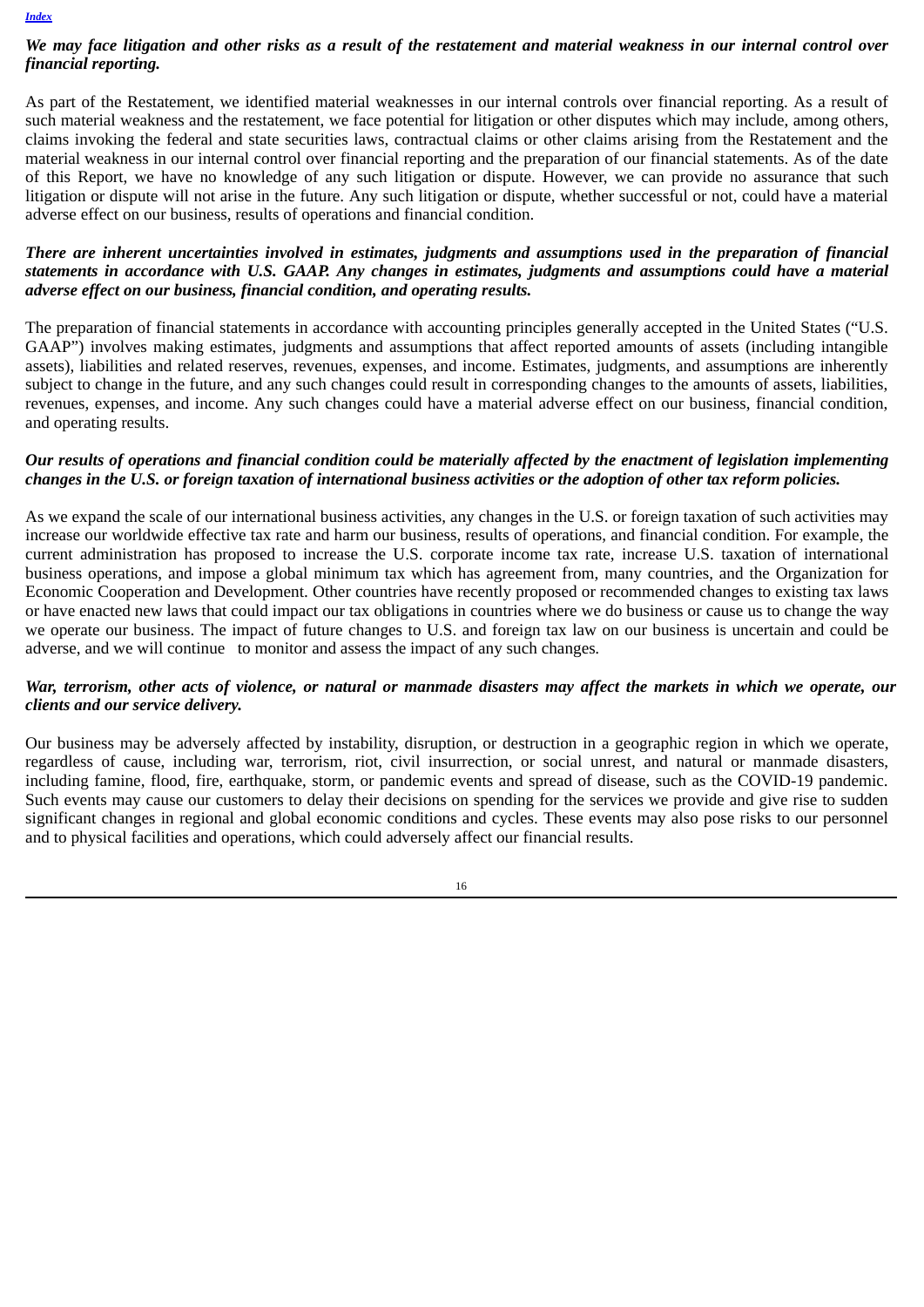# *Trading in our common stock is limited and the price of our common shares may be subject to substantial volatility.*

Our common stock is currently listed on the NYSE and was previously listed on the NYSE American LLC (formerly the NYSE MKT LLC). Over the past years, the market price of our common stock has experienced significant fluctuations. Between January 1, 2021, and December 31, 2021, the reported last adjusted closing price on the NYSE American LLC, and now NYSE, for our common stock ranged between \$2.60 and \$8.17 per share. The price of our common stock may continue to be volatile as a result of several factors, some of which are beyond our control. These factors include, but not limited to, the following:

- Developments or lack thereof in any then-outstanding litigation;
- Quarterly variations in our operating results;
- Large purchases or sales of common stock or derivative transactions related to our stock;
- Actual or anticipated announcements of new products or services by us or competitors;
- General conditions in the markets in which we compete; and
- General social, political, economic, and financial conditions, including the significant volatility in the global financial markets, and impacts from the COVID-19 pandemic.

In addition, we believe there has been and may continue to be substantial trading in derivatives of our stock, including short selling activity or related similar activities, which are beyond our control, and which may be beyond the full control of the SEC and Financial Institutions Regulatory Authority or "FINRA." While the SEC and FINRA rules prohibit some forms of short selling and other activities that may result in stock price manipulation, such activity may nonetheless occur without detection or enforcement. We have held conversations with regulators concerning trading activity in our stock; however, there can be no assurance that should there be any illegal manipulation in the trading of our stock, it will be detected, prosecuted, or successfully eradicated. Significant short selling market manipulation could cause our stock trading price to decline, to become more volatile, or both.

### *The market price of our common stock has been and may continue to be volatile, and you could lose all or part of your investment.*

The trading price of our common stock has been volatile since our initial public offering and is likely to continue to be volatile. Factors that could cause fluctuations in the market price of our common stock include, but are not limited to the following:

- Price and volume fluctuations in the overall stock market from time to time, including fluctuations due to general economic uncertainty or negative market sentiment;
- Volatility in the market prices and trading volumes of companies in our industry or companies that investors consider comparable;
- Changes in operating performance and stock market valuations of other companies generally, or those in our industry;
- Sales of shares of our common stock by us or our stockholders;
- Failure of securities analysts to maintain coverage of us, changes in financial estimates by securities analysts who follow us, or our failure to meet these estimates or the expectations of investors;
- The financial projections we may provide to the public, any changes in those projections or our failure to meet those projections;
- Announcements by us or our competitors of new products or services;

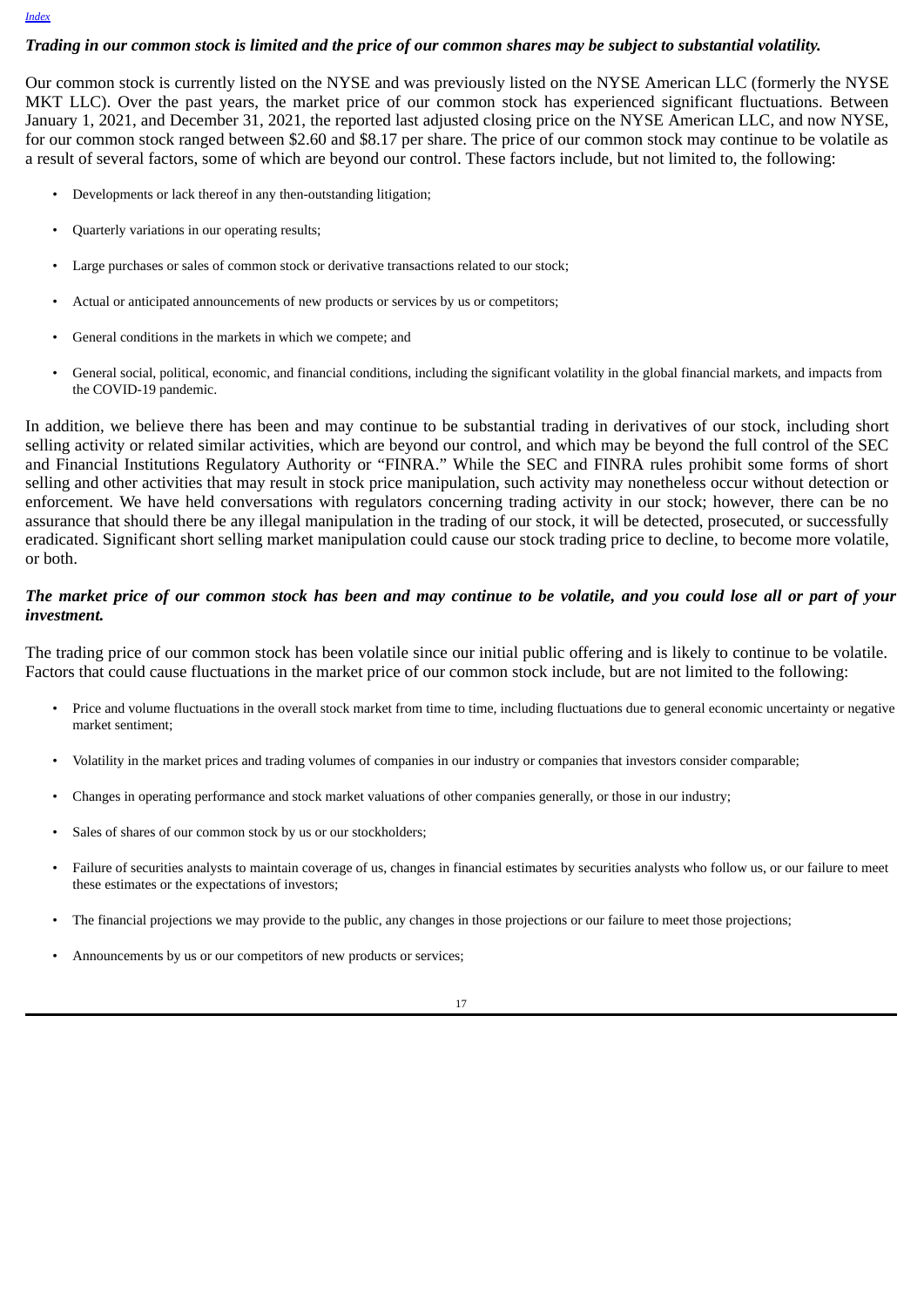- The public's reaction to our press releases, other public announcements, and filings with the SEC;
- Rumors and market speculation involving us or other companies in our industry;
- Actual or anticipated changes in our results of operations;
- Actual or anticipated developments in our business, our competitors' businesses, or the competitive landscape generally;
- Litigation involving us, our industry or both, or investigations by regulators into our operations or those of our competitors;
- Announced or completed acquisitions of businesses or technologies by us or our competitors;
- New laws or regulations or new interpretations of existing laws or regulations applicable to our business;
- Changes in accounting standards, policies, guidelines, interpretations, or principles;
- Any significant change in our management; and
- General economic conditions and slow or negative growth of our markets, including any economic downturn from the COVID-19 pandemic.

Further, in recent years the stock markets have experienced extreme price and volume fluctuations that have affected and continue to affect the market prices of equity securities of many companies. These fluctuations often have been unrelated or disproportionate to the operating performance of those companies. In addition, the stock prices of many technology companies have experienced wide fluctuations that have often been unrelated to the operating performance of those companies. These broad market and industry fluctuations, as well as general economic, political and market conditions such as recessions, government shutdowns, global pandemics (such as the COVID-19 pandemic), interest rate changes the stability of the EU (including, but not limited to, effects from the exit of the United Kingdom or international currency fluctuations, may cause the market price of our common stock to decline. In the past, following periods of volatility in the overall market and the market price of a particular company's securities, securities class action litigation has often been instituted against these companies.

### *We have broad discretion in how we apply our funds, and we may not use these funds effectively, which could affect our results of operations and cause our stock price to decline.*

Our management has broad discretion in the application of our existing cash, cash equivalents and investments and could spend these funds in ways that do not improve our results of operations or enhance the value of our common stock. Pending their use, we may invest our available funds in a manner that does not produce income or that loses value. The failure by our management to apply our available funds effectively could result in financial losses that could cause the price of our common stock to decline and delay the development of our products.

In addition, an entity that, among other things, is or holds itself out as being engaged primarily, or proposes to engage primarily, in the business of investing, reinvesting, owning, trading, or holding certain types of securities would be deemed an Investment Company under the Investment Company Act of 1940 (the "1940 Act"). If we do not manage our investments and business in a manner that meets the requirements for an exemption under the 1940 Act, we may be deemed to be an investment company under the 1940 Act and subject to additional limitations on operating our business including limitations on the issuance of securities, which may make it difficult for us to raise capital.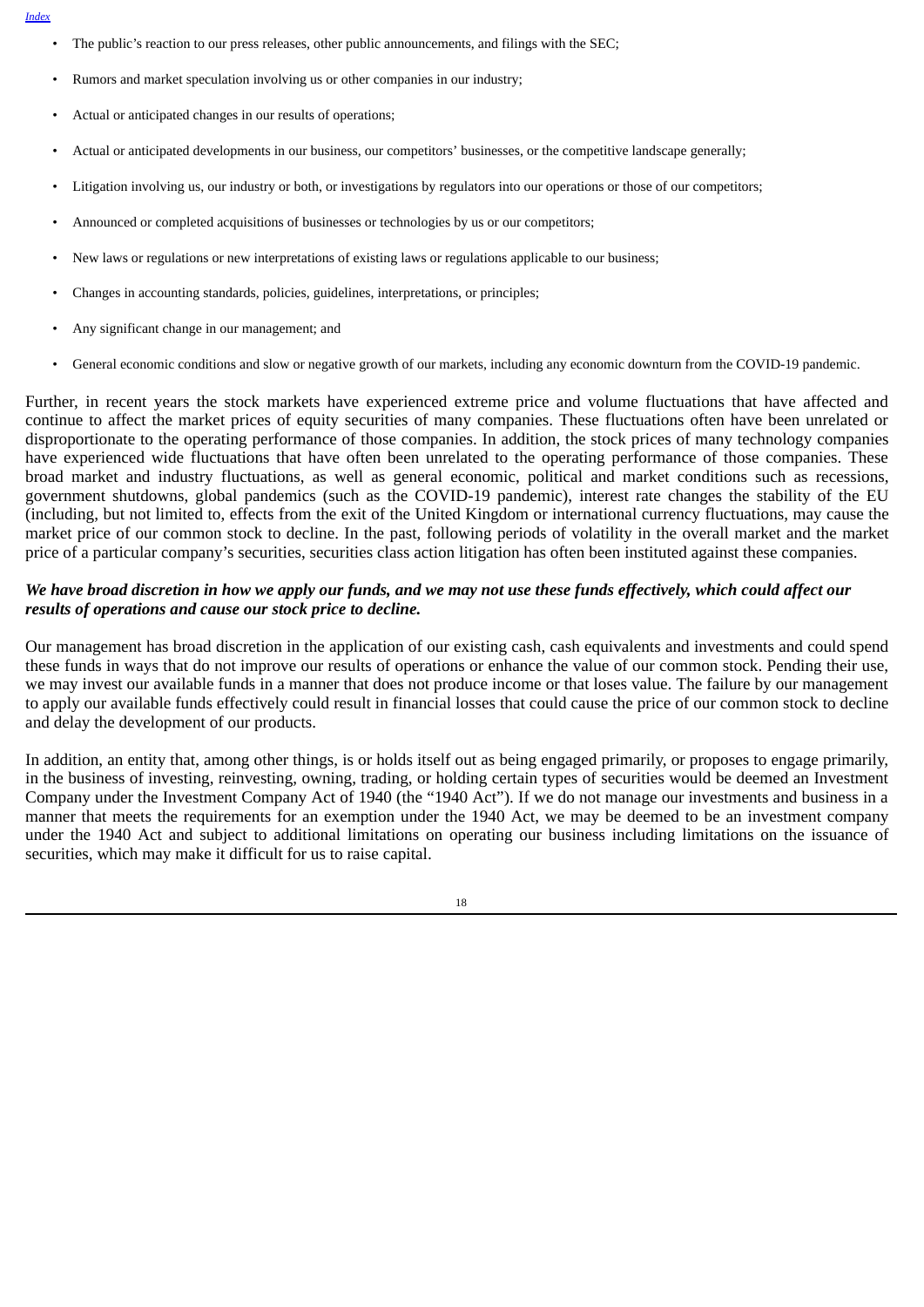# *The market price of our common stock may decline because our operating results may not be consistent and may be difficult to predict.*

Our reported net income has fluctuated in the past due to several factors. We expect that our future operating results may also fluctuate due to the same or similar factors. We had net losses of \$42.9 million for the year ended December 31, 2021. We had net income of \$280.4 million for the year ended December 31, 2020, we had net losses of \$19.2 million for the year ended December 31, 2019. As of December 31, 2021, we had accumulated deficits of \$50.9 million. The following include some of the factors that may cause our operating results to fluctuate:

- The outcome of actions to enforce our intellectual property rights currently in progress or that we may undertake in the future, and the timing thereof;
- The impact of the COVID-19 pandemic on our sales cycle and results;
- The amount and timing of receipt of license fees from potential infringers, licensees, or customers;
- The rate of adoption of our patented technologies;
- The number of new license arrangements we may execute, or that may expire, within a particular period and the scope of those licenses, including the number of our patents which are licensed, the extent of prior infringement of our patent rights, royalty rates, timing of payment obligations, expiration date etc.;
- The success of a licensee in selling products that use our patented technologies; and
- The amount and timing of expenses related to our patent filings and enforcement proceedings, including litigation, related to our intellectual property rights.

These fluctuations may make our business particularly difficult to manage, adversely affect our business and operating results, make our operating results difficult for investors to predict and, further, cause our results to fall below investor's expectations and adversely affect the market price of our common stock.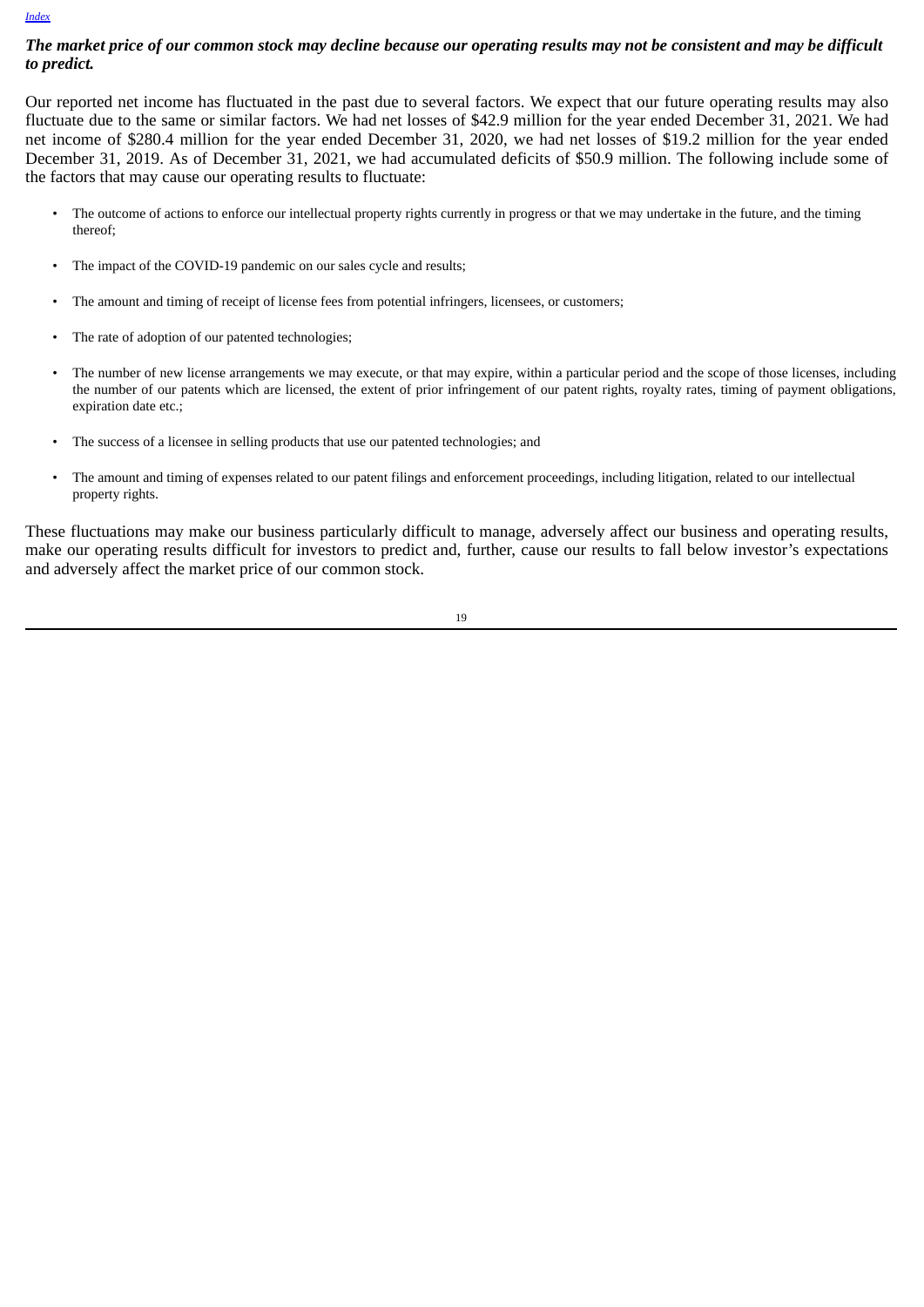### <span id="page-23-0"></span>**Item 7. Management's Discussion and Analysis of Financial Condition and Results of Operations**

### **The Company**

We are an Internet security software and technology company with patented technology for various types of secure network communications, including 5G and 4G LTE network security. Our patented Secure Domain Names and GABRIEL Connection Technology™, are the foundation for our new VirnetX One platform that protects communications using Zero Trust Network Access ("ZTNA"). Our technology generates secure connections on a "zero-click" or "single-click" basis, significantly simplifying the deployment of secure real-time communication solutions by eliminating the need for end-users to enter any encryption information. Our portfolio of intellectual property is the foundation of our business model. We currently own approximately 205 total patents and pending applications, including 72 U.S. patents/patent applications and 133 foreign patents/validations/pending applications. Our patent portfolio is primarily focused on securing real-time communications over the Internet, and related services, and is used in all our technology and products, some of which were acquired by our principal operating subsidiary; VirnetX, Inc., from Leidos, Inc., or Leidos, (f/k/a Science Applications International Corporation, or SAIC) in 2006.

Our product portfolio includes sophisticated technologies, products and services that are available for sale worldwide. On March 1, 2022, we launched War Room™ software, the first product on our next-generation, VirnetX One platform. This new platform builds upon our patented Secure Domain Names and GABRIEL Connection Technology™ to further enhance the security and efficiency of our patented secure communication links. Our VirnetX One platform is a security-as-a-service platform that protects enterprise applications, services, and infrastructure from cyber-attacks.

Our new War Room™ software product provides an industry leading, safe, and secure video conferencing meeting environment where sensitive communications and data is invisible to those not authorized to view it. War Room™ validates permissions of all the users, and devices requesting access to any secure meeting room prior to granting access. We believe our War Room™ will be an attractive solution for government agencies as well as all professional sectors such as legal, financial, and medical where limiting access to confidential data is a critical requirement.

Our GABRIEL Collaboration Suite™ is a set of communication applications and tools that use our GABRIEL Secure Communication Platform™. It enables seamless and secure cross platform communications between devices that are enrolled in our "VIRNETX SECURED" network and have our software installed. Our GABRIEL Collaboration Suite™ is available for download and free trial, for Android, iOS, Windows, Linux, and Mac OS X platforms, at https://virnetx.com.

We have an ongoing licensing program under which we offer licenses to a portion of our patent portfolio, technology, and software, including our secure domain name registry service, to domain infrastructure providers, communication service providers as well as to system integrators. Our GABRIEL Connection Technology™ License is offered to original equipment manufacturer ("OEM") customers who want to adopt the GABRIEL Connection Technology™ as their solution for establishing secure connections using secure domain names within their products. We have developed GABRIEL Connection Technology™ Software Development Kit ("SDK") to assist with rapid integration of these techniques into existing software implementations. Customers who want to develop their own implementation of the VirnetX patented techniques for supporting secure domain names, or other techniques that are covered by our patent portfolio for establishing secure communication links, can purchase a patent license. The number of patents licensed, and therefore the cost of the patent license to the customer, will depend upon which of the patents are used in a particular product or service. These licenses will typically include an initial license fee, as well as an ongoing royalty.

We expect to continue to launch new and enhanced security platforms, software products, and services based on our GABRIEL Connection Technology<sup>™</sup>. We will provide updates to new and existing customers as they are released to the public. Many small and medium businesses have installed our software products in their corporate networks. We intend to continue to expand our customer base with targeted promotions and direct sales initiatives.

Our employees include the core development team behind our patent portfolio, technology, and software. Some members of this team have worked together for over twenty years and were on same team that invented and developed this technology while working at Leidos. The team has continued its research and development work and expanded the set of patents we acquired in 2006 from Leidos, into a larger patent portfolio. This portfolio now serves as the foundation of our products, services, and our licensing business. It is expected to generate most of our future revenue in license fees and royalties. We intend to continue our efforts to develop new products and technologies and further strengthen and expand our patent portfolio. We intend to continue using an outsourced and leveraged model to maintain efficiency and manage costs as we grow our licensing business by, for example, offering incentives to early licensing targets or asserting our rights for use of our patents.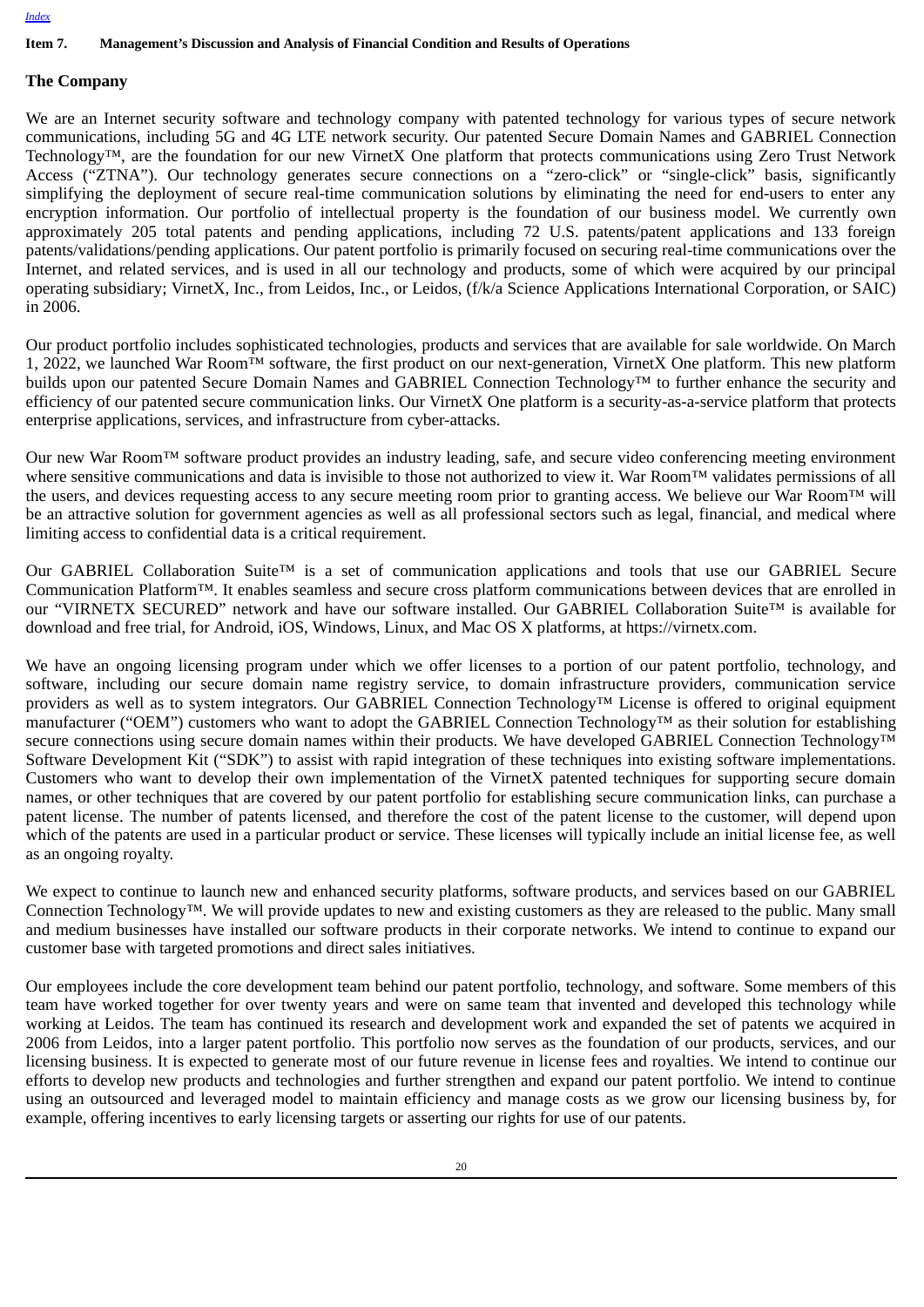# **Litigation**

We are subject to various legal proceedings, the outcomes of which are inherently uncertain. We record any potential gains related to legal proceedings only after cash is collected. We record a liability when it is probable that a loss has been incurred and the amount is reasonably estimable, the determination of which requires significant judgment. Resolution of legal matters in a manner inconsistent with management's expectations could have a material impact on our financial condition and operating results. See Note 12 in the notes to our consolidated financial statements for more information.

### **Commitments and Related Party Transactions**

We lease our offices under an operating lease with a third party expiring in October 2023. We recognize rent expense on a straight-line basis over the term of the lease.

We entered into a service agreement for the use of an aircraft from K2 Investment Fund LLC ("LLC") for business travel for our employees. We incurred approximately \$791, \$324, and \$1,790 in rental fees and reimbursements to the LLC in 2021, 2020 and 2019, respectively. We pay for the Company's business usage of the aircraft and have no right to purchase. Our Chief Executive Officer and Chief Administrative Officer are the managing partners of the LLC and control the equity interests of the LLC. We entered into a 12-month non-exclusive agreement with the LLC for use of the plane at a rate of \$8 per flight hour, with no minimum usage requirement. The agreement contains other terms and conditions normal in such transactions and can be cancelled by either us or the LLC with 30 days' notice. The agreement renews on an annual basis unless terminated by either party. Neither party has exercised their termination rights.

### **Critical Accounting Policies and Estimates**

The preparation of financial statements in conformity with U.S. GAAP requires us to make estimates and assumptions that affect the reported amounts of assets and liabilities and disclosure of contingent assets and liabilities at the date of the financial statements and the reported amounts of revenues and expenses during the reported period. The critical accounting policies we employ in the preparation of our consolidated financial statements are those which involve income taxes, fair value of financial instruments and stock-based compensation.

### *Use of Estimates*

We prepare our consolidated financial statements in accordance with U.S. GAAP. In doing so, we have to make estimates and assumptions that affect our reported amounts of assets, liabilities, revenues, and expenses, as well as related disclosure of contingent assets and liabilities. In some cases, we could reasonably have used different accounting policies and estimates. In some cases, changes in the accounting estimates are reasonably likely to occur from period to period. Accordingly, actual results could differ materially from our estimates. To the extent that there are material differences between these estimates and actual results, our financial condition or results of operations will be affected. We base our estimates on past experience and other assumptions that we believe are reasonable under the circumstances, and we evaluate these estimates on an ongoing basis. We refer to accounting estimates of this type as critical accounting policies and estimates, which we discuss further below. We have reviewed our critical accounting policies and estimates with the Audit Committee of our Board of Directors.

### *Income Taxes*

We account for income taxes using the asset and liability method. The asset and liability method require the recognition of deferred tax assets and liabilities for expected future tax consequences of temporary differences that currently exist between the tax basis and financial reporting basis of our assets and liabilities. We calculate current and deferred tax provisions based on estimates and assumptions that could differ from actual results reflected on the income tax returns filed during the following years. Adjustments based on filed returns are recorded when identified in the subsequent years. The effect on deferred taxes for a change in tax rates is recognized in income in the period that the tax rate change is enacted. In assessing our deferred tax assets, we consider whether it is more likely than not that all or some portion of the deferred tax assets will not be realized.

A valuation allowance is provided for deferred income tax assets when, in our judgment, based upon currently available information and other factors, it is more likely than not that all or a portion of such deferred income tax assets will not be realized. The determination of the need for a valuation allowance is based on an on-going evaluation of current information including, among other things, historical operating results, estimates of future earnings in different taxing jurisdictions and the expected timing of the reversals of temporary differences. We believe the determination to record a valuation allowance to reduce a deferred income tax asset is a significant accounting estimate because it is based, among other things, on an estimate of future taxable income in the United States and certain other jurisdictions, which is susceptible to change and may or may not occur, and because the impact of adjusting a valuation allowance may be material. In determining when to release the valuation allowance established against our net deferred income tax assets, we consider all available evidence, both positive and negative. We continually assess our ability to generate sufficient taxable income during future periods in which our deferred tax assets may be realized. If and when we believe it is more likely than not that we will recover our deferred tax assets, we will reverse the valuation allowance if any, as an income tax benefit in our statements of operations.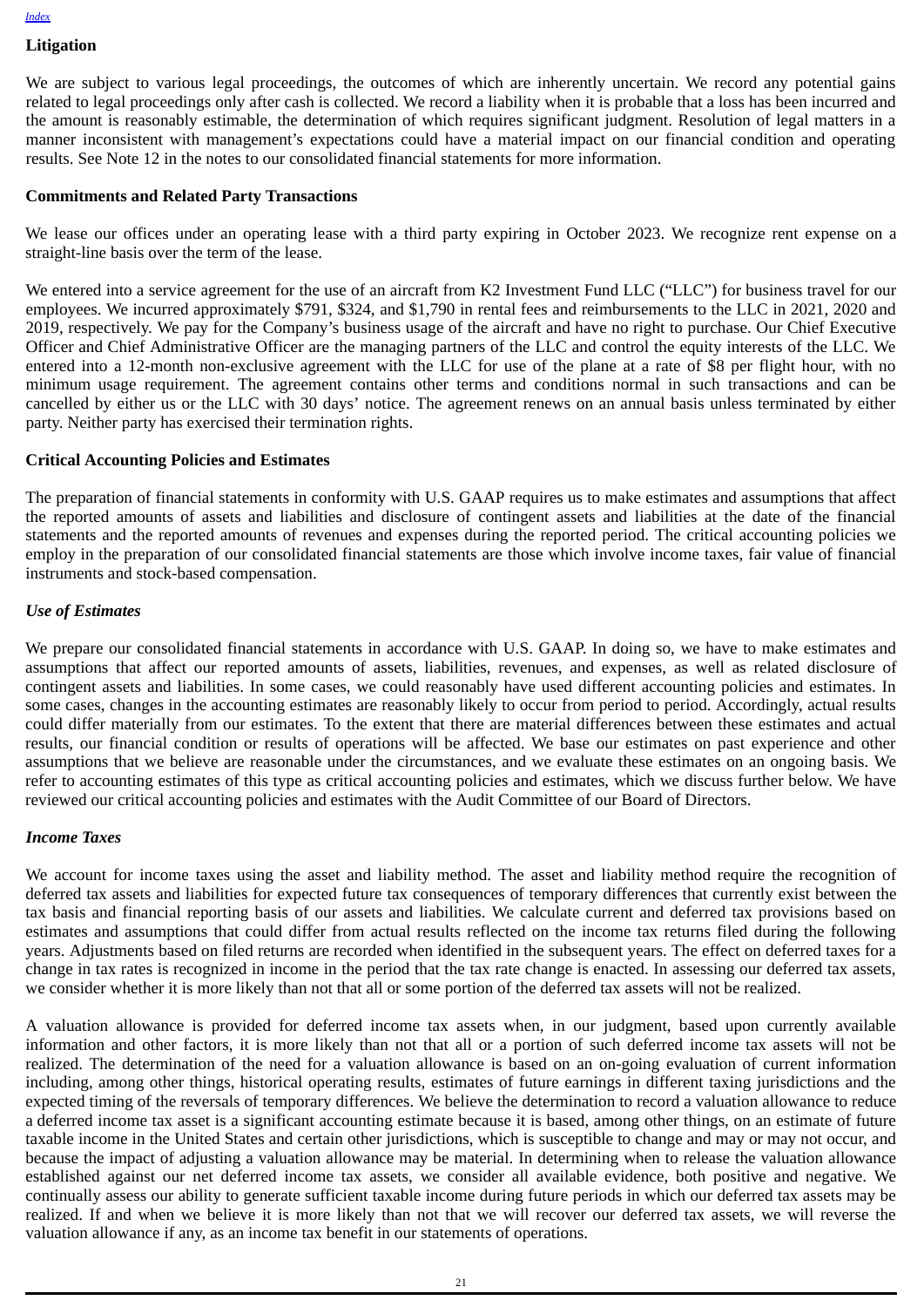We account for our uncertain tax positions in accordance with U.S. GAAP. The U.S. GAAP method of accounting for uncertain tax positions utilizes a two-step approach to evaluate tax positions. Step one, recognition, requires evaluation of the tax position to determine if based solely on technical merits it is more likely than not to be sustained upon examination. Step two, measurement, is addressed only if a position is more likely than not to be sustained. In step two, the tax benefit is measured as the largest amount of benefit, determined on a cumulative probability basis, which is more likely than not to be realized upon ultimate settlement with tax authorities. If a position does not meet the more likely than not threshold for recognition in step one, no benefit is recorded until the first subsequent period in which the more likely than not standard is met, the issue is resolved with the taxing authority, or the statute of limitations expires. Positions previously recognized are derecognized when we subsequently determine the position no longer is more likely than not to be sustained. Evaluation of tax positions, their technical merits, and measurements using cumulative probability are highly subjective management estimates. Actual results could differ materially from these estimates.

### *Fair Value*

Fair value is the price that would result from an orderly transaction between market participants at the measurement date. A fair value hierarchy prioritizes the inputs used to measure fair value. The hierarchy gives the highest priority to unadjusted quoted prices in active markets for identical assets or liabilities (Level 1 measurement) and the lowest priority to unobservable inputs (Level 3 measurement). Level 2 measurements utilize either directly or indirectly observable inputs in markets other than quoted prices in active markets.

Our financial instruments are stated at amounts that equal, or approximate, fair value. When we estimate fair value, we utilize market data or assumptions that we believe market participants would use in pricing the financial instrument, including assumptions about risk and inputs to the valuation technique. We use valuation techniques, primarily the income and market approach, which maximizes the use of observable inputs and minimize the use of unobservable inputs for recurring fair value measurements.

### *Stock-based Compensation*

We account for stock-based compensation using the fair value recognition method in accordance with U.S. GAAP. We recognize these compensation costs on a straight-line basis over the requisite service period of the award, which is generally a vesting term of 4 years. We recognize forfeitures, if any, when they occur. In addition, we record stock-based compensation expense for awards granted to non-employees at fair value of the consideration received or the fair value of the equity instruments issued, as they vest, over the performance period. See Note 6 in the notes to our consolidated financial statements for more information.

**Results of Operations** (all amounts in this section are expressed in thousands)

### *Revenue*

|         | 2021 |                  |              | 2020<br>$\sim$ $\sim$ |   | 2019<br>$\sim$ $\sim$ |
|---------|------|------------------|--------------|-----------------------|---|-----------------------|
| Revenue |      | $\sim$ $-$<br>്യ | $\mathbf{L}$ | CDC<br>302<br>. 0.SU  | . | 85                    |

Revenue generated in 2021 was \$35, compared to \$302,636 in 2020 and \$85 in 2019. In 2020, we collected a lump sum payment of \$454,034 from Apple, Inc., as a result of a favorable court decision relating to a patent infringement case. The one-time payment included past royalties, damages for willful infringement, interest, court costs and attorneys' fees. See Note 2 in the notes to our consolidated financial statements for more information.

We recognized royalty revenue as part of license agreements entered into with customers during the patent infringement actions (see "Litigation"). These revenues relate to payment for use of our patented technology prior to the signing of a license agreement, and royalty payments after the execution of the license agreements.

### *Licensing Costs*

|                        | 2021    |   | 2020   | 2019 |  |
|------------------------|---------|---|--------|------|--|
| <b>Licensing costs</b> | (9,083) | Φ | 90,101 |      |  |

Included in operating expenses for 2020 was \$90,101 in licensing costs we incurred in conjunction with the proceeds received in the case regarding Apple, Inc. discussed above. Accrued licensing costs of \$9,083 were reversed in the year ended December 31, 2021, as a result of litigation. See Note 12 in the notes to our consolidated financial statements for more information.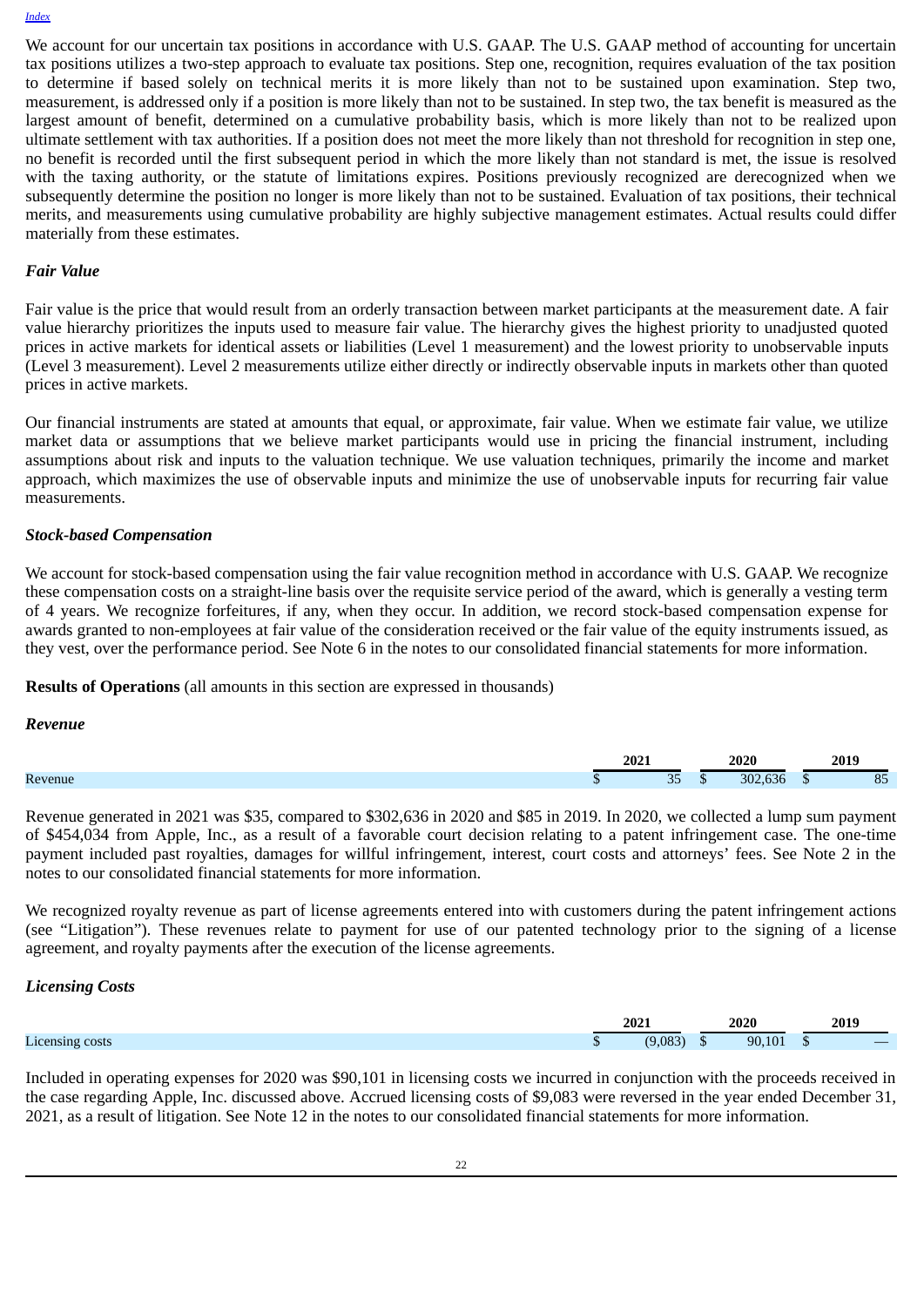# *Research and Development Expenses*

|                               | 2021  | 2020                     | 2019 |                                     |  |
|-------------------------------|-------|--------------------------|------|-------------------------------------|--|
| Research and<br>! Development | - --- | 0.20<br>ว.วบ<br>$\Omega$ |      | <b>CONTRACTOR</b><br>. 84'<br>,,,,, |  |

Research and development costs include expenses paid to outside development consultants and compensation-related expenses for our engineering staff. Research and development costs are expensed as incurred.

Our research and development expenses in 2021 were \$5,557 compared to \$8,830 in 2020 and \$3,845 in 2019. The fluctuation in 2021 compared to 2020 and 2019 was primarily due to changes in engineering staff compensation costs.

### *Selling, General and Administrative Expenses*

|                                     | 2021        | 2020 |        |  | 2019   |  |  |
|-------------------------------------|-------------|------|--------|--|--------|--|--|
| Selling, General and Administrative | $52,715$ \$ |      | 45.812 |  | 15,905 |  |  |

Selling, general and administrative expenses include compensation costs for management and administrative personnel, as well as expenses for outside legal, accounting, and consulting services.

Our selling, general and administrative expenses in 2021 were \$52,715 compared to \$45,812 in 2020 and \$15,905 in 2019. The volatility within selling, general and administrative expenses was primarily due to legal fees related to cases involving the defense of our patents. Legal fees were \$41,828, \$30,699, and \$5,898 in 2021, 2020 and 2019, respectively and represented approximately 80% of selling, general and administrative expenses for 2021 compared to 67% for 2020 and 37% for 2019.

### *Gain on Settlement*

In 2020, we recorded a gain of \$41,271 pursuant to a favorable court ruling in the case regarding Apple, Inc. discussed above. See Note 2 in the notes to our consolidated financial statements for more information.

### *Interest and Other Income, net*

|                                       | 2021<br>$\sim$ $\sim$ $\sim$ $\sim$ $\sim$ $\sim$ |    | 2020    | 2019<br>___    |
|---------------------------------------|---------------------------------------------------|----|---------|----------------|
| Interest and <b>t</b><br>Other Income |                                                   | 48 | 108.288 | $\Omega$<br>92 |

Interest and other income in 2021 was \$48 compared to \$108,288 in 2020 and \$92 in 2019. During 2020 we received interest of \$108,221 pursuant to a favorable court ruling in the case with Apple, Inc. discussed above. See Note 2 in the notes to our consolidated financial statements for more information.

# *Effective Income Tax Rate*

A reconciliation of the United States federal statutory income tax rate to our effective income tax rate is as follows:

|                                      | As restated              |                          |                          |
|--------------------------------------|--------------------------|--------------------------|--------------------------|
|                                      | <b>Year Ended</b>        | Year Ended               | <b>Year Ended</b>        |
|                                      | <b>December 31, 2021</b> | <b>December 31, 2020</b> | <b>December 31, 2019</b> |
| United States federal statutory rate | 21.00%                   | 21.00%                   | 21.00%                   |
| State taxes, net of federal benefit  | $(0.31)\%$               | 0.17%                    | 1.99%                    |
| Valuation allowance                  |                          | $(12.22)\%$              | $(21.96)\%$              |
| Stock based compensation             | $(6.68)\%$               | $(0.01)\%$               |                          |
| R&D credit                           | 0.19%                    | $(0.21)\%$               | 1.34%                    |
| Other                                | $(1.57)\%$               | $0.06\%$                 | $(0.38)\%$               |
| Effective income tax rate            | 12.63%                   | 8.79%                    | 1.99%                    |

The Company's effective tax rate was substantially lower than the statutory Federal income tax rate primarily due to the expiration of certain stock based compensation. The Company's effective tax rate for both 2020 and 2019 was substantially lower than the statutory Federal income tax rate primarily due to the change in valuation allowance.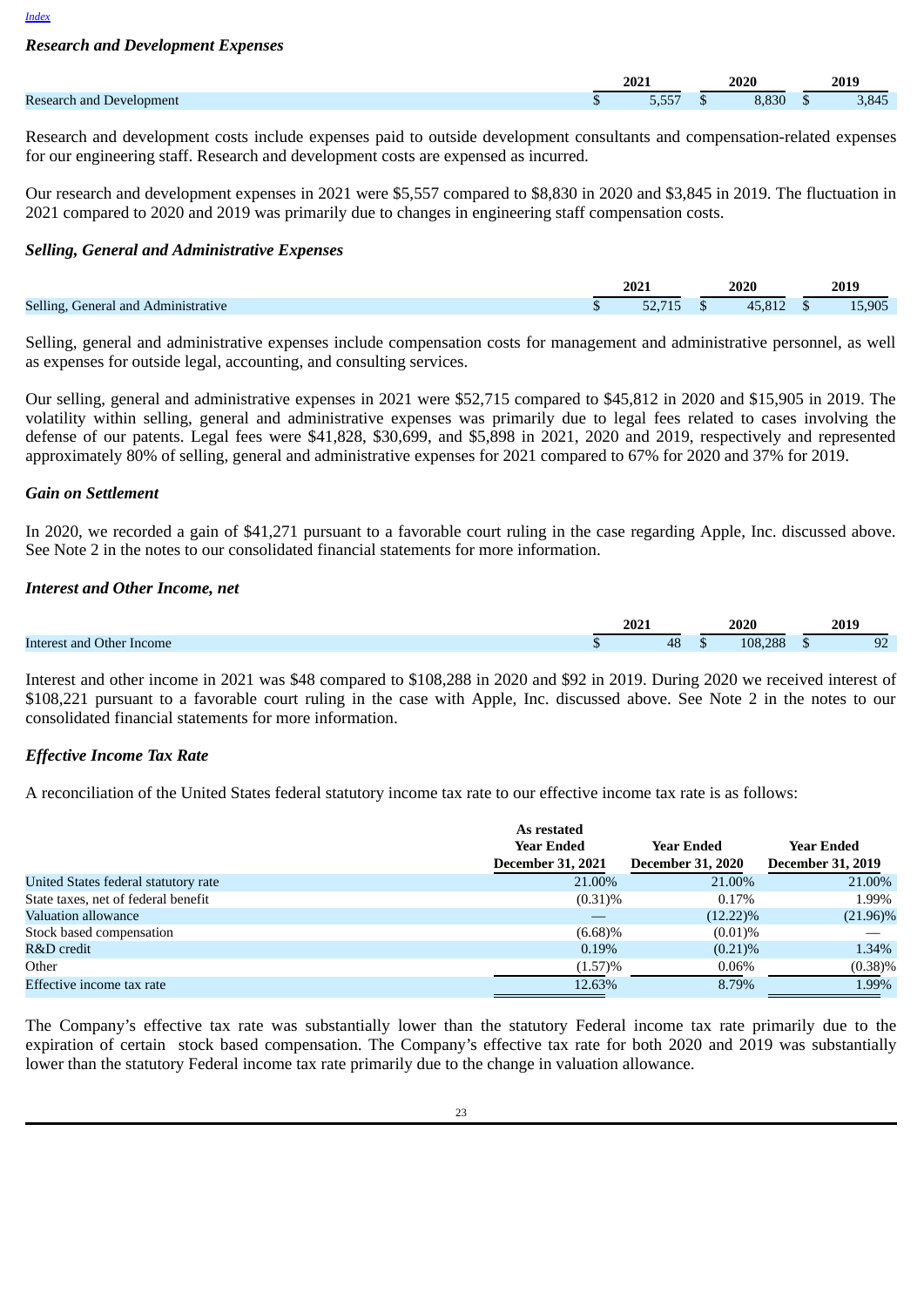### **Liquidity and Capital Resources**

As of December 31, 2021, our cash and cash equivalents totaled \$142,018 and our short-term investments totaled \$27,254 compared to \$192,908 and \$28,348, respectively, as of December 31, 2020.

We expect that our cash and cash equivalents and short-term investments as of December 31, 2021, will be sufficient to fund our current level of selling, general and administration costs, including legal expenses and provide related working capital for the foreseeable future. Over the longer term, we expect to derive the majority of our future revenue from license fees and royalties associated with our patent portfolio, technology, software and secure domain name registry and product sales in the United States and other markets around the world.

### **Universal Shelf Registration and ATM Offering**

On July 30, 2018 we filed a \$100,000 universal shelf registration statement on Form S-3 which was declared effective by the SEC on August 16, 2018. We also entered an at-the-market equity offering sales agreement ("ATM") with Cowen & Company, LLC on August 31, 2018, under which we were able to sell shares of our common stock having an aggregate value of up to \$50,000.

We used the ATM proceeds for development, marketing of our software products and services, and general corporate purposes, such as working capital, capital expenditures, other corporate expenses and potential acquisitions of complementary products, technologies, or businesses. As of August 16, 2021, the universal shelf registration had expired.

We sold zero shares of common stock under the ATM program during 2021. In 2020, we sold 1,049,382 shares of common stock under the ATM program. The average sales price per common share sold during 2020 was \$4.41, and the aggregate proceeds from the sales totaled \$4,627 during the period. Sales commissions, fees and other costs associated with the ATM transactions totaled \$139 for 2020. In 2019, we sold 1,860,483 shares under the ATM. The average sales price per common share during 2019 was \$5.84, and the aggregate proceeds from the sales totaled \$10,866 during the period. Sales commissions, fees and other costs associated with the ATM totaled \$327 for 2019.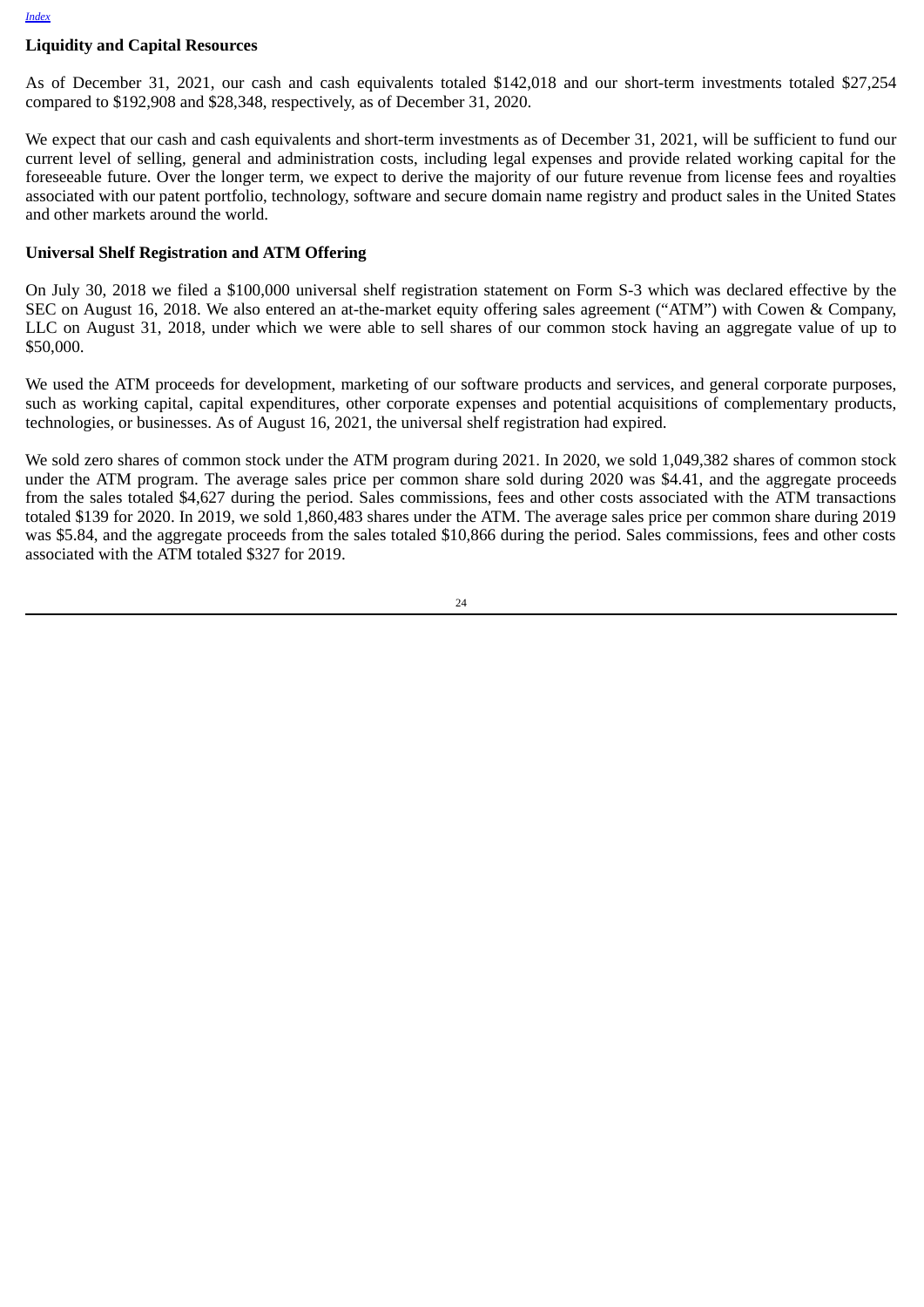# <span id="page-28-0"></span>**Item 8. Financial Statements and Supplementary Data**

Set forth below, are the audited consolidated financial statements for our company accompanied by all reports thereon of Farber Hass Hurley LLP (PCAOB No. 223)

# **FINANCIAL STATEMENTS**

### **Financial Statements Index**

|                                                                                                                                    | Page |
|------------------------------------------------------------------------------------------------------------------------------------|------|
|                                                                                                                                    |      |
| Report of Farber Hass Hurley LLP, Independent Registered Public Accounting Firm                                                    | 26   |
| Consolidated Balance Sheets of VirnetX Holding Corporation as of December 31, 2021 and December 31, 2020                           | 28   |
| Consolidated Statements of Operations of VirnetX Holding Corporation for the years ended December 31, 2021, December 31, 2020 and, |      |
| December 31, 2019                                                                                                                  | 29   |
| Consolidated Statements of Comprehensive (Loss) Income of VirnetX Holding Corporation for the years ended December 31, 2021,       |      |
| December 31, 2020, and December 31, 2019                                                                                           | 30   |
| Consolidated Statements of Stockholders' Equity of VirnetX Holding Corporation for the years ended December 31, 2021, December 31, |      |
| 2020 and, December 31, 2019                                                                                                        | 31   |
| Consolidated Statements of Cash Flows of VirnetX Holding Corporation for the years ended December 31, 2021, December 31, 2020, and |      |
| December 31, 2019                                                                                                                  | 32   |
| Notes to Consolidated Financial Statements of VirnetX Holding Corporation                                                          | 33   |
|                                                                                                                                    |      |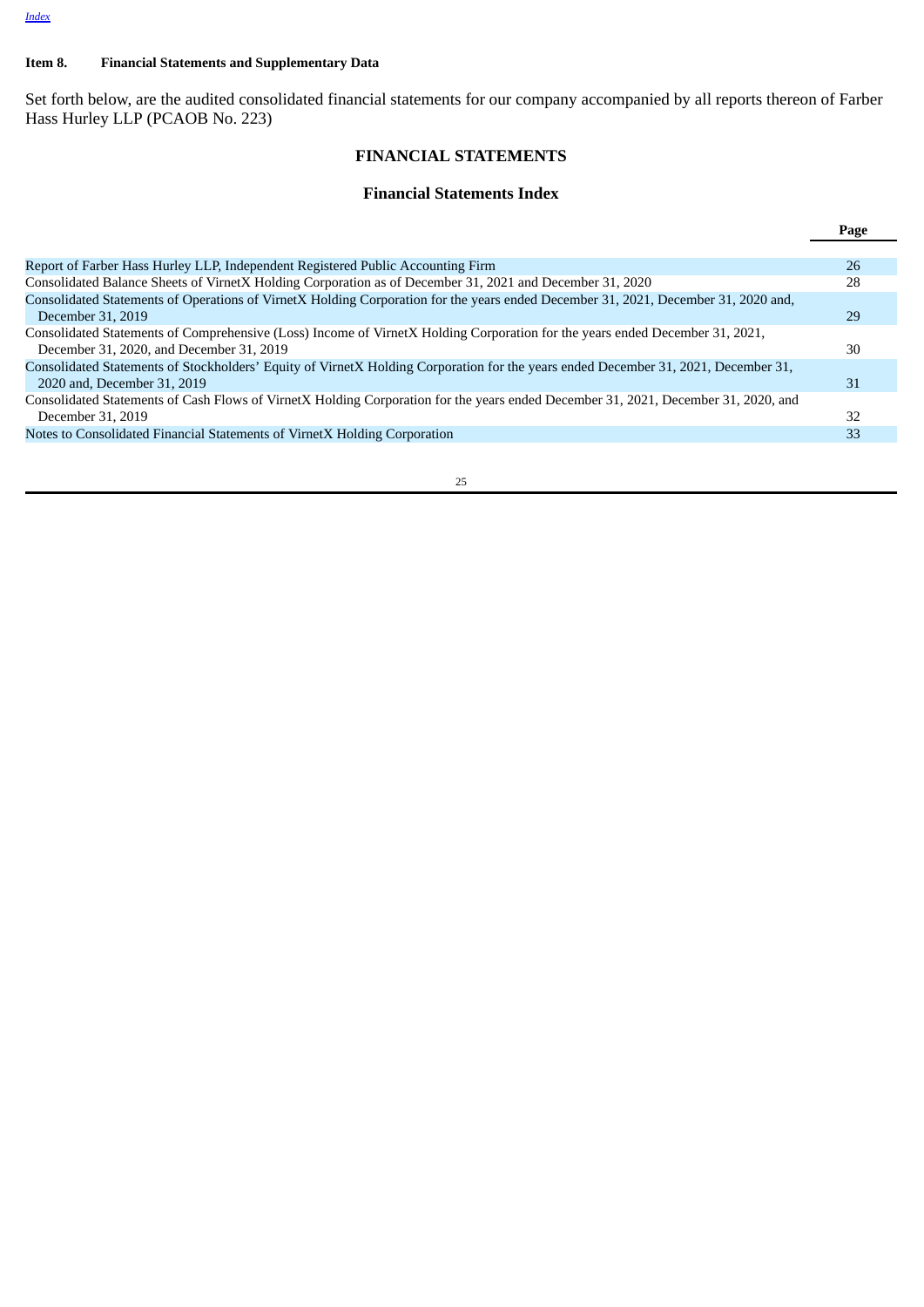### REPORT OF INDEPENDENT REGISTERED PUBLIC ACCOUNTING FIRM

# To the Board of Directors and Stockholders of VirnetX Holding Corporation

### **Opinion on the Financial Statements**

We have audited the accompanying consolidated balance sheets of VirnetX Holding Corporation (the "Company") as of December 31, 2021 and 2020, and the related consolidated statements of operations, comprehensive income (loss), stockholders' equity, and cash flows for each of the years in the three-year period ended December 31, 2021, and the related notes (collectively referred to as the "financial statements"). In our opinion, the financial statements present fairly, in all material respects, the financial position of the Company as of December 31, 2021, and 2020, and the results of its operations and its cash flows for each of the years in the three-year period ended December 31, 2021, in conformity with accounting principles generally accepted in the United States of America.

We also have audited, in accordance with the standards of the Public Company Accounting Oversight Board (United States) ("PCAOB"), the Company's internal control over financial reporting as of December 31, 2021, based on criteria established in *Internal Control—Integrated Framework (2013)* issued by the Committee of Sponsoring Organizations of the Treadway Commission ("COSO"), and our report dated March 16, 2022, (May 13, 2022 as to the effects of the material weakness described in Management's Report on Internal Control over Financial Reporting (As Revised), which report expressed an adverse opinion on the Company's internal control over financial reporting because of a material weakness).

### **Restatement of 2021 Financial Statements**

As discussed in Note 2 to the consolidated financial statements, the 2021 consolidated financial statements have been restated to correct misstatements.

### **Basis for Opinion**

These financial statements are the responsibility of the Company's management. Our responsibility is to express an opinion on the Company's financial statements based on our audits. We are a public accounting firm registered with the PCAOB and are required to be independent with respect to the Company in accordance with the U.S. federal securities laws and the applicable rules and regulations of the Securities and Exchange Commission and the PCAOB.

We conducted our audits in accordance with the standards of the PCAOB. Those standards require that we plan and perform the audit to obtain reasonable assurance about whether the financial statements are free of material misstatement, whether due to error or fraud. Our audits included performing procedures to assess the risks of material misstatement of the financial statements, whether due to error or fraud, and performing procedures that respond to those risks. Such procedures included examining, on a test basis, evidence regarding the amounts and disclosures in the financial statements. Our audits also included evaluating the accounting principles used and significant estimates made by management, as well as evaluating the overall presentation of the financial statements. We believe that our audits provide a reasonable basis for our opinion.

### **Critical Audit Matter**

The critical audit matter communicated below is a matter arising from the current period audit of the financial statements that was communicated or required to be communicated to the audit committee and that: (1) relate to accounts or disclosures that are material to the financial statements and (2) involved our especially challenging, subjective, or complex judgments. The communication of the critical audit matter does not alter in any way our opinion on the financial statements, taken as a whole, and we are not, by communicating the critical audit matter below, providing a separate opinion on the critical audit matter or on the accounts or disclosures to which it relates.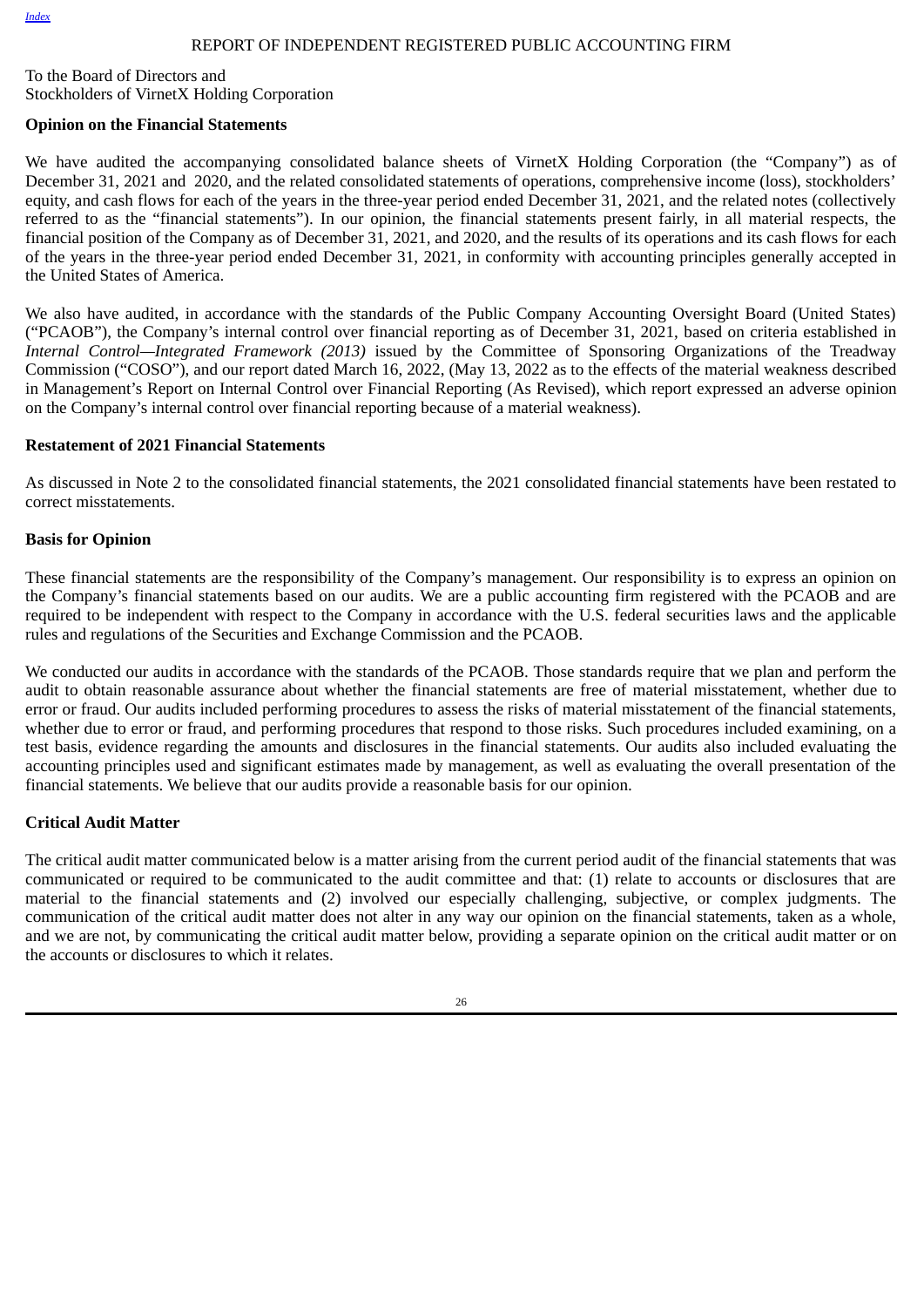# *Deferred Taxes*

| Description of the Matter                           | As discussed in Notes 2 and 10 to the financial statements, the Company recorded a deferred tax asset, net of a<br>valuation allowance as of December 31, 2021. In assessing the ability to realize the deferred tax assets, management<br>considers whether it is more likely than not that some portion or all of the deferred tax assets will not be realized.<br>The valuation allowance is based on management's estimates of future taxable income and application of relevant<br>income tax law.                                                         |
|-----------------------------------------------------|-----------------------------------------------------------------------------------------------------------------------------------------------------------------------------------------------------------------------------------------------------------------------------------------------------------------------------------------------------------------------------------------------------------------------------------------------------------------------------------------------------------------------------------------------------------------|
|                                                     | Our determination that valuation of deferred taxes is a critical audit matter results from the significant judgment by<br>management when assessing the ability to realize the deferred tax assets, particularly as it relates to estimates of<br>future taxable income. This in turn led to a high degree of auditor judgment, subjectivity, and effort in performing<br>procedures relating to management's assessment of the realizability of deferred tax assets, as it relates to estimates<br>of future taxable income and application of income tax law. |
| Audit Procedures                                    | Our principal audit procedures related to the Company's deferred taxes included the following:                                                                                                                                                                                                                                                                                                                                                                                                                                                                  |
|                                                     | We evaluated management's assessment of the realizability of deferred tax assets on a jurisdictional basis.<br>This included evaluating estimates of future taxable income, evaluating management's application of income<br>tax law, and testing the completeness and accuracy of underlying data used in management's assessment.                                                                                                                                                                                                                             |
|                                                     | We evaluated management's estimates of future taxable income which involved evaluating whether the<br>estimates used by management were reasonable considering the current and past performance of the<br>respective entity and whether the estimates were consistent with evidence obtained in other areas of the<br>audit.                                                                                                                                                                                                                                    |
| /s/ Farber Hass Hurley LLP                          |                                                                                                                                                                                                                                                                                                                                                                                                                                                                                                                                                                 |
| We have served as the Company's auditor since 2008. |                                                                                                                                                                                                                                                                                                                                                                                                                                                                                                                                                                 |

Chatsworth, California March 16, 2022 (May 13, 2022 as to the effects of Note 2)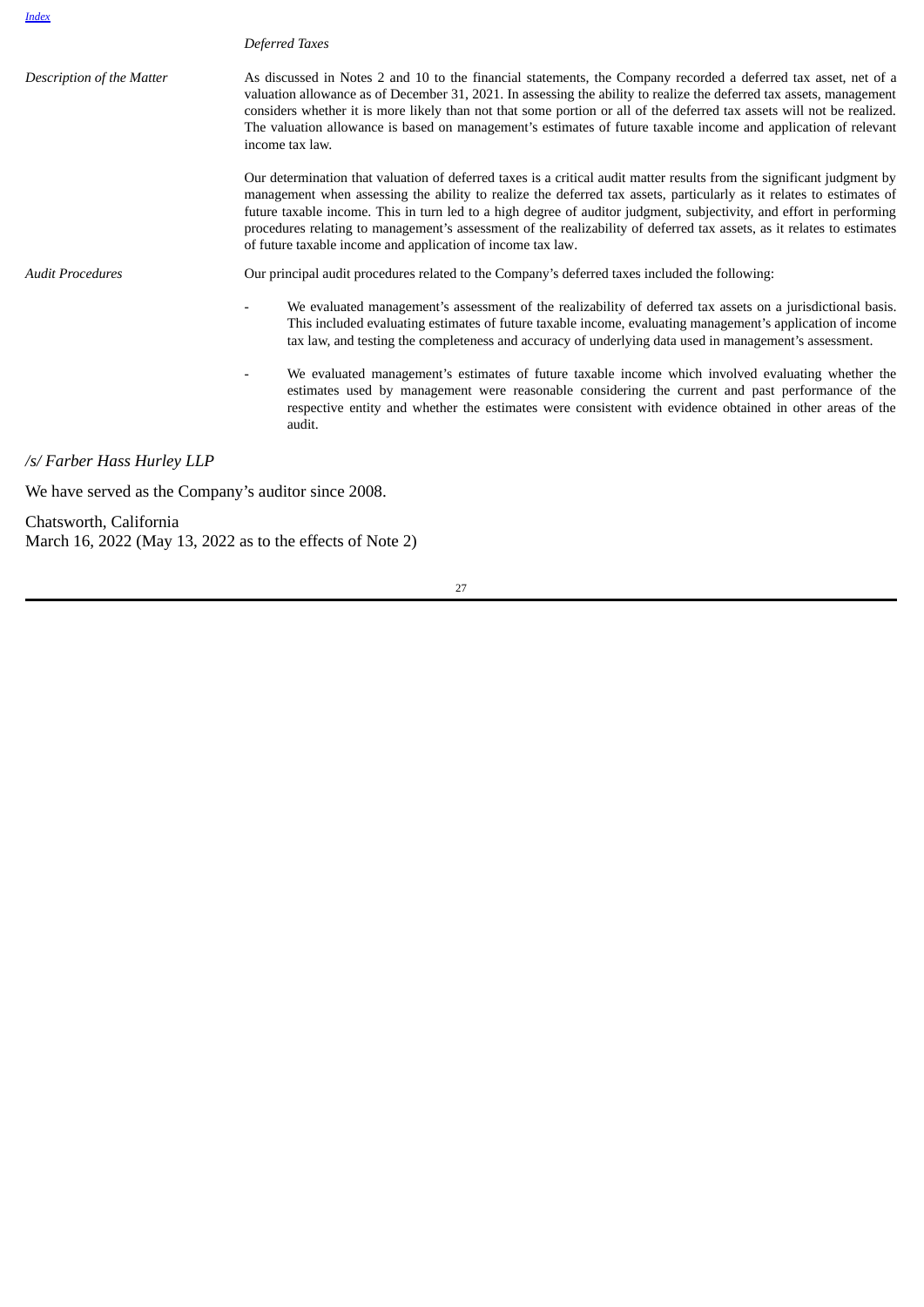# **VIRNETX HOLDING CORPORATION CONSOLIDATED BALANCE SHEETS (in thousands, except share amounts)**

|                                                                                                      | As restated              |                |                          |
|------------------------------------------------------------------------------------------------------|--------------------------|----------------|--------------------------|
|                                                                                                      | As of                    |                | As of                    |
|                                                                                                      | <b>December 31, 2021</b> |                | <b>December 31, 2020</b> |
| <b>ASSETS</b>                                                                                        |                          |                |                          |
| Current assets:                                                                                      |                          |                |                          |
| Cash and cash equivalents                                                                            | \$<br>142,018            | $\mathfrak{S}$ | 192,908                  |
| Investments available for sale                                                                       | 27,254                   |                | 28,348                   |
| Accounts receivables                                                                                 | 17                       |                | 8                        |
| Prepaid income tax                                                                                   |                          |                | 2,905                    |
| Prepaid expenses and other current assets                                                            | 203                      |                | 263                      |
| <b>Total current assets</b>                                                                          | 169,492                  |                | 224,432                  |
| Prepaid expenses and other assets                                                                    | 1,056                    |                | 1,301                    |
| Property and equipment, net                                                                          | 18                       |                | 11                       |
| Deferred tax asset                                                                                   | 15,950                   |                | 9,049                    |
| <b>Total assets</b>                                                                                  | \$<br>186,516            | \$             | 234,793                  |
| <b>LIABILITIES AND STOCKHOLDERS' EQUITY</b>                                                          |                          |                |                          |
| Current liabilities:                                                                                 |                          |                |                          |
| Accounts payable and accrued liabilities                                                             | \$<br>338                | $\mathfrak{S}$ | 654                      |
| Accrued payroll and related expenses                                                                 | 270                      |                | 220                      |
| Accrued licensing costs                                                                              | 355                      |                | 9,438                    |
| Other liabilities, current                                                                           | 58                       |                | 44                       |
| <b>Total current liabilities</b>                                                                     | 1,021                    |                | 10,356                   |
|                                                                                                      |                          |                |                          |
| Other liabilities                                                                                    | 46                       |                |                          |
| <b>Total liabilities</b>                                                                             | 1,067                    |                | 10,356                   |
| Commitments and contingencies (Note 4)                                                               |                          |                |                          |
|                                                                                                      |                          |                |                          |
| Stockholders' equity:                                                                                |                          |                |                          |
| Preferred stock, par value \$0.0001 per share Authorized: 10,000,000 shares at December 31, 2021 and |                          |                |                          |
| December 31, 2020, Issued and outstanding: 0 shares at December 31, 2021 and December 31, 2020       |                          |                |                          |
| Common stock, par value \$0.0001 per share                                                           |                          |                |                          |
| Authorized: 100,000,000 shares at December 31, 2021 and December 31, 2020, Issued and outstanding:   |                          |                |                          |
| 71,232,856 shares and 71,058,570 shares, at December 31, 2021 and December 31, 2020, respectively    | 7                        |                | 7                        |
| Additional paid-in capital                                                                           | 236,445                  |                | 232,457                  |
| Accumulated deficit                                                                                  | (50, 935)                |                | (8,014)                  |
| Accumulated other comprehensive loss                                                                 | (68)                     |                | (13)                     |
| <b>Total stockholders' equity</b>                                                                    | 185,449                  |                | 224,437                  |
| Total liabilities and stockholders' equity                                                           | \$<br>186,516            | \$             | 234,793                  |
|                                                                                                      |                          |                |                          |

See accompanying notes to consolidated financial statements.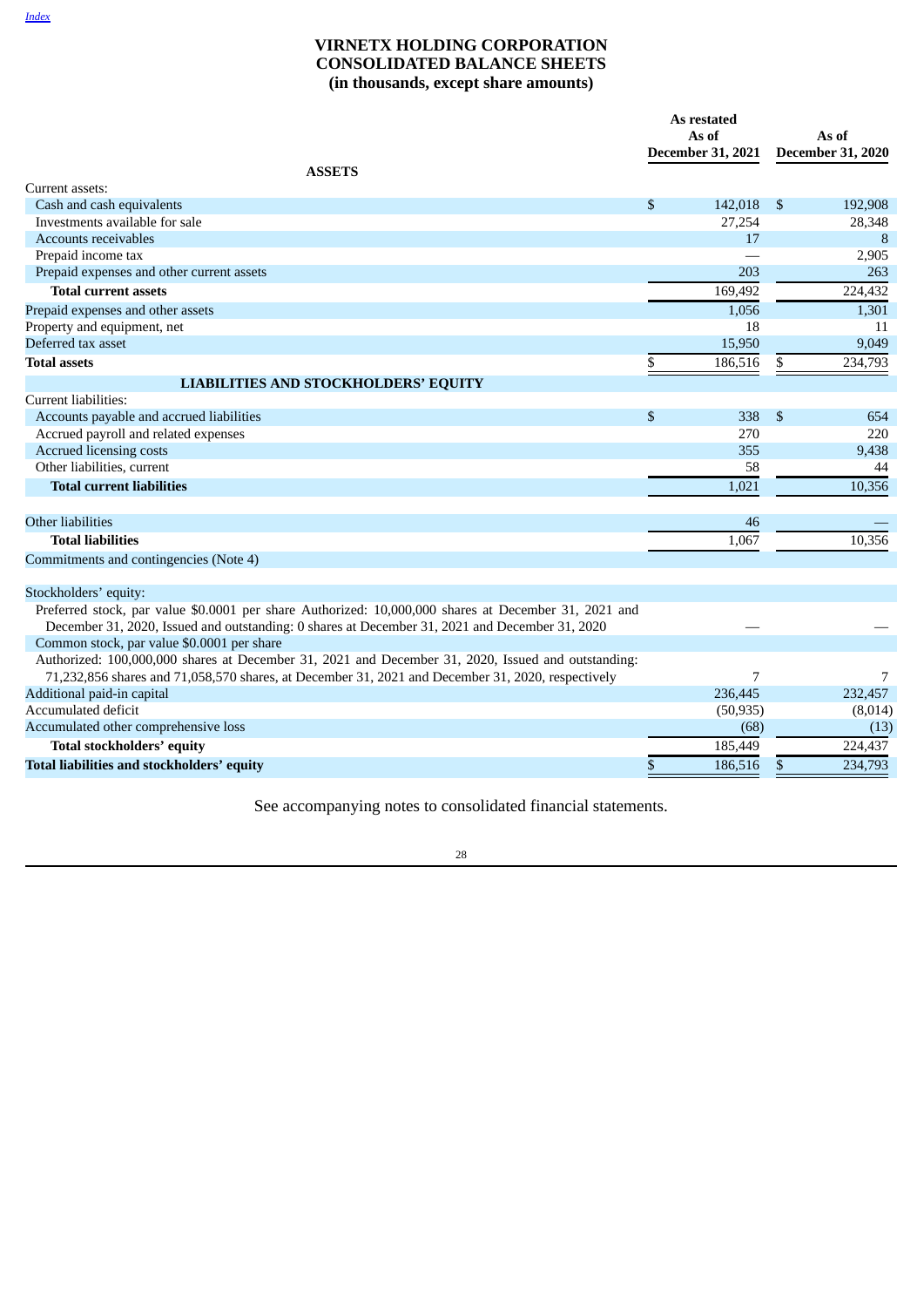# **VIRNETX HOLDING CORPORATION CONSOLIDATED STATEMENTS OF OPERATIONS (in thousands, except share and per share amounts)**

|                                              |    | As restated                                   |    |                          |     |                          |  |            |
|----------------------------------------------|----|-----------------------------------------------|----|--------------------------|-----|--------------------------|--|------------|
|                                              |    | <b>Year Ended</b><br><b>December 31, 2021</b> |    | Year Ended               |     |                          |  | Year Ended |
|                                              |    |                                               |    | <b>December 31, 2020</b> |     | <b>December 31, 2019</b> |  |            |
| Revenue                                      | \$ | 35                                            | S. | 302,636                  | \$. | 85                       |  |            |
| Operating expense:                           |    |                                               |    |                          |     |                          |  |            |
| Licensing costs                              |    | (9,083)                                       |    | 90,101                   |     |                          |  |            |
| Research and development                     |    | 5,577                                         |    | 8,830                    |     | 3,845                    |  |            |
| Selling, general and administrative expenses |    | 52,715                                        |    | 45,812                   |     | 15,905                   |  |            |
| Total operating expense                      |    | 49,209                                        |    | 144,743                  |     | 19,750                   |  |            |
| (Loss) income from operations                |    | (49, 174)                                     |    | 157,893                  |     | (19,665)                 |  |            |
| Gain on settlement                           |    |                                               |    | 41,271                   |     |                          |  |            |
| Interest and other income, net               |    | 48                                            |    | 108,288                  |     | 92                       |  |            |
| (Loss) income before taxes                   |    | (49, 126)                                     |    | 307,452                  |     | (19, 573)                |  |            |
| Income tax benefit (provision)               |    | 6,205                                         |    | (27, 023)                |     | 393                      |  |            |
| Net (loss) income                            |    | (42, 921)                                     | S  | 280,429                  | S.  | (19, 180)                |  |            |
| Basic (loss) earnings per share              |    | (0.60)                                        | S  | 3.96                     | \$. | (0.28)                   |  |            |
| Diluted (loss) earnings per share            |    | (0.60)                                        | S  | 3.92                     | S   | (0.28)                   |  |            |
| Weighted average shares outstanding basic    |    | 71,159,458                                    |    | 70,850,311               |     | 68,564,321               |  |            |
| Weighted average shares outstanding diluted  |    | 71,159,458                                    |    | 71,615,843               |     | 68,564,321               |  |            |
|                                              |    |                                               |    |                          |     |                          |  |            |

See accompanying notes to consolidated financial statements.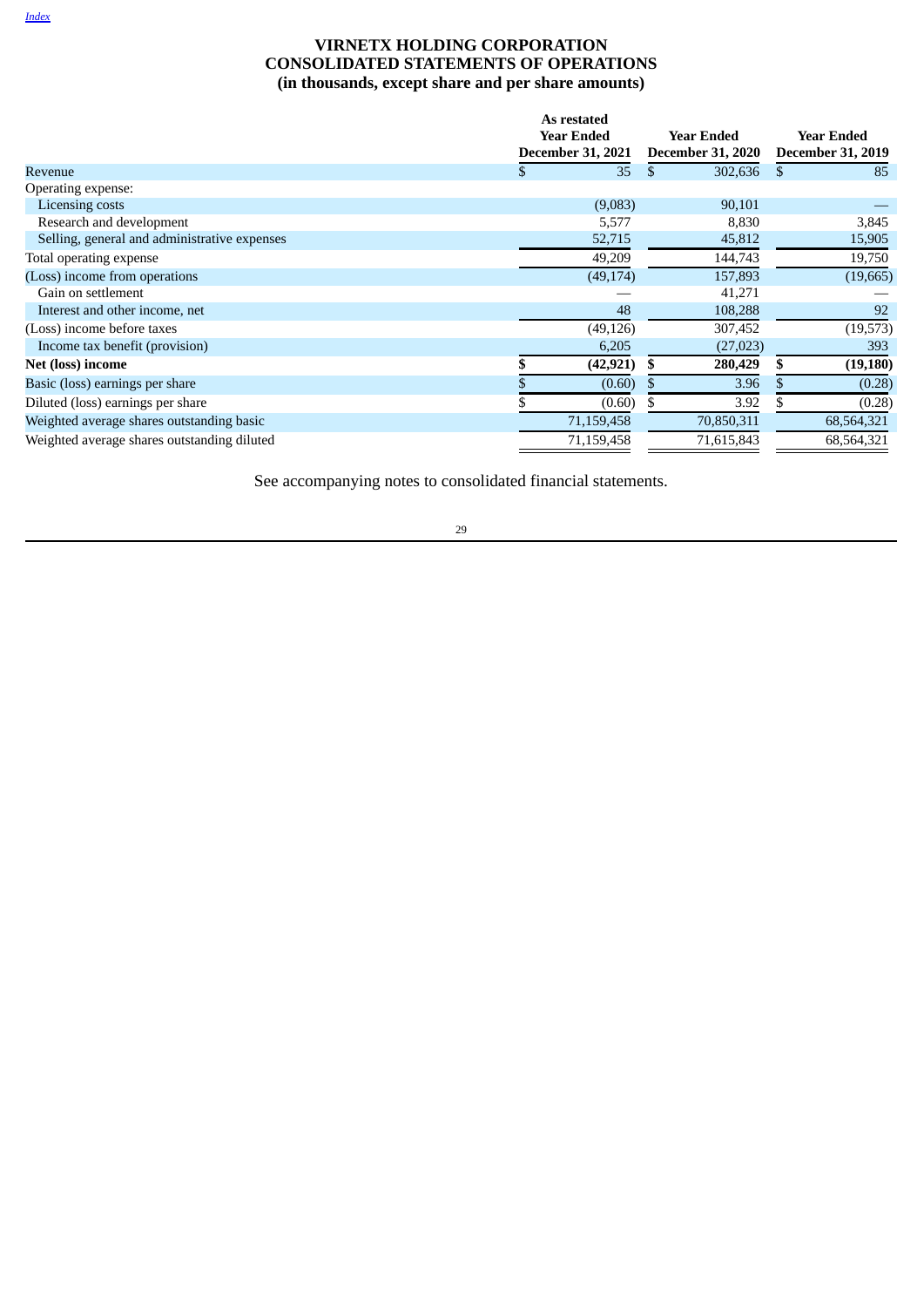# **VIRNETX HOLDING CORPORATION CONSOLIDATED STATEMENTS OF COMPREHENSIVE (LOSS) INCOME (in thousands)**

|                                                      | As restated              |                          |                          |
|------------------------------------------------------|--------------------------|--------------------------|--------------------------|
|                                                      | <b>Year Ended</b>        | Year Ended               | <b>Year Ended</b>        |
|                                                      | <b>December 31, 2021</b> | <b>December 31, 2020</b> | <b>December 31, 2019</b> |
| Net (loss) income                                    | $(42, 921)$ \$           | 280,429                  | (19, 180)                |
| Other comprehensive (loss) income, net of tax:       |                          |                          |                          |
| Change in unrealized (loss) gain on investments, net | (51)                     |                          |                          |
| Change in foreign currency translation, net          | (4)                      |                          | (3)                      |
| Total other comprehensive (loss) gain, net of tax    | (55)                     |                          |                          |
| Comprehensive (loss) income                          | (42, 976)                | 280,430                  | (19, 180)                |

See accompanying notes to consolidated financial statements.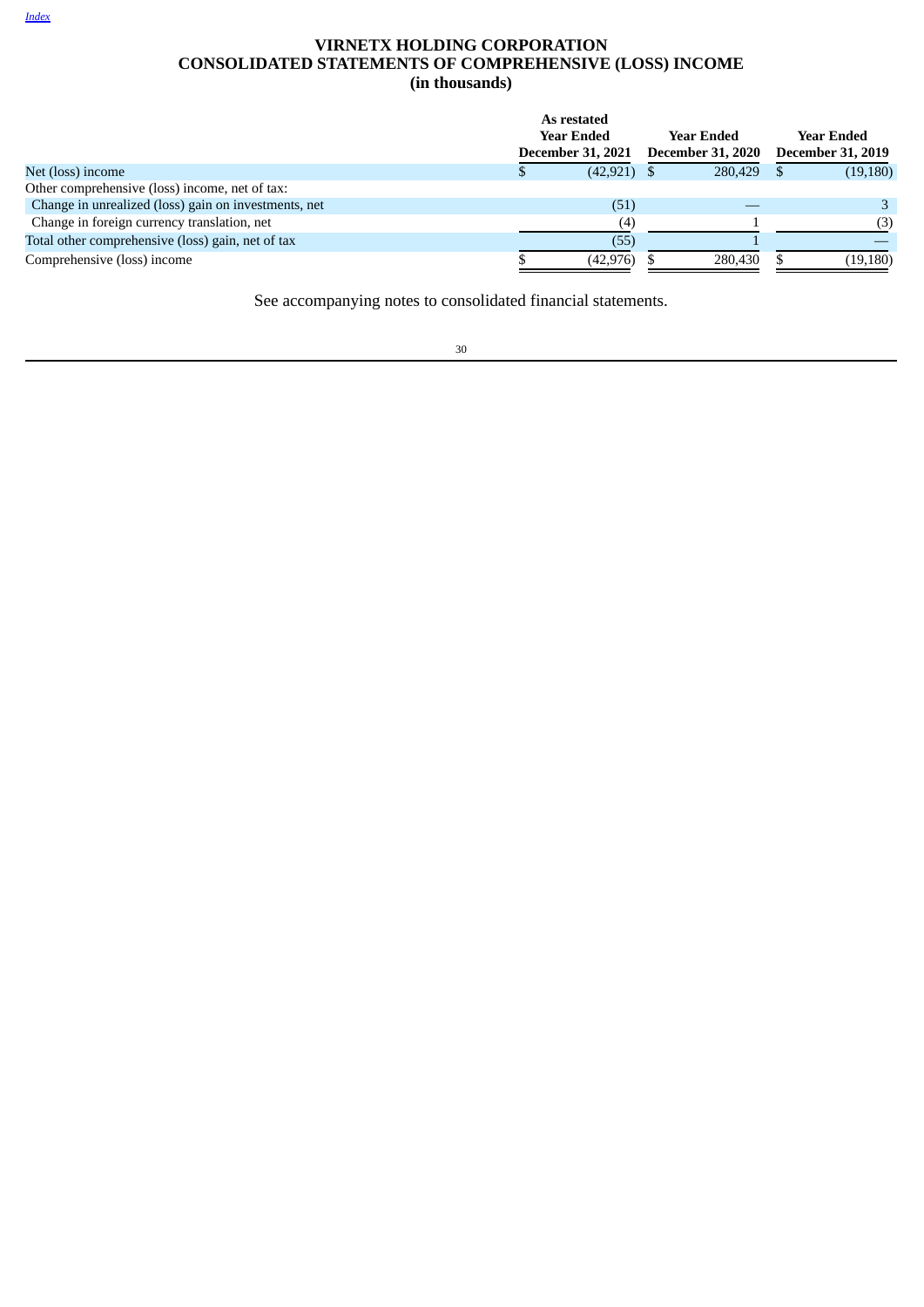### **VirnetX Holding Corporation CONSOLIDATED STATEMENTS OF STOCKHOLDERS' EQUITY (in thousands, except share amounts)**

|                                                    | As restated              |                                     |                   |
|----------------------------------------------------|--------------------------|-------------------------------------|-------------------|
|                                                    | <b>Year Ended</b>        | <b>Year Ended</b>                   | <b>Year Ended</b> |
|                                                    | <b>December 31, 2021</b> | December 31, 2020 December 31, 2019 |                   |
| Total shareholders' equity, beginning balances     | \$<br>224,437            | $\mathbf{s}$<br>5,628               | - \$<br>9,888     |
| Common stock and additional paid-in capital:       |                          |                                     |                   |
| Beginning balances                                 | 232,464                  | 223,244                             | 208,324           |
| Common stock issued for cash, net                  |                          | 4,488                               | 10,539            |
| Common stock issued for options/RSUs, net          | (196)                    | 690                                 | 670               |
| Warrants issued for services                       |                          | 104                                 |                   |
| Stock-based compensation                           | 4,184                    | 3,938                               | 3,711             |
| <b>Ending balances</b>                             | 236,452                  | 232,464                             | 223,244           |
|                                                    |                          |                                     |                   |
| <b>Accumulated deficit (retained earnings)</b>     |                          |                                     |                   |
| Beginning balances                                 | (8,014)                  | (217,602)                           | (198, 422)        |
| Net (loss) income                                  | (42, 921)                | 280,429                             | (19, 180)         |
| <b>Dividends</b>                                   |                          | (70, 841)                           |                   |
| <b>Ending balances</b>                             | (50, 935)                | (8,014)                             | (217, 602)        |
|                                                    |                          |                                     |                   |
| <b>Accumulated other comprehensive loss:</b>       |                          |                                     |                   |
| Beginning balances                                 | (13)                     | (14)                                | (14)              |
| Change in unrealized investment (loss) gain, net   | (51)                     |                                     | 3                 |
| Change in foreign currency translation, net        | (4)                      |                                     | (3)               |
| <b>Ending balances</b>                             | (68)                     | (13)                                | (14)              |
|                                                    |                          |                                     |                   |
| <b>Total shareholders' equity, ending balances</b> | 185,449<br>\$            | 224,437<br>\$.                      | \$<br>5,628       |
|                                                    | \$                       | \$<br>1.00                          | \$                |
| Dividends per share                                |                          |                                     |                   |

See accompanying notes to consolidated financial statements.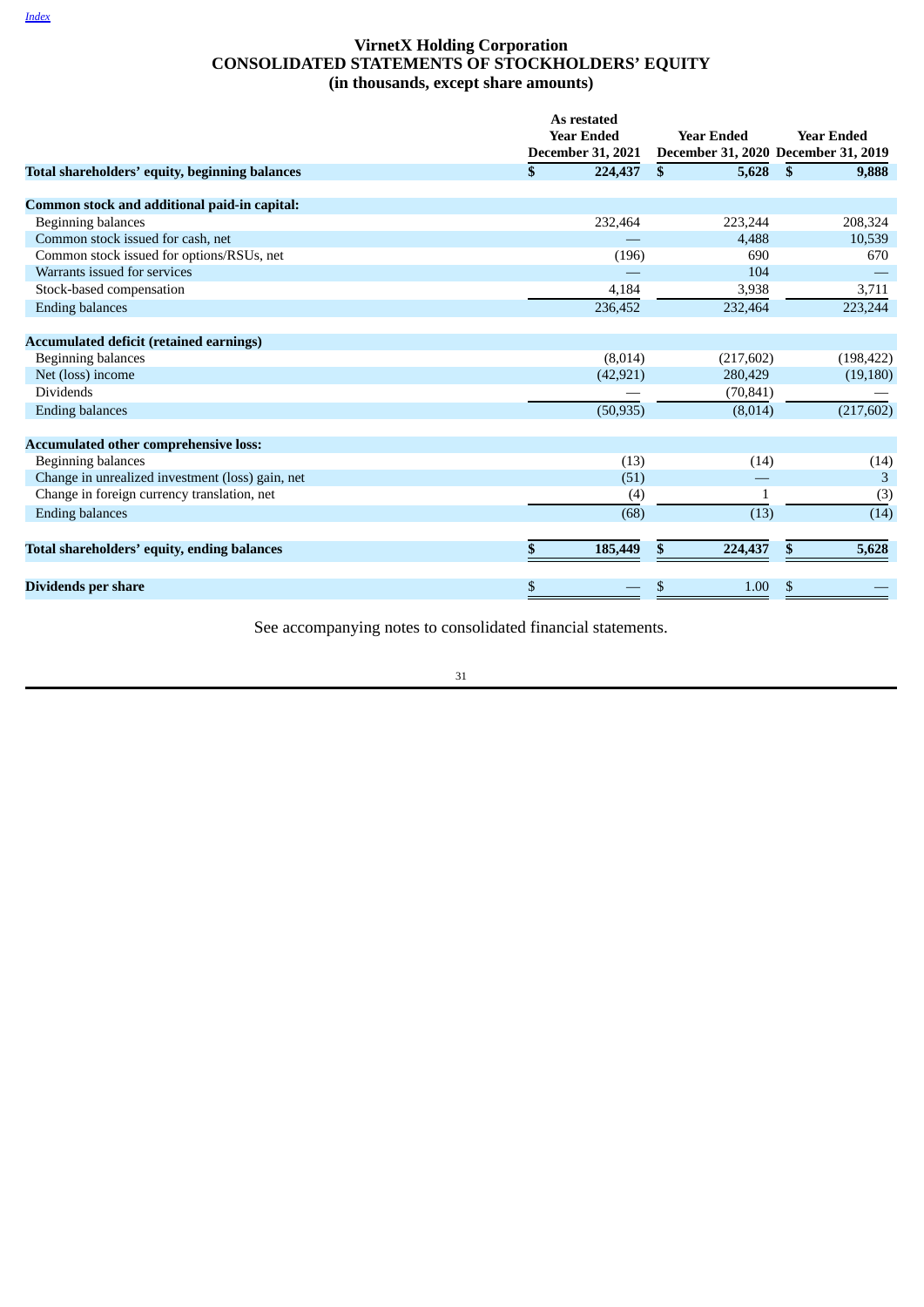# **VIRNETX HOLDING CORPORATION CONSOLIDATED STATEMENTS OF CASH FLOWS (in thousands)**

| <b>Cash flows from operating activities:</b>              | As restated<br><b>Year Ended</b><br><b>December 31, 2021</b> | <b>Year Ended</b><br><b>December 31, 2020</b> | <b>Year Ended</b><br><b>December 31, 2019</b> |  |
|-----------------------------------------------------------|--------------------------------------------------------------|-----------------------------------------------|-----------------------------------------------|--|
| Net (loss) income                                         | \$<br>$(42, 921)$ \$                                         | 280,429                                       | \$<br>(19, 180)                               |  |
| Adjustments to reconcile net (loss) income to             |                                                              |                                               |                                               |  |
| net cash from operating activities:                       |                                                              |                                               |                                               |  |
| Depreciation                                              | $\overline{4}$                                               | 5                                             | 7                                             |  |
| Stock-based compensation                                  | 4,184                                                        | 3,938                                         | 3,711                                         |  |
| Amortization of warrants issuance costs                   | 34                                                           | 69                                            |                                               |  |
| Deferred income taxes                                     | (6,901)                                                      | (9,049)                                       |                                               |  |
| Changes in assets and liabilities:                        |                                                              |                                               |                                               |  |
| Prepaid expenses and other current assets                 | 271                                                          | 419                                           | 374                                           |  |
| Accounts payable and accrued liabilities                  | (316)                                                        | (692)                                         | 296                                           |  |
| Other liabilities                                         | 60                                                           | (193)                                         | 97                                            |  |
| Accrued payroll and related expenses                      | 50                                                           | (67)                                          | 10                                            |  |
| Accrued licensing costs                                   | (9,083)                                                      | 9,438                                         |                                               |  |
| Accounts receivable                                       | (9)                                                          | (3)                                           | $\mathbf{1}$                                  |  |
| Prepaid income taxes                                      | 2,905                                                        | (2,905)                                       | (396)                                         |  |
| Net cash (used in) provided by operating activities       | (51, 722)                                                    | 281,389                                       | (15,080)                                      |  |
| Cash flows from investing activities:                     |                                                              |                                               |                                               |  |
| Purchase of property and equipment                        | (11)                                                         |                                               | (14)                                          |  |
| Purchase of investments                                   | (26, 332)                                                    | (33,065)                                      | (5,784)                                       |  |
| Proceeds from sale or maturity of investments             | 27,371                                                       | 7,112                                         | 5,192                                         |  |
| Net cash provided by (used in) investing activities       | 1,028                                                        | (25, 953)                                     | (606)                                         |  |
| Cash flows from financing activities:                     |                                                              |                                               |                                               |  |
| Proceeds from exercise of options                         |                                                              | 1,046                                         | 816                                           |  |
| Proceeds from sale of common stock                        |                                                              | 4,488                                         | 10,539                                        |  |
| Dividends paid on common stock                            |                                                              | (70, 841)                                     |                                               |  |
| Taxes paid on cashless exercise of restricted stock units | (196)                                                        | (356)                                         | (145)                                         |  |
| Net cash (used in) provided by financing activities       | (196)                                                        | (65, 663)                                     | 11,210                                        |  |
| Net (decrease) increase in cash and cash equivalents      | (50, 890)                                                    | 189,773                                       | (4, 476)                                      |  |
| Cash and cash equivalents, beginning of period            | 192,908                                                      | 3,135                                         | 7,611                                         |  |
| Cash and cash equivalents, end of period                  | \$<br>142,018                                                | 192,908<br>\$                                 | 3,135<br>\$                                   |  |
| Cash paid for income taxes                                | \$<br>2                                                      | \$<br>38,977                                  | \$<br>$\overline{4}$                          |  |

See accompanying notes to consolidated financial statements.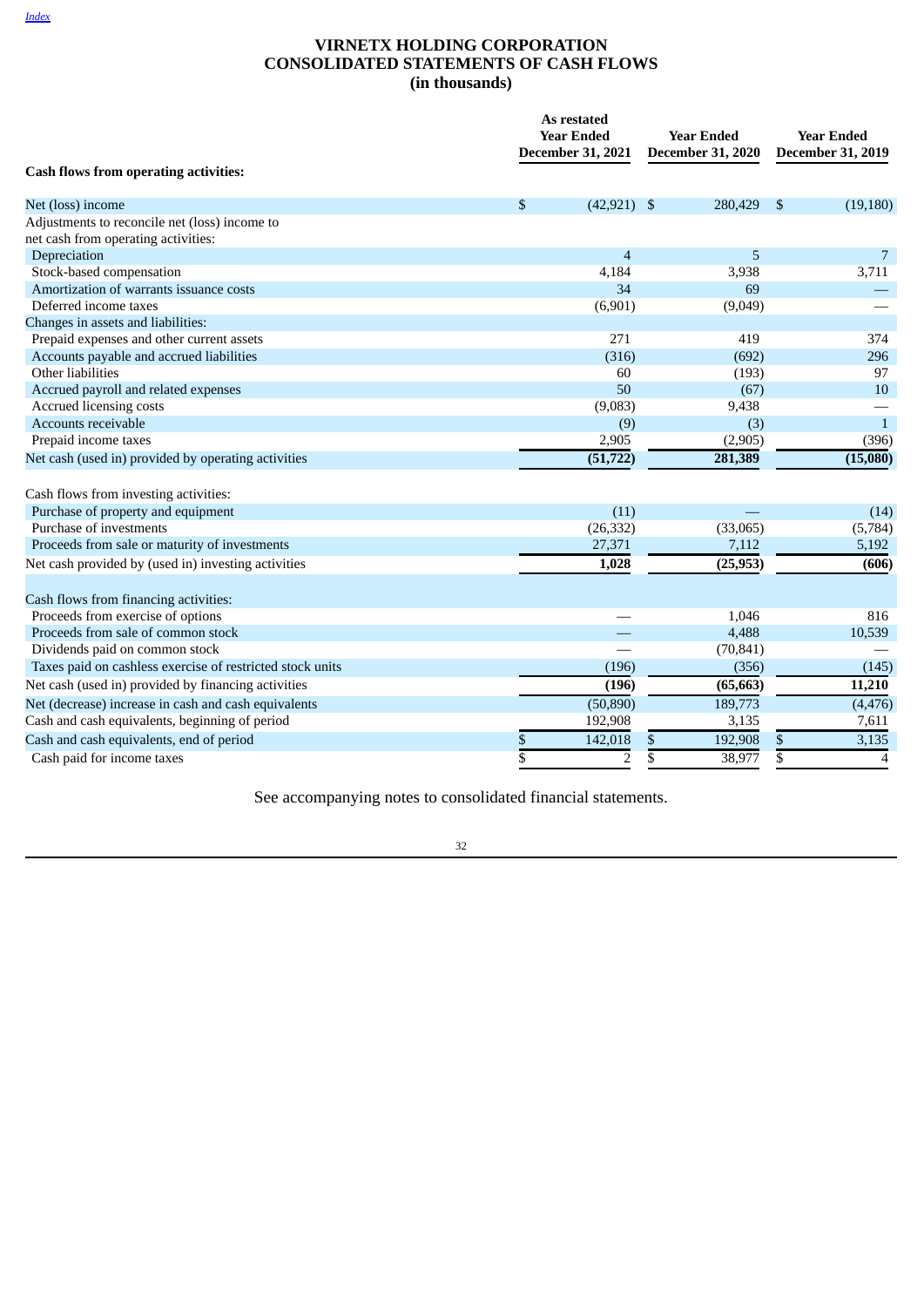## **VirnetX Holding Corporation NOTES TO CONSOLIDATED FINANCIAL STATEMENTS (in thousands except share, per share and per device amounts)**

### **Note 1 − Formation and Business of the Company**

VirnetX Holding Corporation, which we refer to as "we", "us", "our", "the Company" or "VirnetX", is engaged in the business of commercializing a portfolio of patents. We derive revenue from selling our software products and licensing our technology, including GABRIEL Connection Technology™, to various original equipment manufacturers ("OEMs"), that use our technologies in the development and manufacturing of their own products within the IP-telephony, mobility, fixed-mobile convergence, and unified communications markets. During 2020, we had revenues from settlement of a patent infringement dispute whereby we received consideration for past sales of licensee that utilized our technology, where there was no prior patent license agreement.

Our portfolio of intellectual property is the foundation of our business model. We currently own approximately 205 total patents and pending applications, including 72 U.S. patents/patent applications and 133 foreign patents/validations/pending applications. Our patent portfolio is primarily focused on securing real-time communications over the Internet, as well as related services such as the establishment and maintenance of a secure domain name registry. Our patented methods also have additional applications in the key areas of device operating systems and network security for Cloud services, M2M communications in areas of Smart City, Connected Car and Connected Home. The subject matter of all our U.S and foreign patents and pending applications relates generally to securing communications over the Internet and such covers all our technology and other products. Some of our issued U.S. and foreign patents expire at various times during the period from 2021 to 2034.

### **Note 2 − Summary of Significant Accounting Policies**

The preparation of financial statements in conformity with accounting principles generally accepted in the United States requires us to make estimates and assumptions that affect the reported amounts of assets and liabilities and disclosure of contingent assets and liabilities at the date of the financial statements and the reported amounts of revenues and expenses during the reported period. The critical accounting policies we employ in the preparation of our consolidated financial statements are those which involve impairment of long-lived assets, income taxes, fair value of financial instruments and stock-based compensation.

### *Restatement of Previously issued Financial Statements*

On March 16, 2022, the Company filed with the SEC the Original Form 10-K, together with all exhibits thereto, which included consolidated financial statements as of December 31, 2021 and 2020 and for the years ended December 31, 2021, 2020 and 2019. On May 9, 2022, Company management concluded the December 31, 2021 consolidated financial statements included in the Original Form 10-K should no longer be relied upon because of an error related to accounting for deferred taxes. The error was deemed material to the consolidated financial statements for the year ended December 31, 2021 and resulted in a restatement more fully described below.

The error related to the carrying balance of our deferred taxes that included the fair value of nonqualified stock options ("NSO") expensed for book purposes but the tax impact of that expense is deferred for income tax purposes. In connection with accounting for NSOs, the Company expenses the fair value of NSOs granted over the vesting period of the NSOs. For income tax purposes, the tax impact of that expense is deferred as part of our deferred tax asset, until the NSO holder converts the NSO to stock, at which time the deferred tax asset is reduced and income tax expense is recognized. If an NSO is never exercised, and then expires in accordance with the terms of the contract, any amounts included in our deferred tax asset are written off and income tax expense is recognized. As of December 31, 2021, the Company incorrectly included \$3,328 in deferred tax assets related to expired NSOs as of the end of the Affected Period, which should have reduced our income tax benefit when the NSOs expired.

The Company has restated the consolidated financial statements as of and for the year ended December 31, 2021 from amounts previously reported on the Original Form 10-K to reduce our deferred tax asset in our consolidated balance sheet and our income tax benefit in our consolidated statement of operations by \$3,328; the restatement also resulted in changes to Note 2 - Summary of Significant Accounting Policies, *Restatement of Previously Issued Financial Statements*, Note 7 – Earnings per share and Note 10 – Income Taxes.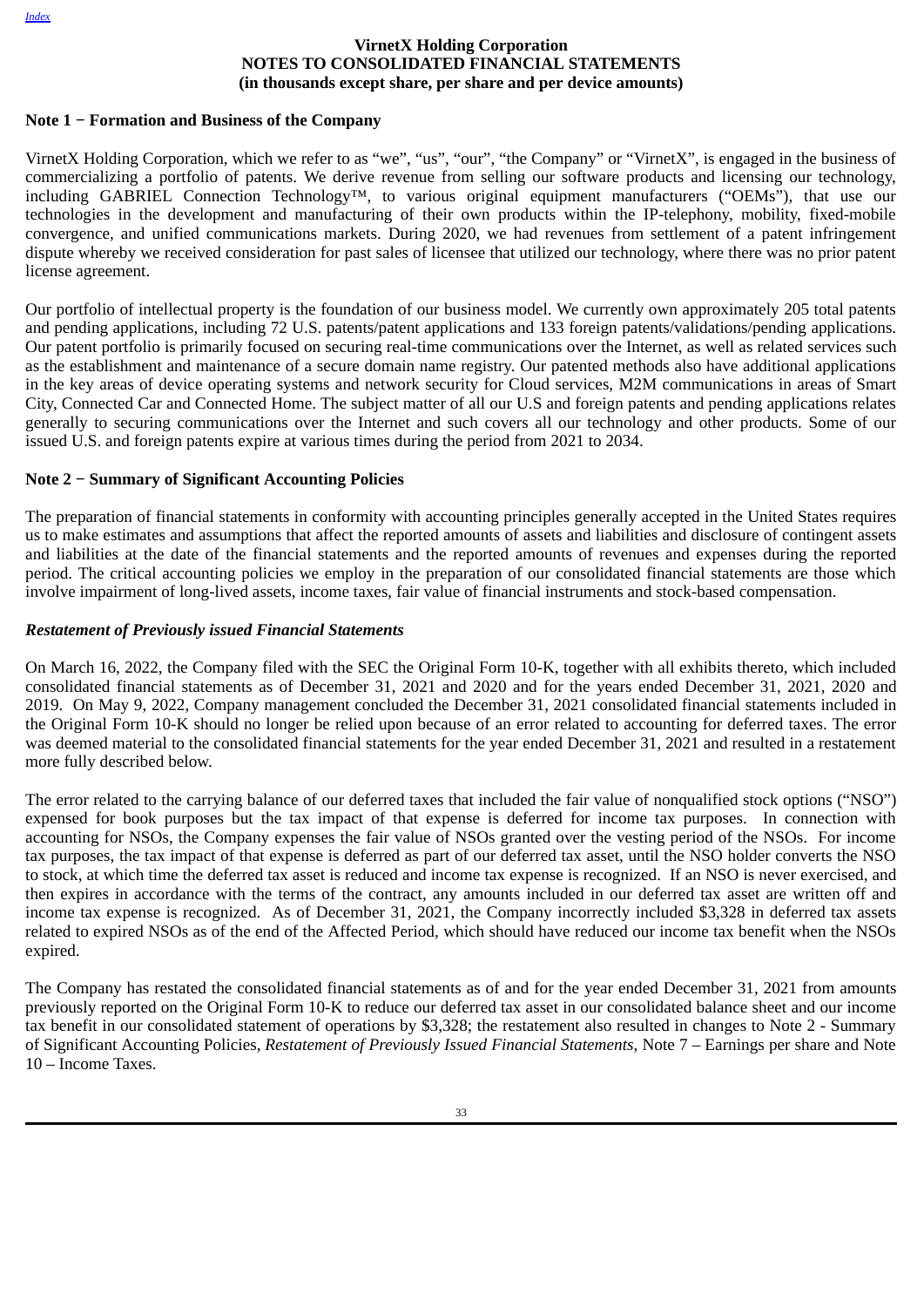The following tables present the impact of the restatement adjustment on the previously issued consolidated financial statements and footnotes as of and for the year ended December 31, 2021:

|                                                           |      | As of and for the year ended<br><b>December 31, 2021</b> |    |                                         |      |                    |
|-----------------------------------------------------------|------|----------------------------------------------------------|----|-----------------------------------------|------|--------------------|
|                                                           |      | <b>As Previously</b><br><b>Reported</b>                  |    | <b>Restatement</b><br><b>Adjustment</b> |      | <b>As Restated</b> |
| <b>Consolidated Balance Sheet</b>                         |      |                                                          |    |                                         |      |                    |
| Deferred tax asset                                        | \$   | 19,278                                                   | \$ | (3,328)                                 | \$   | 15,950             |
| <b>Total assets</b>                                       |      | 189,844                                                  |    | (3,328)                                 |      | 186,516            |
| Accumulated deficit                                       |      | (47, 607)                                                |    | (3,328)                                 |      | (50, 935)          |
| Total stockholders' equity                                |      | 188,777                                                  |    | (3,328)                                 |      | 185,449            |
| Total liabilities and stockholders' equity                |      | 189,844                                                  |    | (3,328)                                 |      | 186,516            |
| <b>Consolidated Statement of Operations</b>               |      |                                                          |    |                                         |      |                    |
| Income tax benefit                                        | \$   | 9,533                                                    | \$ | (3,328)                                 | \$   | 6,205              |
| Net loss                                                  |      | (39, 593)                                                |    | (3,328)                                 |      | (42, 921)          |
| Basic loss per share                                      |      | (0.56)                                                   |    | (0.04)                                  |      | (0.60)             |
| Diluted loss per share                                    |      | (0.56)                                                   |    | (0.04)                                  |      | (0.60)             |
| <b>Consolidated Statement of Comprehensive Loss</b>       |      |                                                          |    |                                         |      |                    |
| Net loss                                                  | \$   | (39, 593)                                                | \$ | (3,328)                                 | \$   | (42, 921)          |
| Comprehensive loss                                        |      | (39, 648)                                                |    | (3,328)                                 |      | (42, 976)          |
| <b>Consolidated Statement of Stockholders' Equity</b>     |      |                                                          |    |                                         |      |                    |
| Net loss                                                  | \$   | (39, 593)                                                | \$ | (3,328)                                 | \$   | (42, 921)          |
| Ending balance, accumulated deficit                       |      | (47, 607)                                                |    | (3,328)                                 |      | (50, 935)          |
| Total liabilities and stockholders' equity                |      | 188,777                                                  |    | (3,328)                                 |      | 185,449            |
| <b>Consolidated Statement of Cash Flows</b>               |      |                                                          |    |                                         |      |                    |
| Net loss                                                  | \$   | (39,593)                                                 | \$ | (3,328)                                 | \$   | (42, 921)          |
| Deferred income taxes                                     |      | (10, 229)                                                |    | 3,328                                   |      | (6,901)            |
| Note 7 - Earnings per share                               |      |                                                          |    |                                         |      |                    |
| Net loss                                                  | \$   | (39,593)                                                 | \$ | (3,328)                                 | \$   | (42, 921)          |
| Basic loss per share                                      |      | (0.56)                                                   |    | (0.04)                                  |      | (0.60)             |
| Diluted loss per share                                    |      | (0.56)                                                   |    | (0.04)                                  |      | (0.60)             |
| Note 10 - Income Taxes, income tax provision              |      |                                                          |    |                                         |      |                    |
| Deferred income tax benefit, Federal                      | \$   | (10, 293)                                                | \$ | (3,268)                                 | \$   | (7,025)            |
| Deferred income tax benefit, State                        |      | 64                                                       |    | 60                                      |      | 124                |
| Total deferred income tax benefit                         |      | (10, 229)                                                |    | (3,208)                                 |      | (6,901)            |
| Total income tax benefit                                  |      | (9,533)                                                  |    | 3,328                                   |      | (6,205)            |
| Note 10 - Income Taxes, reconciliation of income tax rate |      |                                                          |    |                                         |      |                    |
| State taxes, net of federal benefit                       |      | (0.19)%                                                  |    | $(0.12)\%$                              |      | $(0.31)\%$         |
| Stock based compensation                                  |      | (0.02)%                                                  |    | $(6.66)$ %                              |      | (6.68)%            |
| Effective income tax rate                                 |      | 19.41%                                                   |    | (6.78)%                                 |      | 12.63%             |
| Note 10 - Income Taxes, deferred tax assets               |      |                                                          |    |                                         |      |                    |
| <b>Stock based compensation</b>                           | $\$$ | 9,615                                                    | \$ | (3,328)                                 | $\,$ | 6,287              |
| Total deferred tax assets                                 |      | 19,284                                                   |    | (3,328)                                 |      | 15,956             |
| Deferred tax assets after valuation allowance             |      | 19,284                                                   |    | (3,328)                                 |      | 15,956             |
| Net deferred tax assets                                   |      | 19,278                                                   |    | (3,328)                                 |      | 15,950             |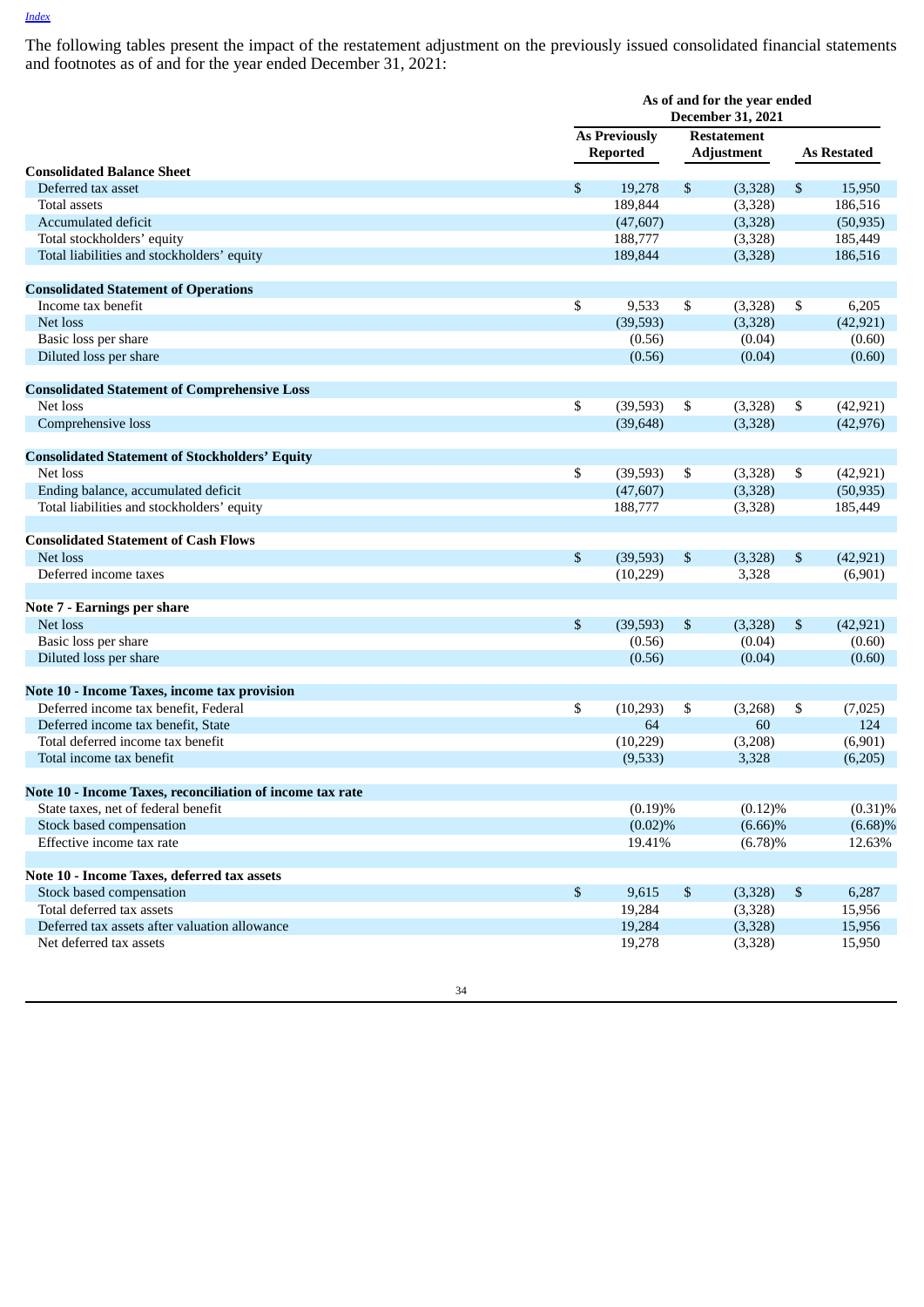### *Use of Estimates*

We prepare our consolidated financial statements in accordance with U.S. GAAP. In doing so, we have to make estimates and assumptions that affect our reported amounts of assets, liabilities, revenues, and expenses, as well as related disclosure of contingent assets and liabilities. In some cases, we could reasonably have used different accounting policies and estimates. In some cases, changes in the accounting estimates are reasonably likely to occur from period to period. Accordingly, actual results could differ materially from our estimates. To the extent that there are material differences between these estimates and actual results, our financial condition or results of operations will be affected. We base our estimates on past experience and other assumptions that we believe are reasonable under the circumstances, and we evaluate these estimates on an ongoing basis. We refer to accounting estimates of this type as critical accounting policies and estimates, which we discuss further below. We have reviewed our critical accounting policies and estimates with the Audit Committee of our Board of Directors.

### *Basis of Consolidation*

The consolidated financial statements include the accounts of VirnetX Holding Corporation and our wholly owned subsidiaries. All intercompany balances and transactions have been eliminated.

### *Leases*

The Company determines if an arrangement is a lease at inception in accordance with Accounting Standards Codification ("ASC") Topic 842. Operating lease right-of-use ("ROU") assets are included in Prepaid expenses, and other assets on the Condensed Consolidated Balance Sheets. ROU assets represent the Company's right to use an underlying asset for the lease term and lease liabilities represent the Company's obligation to make lease payments arising from the lease. ROU assets and lease liabilities are recognized at the commencement date based on the present value of lease payments over the lease term.

### *Revenue Recognition*

The Company derives revenue from licensing and royalty fees from contracts with customers which often span several years. We account for this revenue in accordance with Accounting Standards Codification Topic 606, Revenue from Contracts with Customers. A performance obligation is a promise in a contract to transfer a distinct good or service to the customer. A contract's transaction price is allocated to each distinct performance obligation and recognized as revenue when, or as, the performance obligation is satisfied. Our revenue arrangements may consist of multiple-element arrangements, with revenue for each unit of accounting recognized as the product or service is delivered to the customer.

With the licensing of our patents, performance obligations are generally satisfied at a point in time as work is complete when our patent rights are transferred to our customers. We generally have no further obligation to our customers regarding our technology.

Certain contracts may require our customers to enter into a hosting arrangement with us and for these arrangements, revenue is recognized over time, generally over the life of the servicing contract.

The Company actively monitors and enforces its intellectual property ("IP") rights, including seeking appropriate compensation from third parties that utilize the Company's IP without a license. As a result, the Company may, from time to time, receive payments as part of a settlement or compensation for a patent infringement dispute. Proceeds received are allocated to each element identified in the settlement or compensation, based on the fair value of each element. Generally, settlements and compensation may include the following elements: the value of a license or royalty agreement, cost reimbursement, damages, and interest. Elements identified related to licensing and royalty are recognized as revenue. Elements identified as reimbursed costs are generally recorded as a reduction to the reported expenses. Elements identified as damages or interest are generally recorded in other income in the condensed consolidated statement of operations. During the year ended December 31, 2020, the Company collected a lump sum payment of \$454,034 from Apple, Inc., because of a favorable court decision relating to a patent infringement case. The court decision identified the following as the basis of the award: \$302,428 for past royalties, \$41,271 in damages for willful infringement, \$108,221 for interest, and \$2,114 in reimbursement for court costs and attorney's fees. Elements of the payment were recognized in the Company's condensed consolidated statement of operations as follows: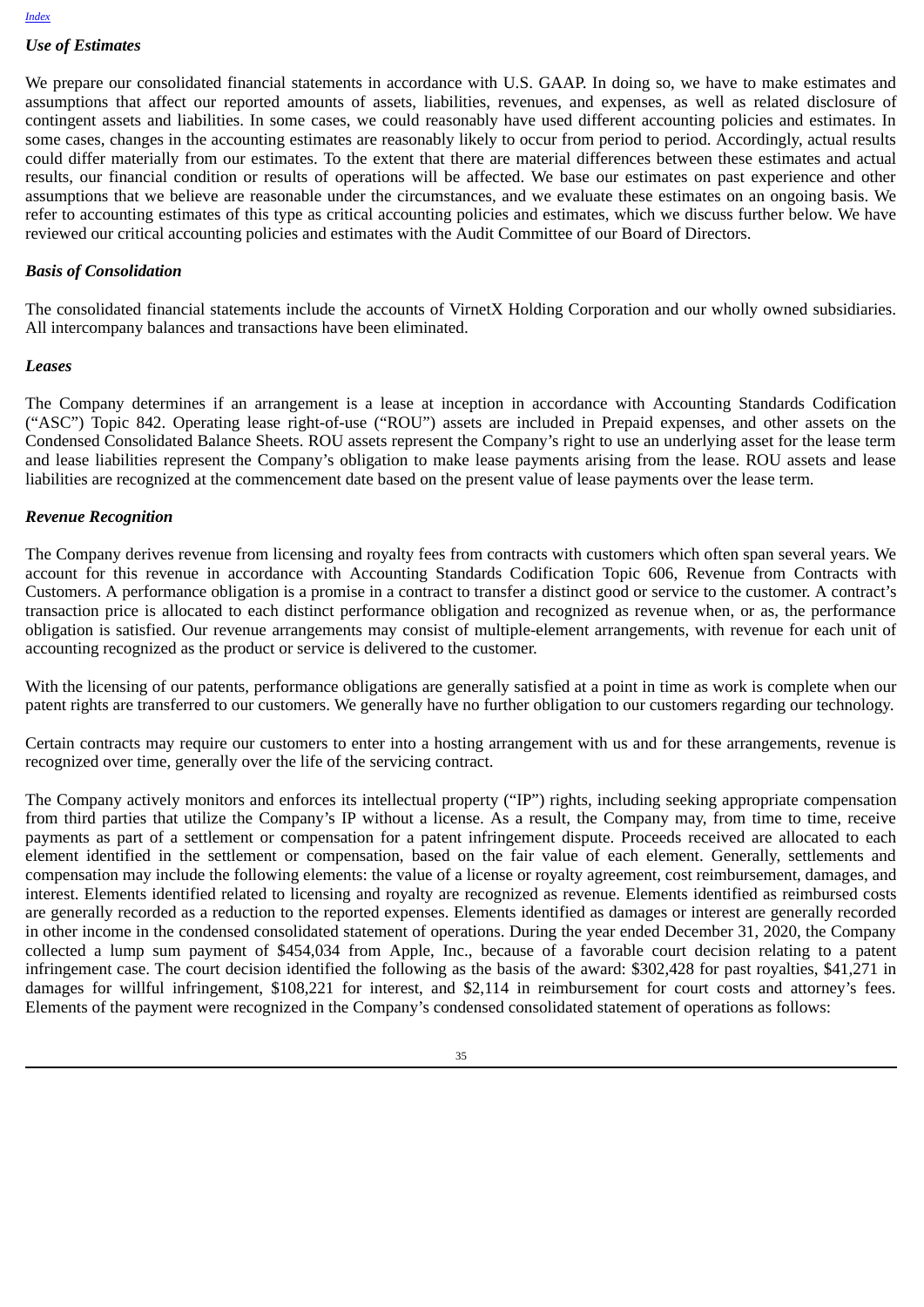### **Classification of Payment Received in the Company's Condensed Consolidated Statement of Operations Year Ended:**

|                                                                                       | <b>December 31, 2020</b> |
|---------------------------------------------------------------------------------------|--------------------------|
| Revenue (rovalties)                                                                   | 302,428                  |
| Operating expenses: selling, general and administrative (reimbursed litigation costs) | 2.114                    |
| Other income: gain (willful infringement)                                             | 41.271                   |
| Other income: interest income (pre- and post-judgment interest)                       | 108.221                  |
| Total cash received                                                                   | 454,034                  |

### *Licensing Costs*

Included in operating expenses are licensing costs we incurred in conjunction with the proceeds received from Apple Inc., pursuant to a favorable court decision relating to a patent infringement case.

### *Contingent Gains*

ASC Topic 450-30-25, Contingent Gains, prohibits recognition of contingent gains until realized. Accordingly, we do not record contingent gains ahead of such realization. Management generally considers any such gains as realized only upon the collection of cash.

### *Cash and Cash Equivalents*

We consider all highly liquid investments purchased with original maturities of three months or less at the date of purchase to be cash equivalents. Our cash and cash equivalents are not subject to significant interest rate risk due to the short maturities of these investments.

### *Investments*

Investments are classified as available-for-sale and are recorded at fair market value. Unrealized gains and losses are reported as other comprehensive income. Realized gains and losses are recorded in income in the period they are realized using specific identification of each security's cost basis. We invest our excess cash primarily in highly liquid debt instruments including corporate, government and federal agency securities, with contractual maturities less than two years. By policy, we limit the amount of credit exposure to any one issuer.

### *Property and Equipment*

Property and equipment are stated at historical cost, less accumulated depreciation, and amortization. Depreciation and amortization are computed using the accelerated and straight-line methods over the estimated useful lives of the assets, which range from five to seven years. Repair and maintenance costs are charged to expense as incurred.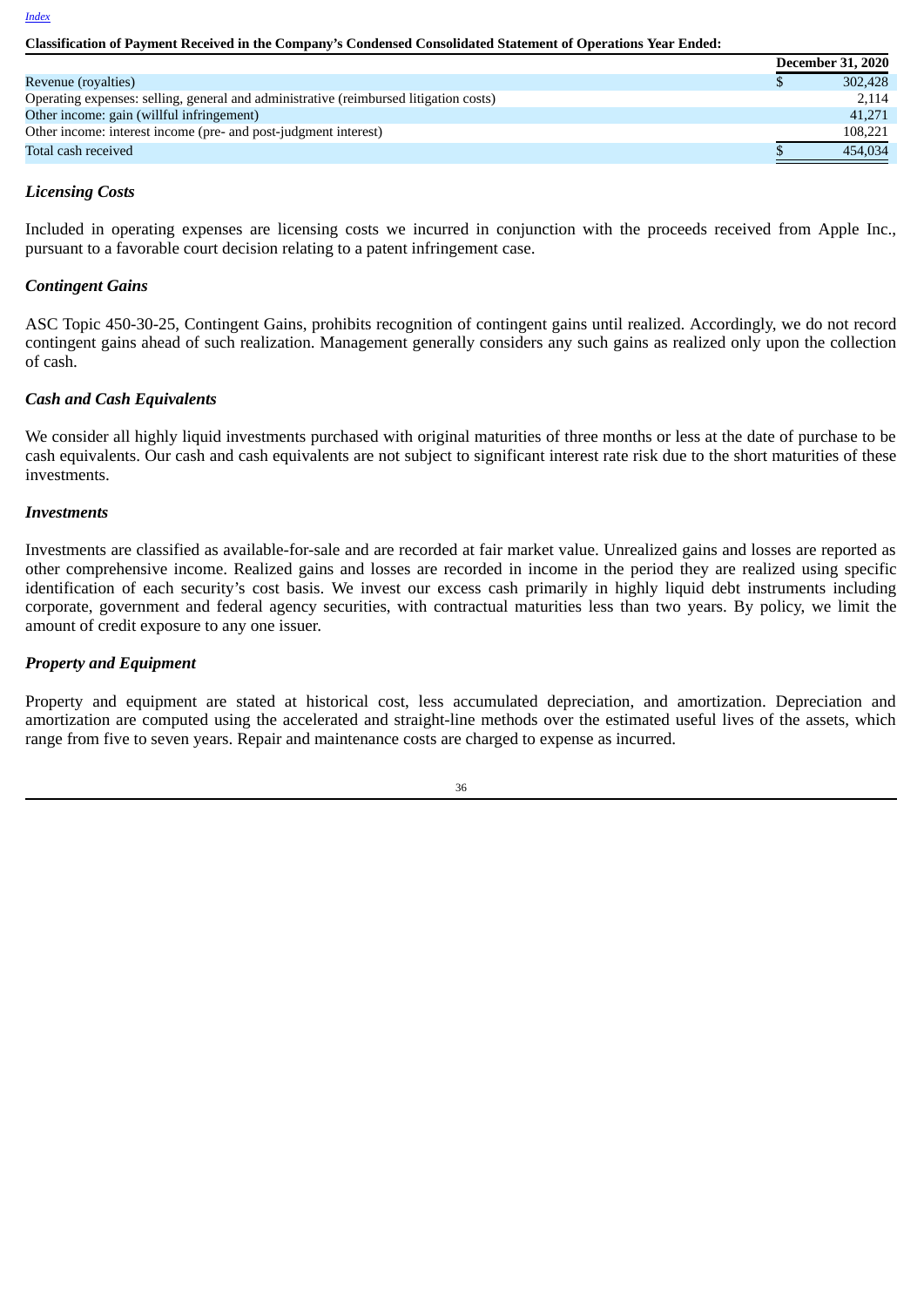# *Concentration of Credit Risk and Other Risks and Uncertainties*

Our cash and cash equivalents are primarily maintained at two major financial institutions in the United States. Deposits held with these financial institutions may exceed the amount of insurance provided on such deposits. A portion of those balances are insured by the Federal Deposit Insurance Corporation, or FDIC. In 2021, we had, at times, funds that were uninsured. We do not believe that we are subject to any unusual financial risk beyond the normal risk associated with commercial banking relationships. We have not experienced any losses on our deposits of cash and cash equivalents.

### *Fair Value*

The carrying amounts of our financial instruments, including cash equivalents, accounts payable, and accrued liabilities, approximate fair value because of their generally short maturities.

### *Intangible Assets*

We record intangible assets at cost, less accumulated amortization. Amortization of intangible assets is provided over their estimated useful lives, which can range from 3 to 15 years, on either a straight-line basis or as revenue is generated by the assets.

### *Impairment of Long-Lived Assets*

We identify and record impairment losses on long-lived assets used in operations when events and changes in circumstances indicate that the carrying amount of an asset might not be recoverable, but not less than annually. Recoverability is measured by comparison of the anticipated future net undiscounted cash flows to the related assets' carrying value. If such assets are considered to be impaired, the impairment to be recognized is measured by the amount by which the carrying amount of the assets exceeds the projected discounted future net cash flows arising from the asset.

### *Research and Development*

Research and development costs include expenses paid to outside development consultants and compensation related expenses for our engineering staff. Research and development costs are expensed as incurred.

### *Income Taxes*

We account for income taxes using the asset and liability method. The asset and liability method requires the recognition of deferred tax assets and liabilities for expected future tax consequences of temporary differences that currently exist between the tax basis and financial reporting basis of our assets and liabilities. We calculate current and deferred tax provisions based on estimates and assumptions that could differ from actual results reflected on the income tax returns filed during the following years. Adjustments based on filed returns are recorded when identified in the subsequent years. The effect on deferred taxes for a change in tax rates is recognized in income in the period that the tax rate change is enacted. In assessing our deferred tax assets, we consider whether it is more likely than not that all or some portion of the deferred tax assets will not be realized.

A valuation allowance is provided for deferred income tax assets when, in our judgment, based upon currently available information and other factors, it is more likely than not that all or a portion of such deferred income tax assets will not be realized. The determination of the need for a valuation allowance is based on an on-going evaluation of current information including, among other things, historical operating results, estimates of future earnings in different taxing jurisdictions and the expected timing of the reversals of temporary differences. We believe the determination to record a valuation allowance to reduce a deferred income tax asset is a significant accounting estimate because it is based, among other things, on an estimate of future taxable income in the United States and certain other jurisdictions, which is susceptible to change and may or may not occur, and because the impact of adjusting a valuation allowance may be material. In determining when to release the valuation allowance established against our net deferred income tax assets, we consider all available evidence, both positive and negative. We continually assess our ability to generate sufficient taxable income during future periods in which our deferred tax assets may be realized. If and when we believe it is more likely than not that we will recover our deferred tax assets, we will reverse the valuation allowance as an income tax benefit in our statements of operations.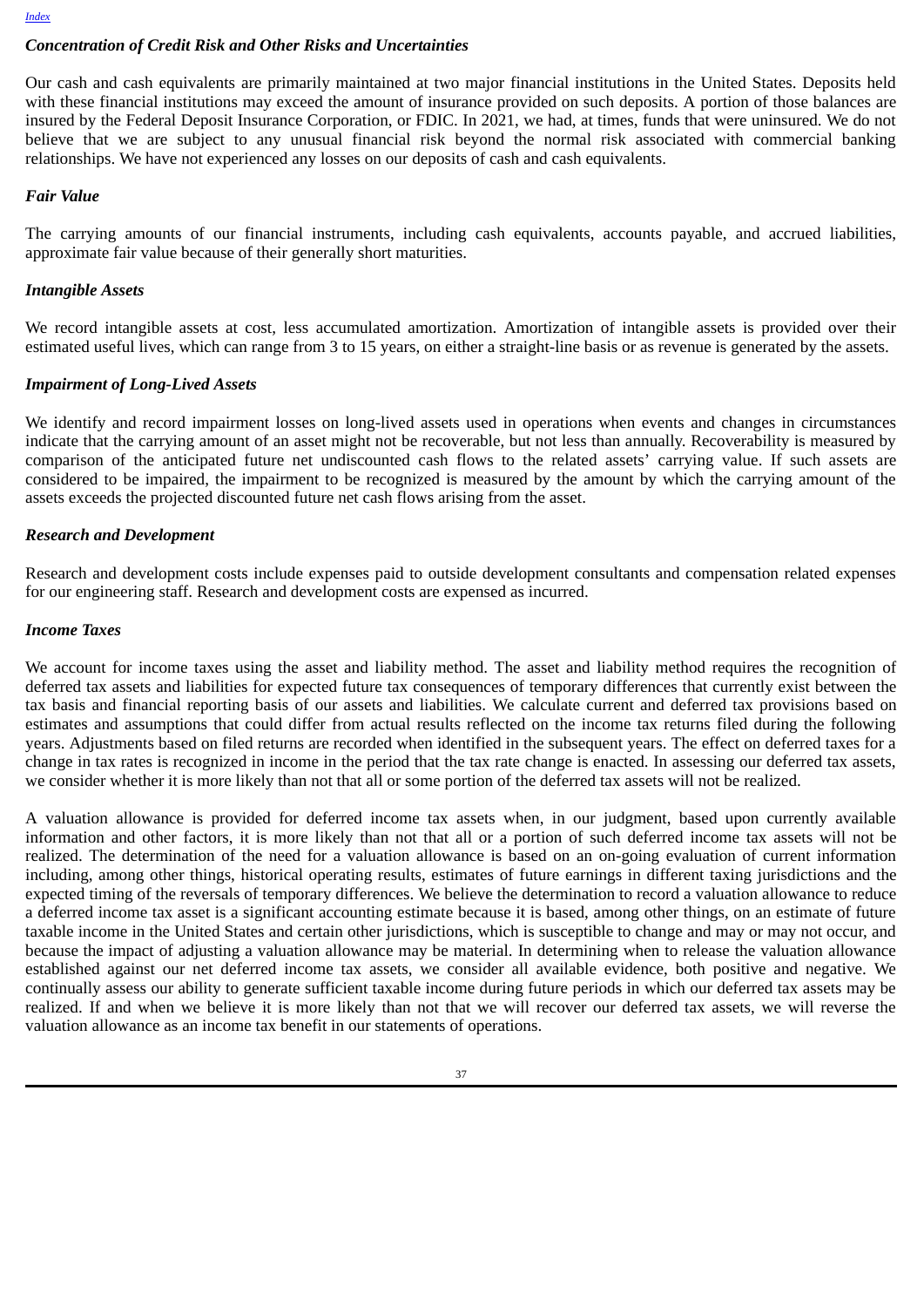We account for our uncertain tax positions in accordance with U.S. GAAP, which utilizes a two-step approach to evaluate tax positions. Step one, recognition, requires evaluation of the tax position to determine if based solely on technical merits it is more likely than not to be sustained upon examination. Step two, measurement, is addressed only if a position is more likely than not to be sustained. In step two, the tax benefit is measured as the largest amount of benefit, determined on a cumulative probability basis, which is more likely than not to be realized upon ultimate settlement with tax authorities. If a position does not meet the more likely than not threshold for recognition in step one, no benefit is recorded until the first subsequent period in which the more likely than not standard is met, the issue is resolved with the taxing authority, or the statute of limitations expires. Positions previously recognized are derecognized when we subsequently determine the position no longer is more likely than not to be sustained. Evaluation of tax positions, their technical merits, and measurements using cumulative probability are highly subjective management estimates. Actual results could differ materially from these estimates.

### *Stock-Based Compensation*

We account for stock-based compensation using the fair value recognition method in accordance with U.S. GAAP. We recognize these compensation costs on a straight-line basis over the requisite service period of the award, which is generally a vesting term of 4 years. We recognize forfeitures, if any, when they occur. In addition, we record stock-based compensation expense for awards granted to non-employees at fair value of the consideration received or the fair value of the equity instruments issued, as they vest, over the performance period (See Note 6 - Stock-Based Compensation).

### *Earnings per Share*

Basic earnings per share are computed by dividing earnings available to common stockholders by the weighted average number of outstanding common shares during the period. Diluted earnings per share is computed by dividing net income by the weighted average number of shares outstanding during the period increased to include the number of additional shares of common stock that would have been outstanding if the potentially dilutive securities had been issued.

### *New Accounting Pronouncements*

In December 2019, the Financial Accounting Standards Board ("FASB") issued Accounting Standards Update ("ASU") 2019-12 Income Taxes (Topic 740). The amendments in this ASU simplify the accounting for income taxes by removing certain exceptions to the general principles in Topic 740. The amendments also improve consistent application of and simplify U. S. GAAP for other areas of Topic 740 by clarifying and amending existing guidance. The amendments in this ASU are effective for fiscal years, and interim periods within those fiscal years, beginning after December 15, 2020. We adopted this ASU on January 1, 2021 and there was no material impact on our financial position or cash flows as a result.

### **Note 3 − Property and Equipment**

Our major classes of property and equipment were as follows:

|                                   | December 31 |  |       |  |
|-----------------------------------|-------------|--|-------|--|
|                                   | 2021        |  | 2020  |  |
| Office furniture                  | 79          |  | 79    |  |
| Computer equipment                | 92          |  | 81    |  |
| <b>Total</b>                      | 171         |  | 160   |  |
| Less accumulated depreciation     | (153)       |  | (149) |  |
| Total property and equipment, net | 18          |  |       |  |

Depreciation expense for 2021, 2020 and 2019 was \$4, \$5, and \$7 respectively.

# **Note 4 − Commitments, Contingencies and Related Party Transactions**

We lease our offices under an operating lease with a third party expiring in October 2023. We recognize rent expense on a straight-line basis over the term of the lease. Rent expense was \$56, for each of the years 2021, 2020 and 2019. Future minimum rents due under the lease total \$56 in 2022 and \$46 in 2023 when the lease expires.

We entered into a service agreement for the use of an aircraft from K2 Investment Fund LLC ("LLC") for business travel for employees of the Company. We incurred approximately \$791, \$324, and \$1,790 in rental fees and reimbursements to the LLC during the years 2021, 2020 and 2019, respectively. We pay for the Company's usage of the aircraft and have no rights to purchase. Our Chief Executive Officer and Chief Administrative Officer are the managing partners of the LLC and control the equity interests of the LLC. We entered into a 12-month non-exclusive agreement with the LLC for use of the plane at a rate of \$8 per flight hour, with no minimum usage requirement. The agreement contains other terms and conditions normal in such transactions and can be cancelled by either us or the LLC with 30 days' notice. The agreement renews on an annual basis unless terminated by either party. Neither party has exercised their termination rights.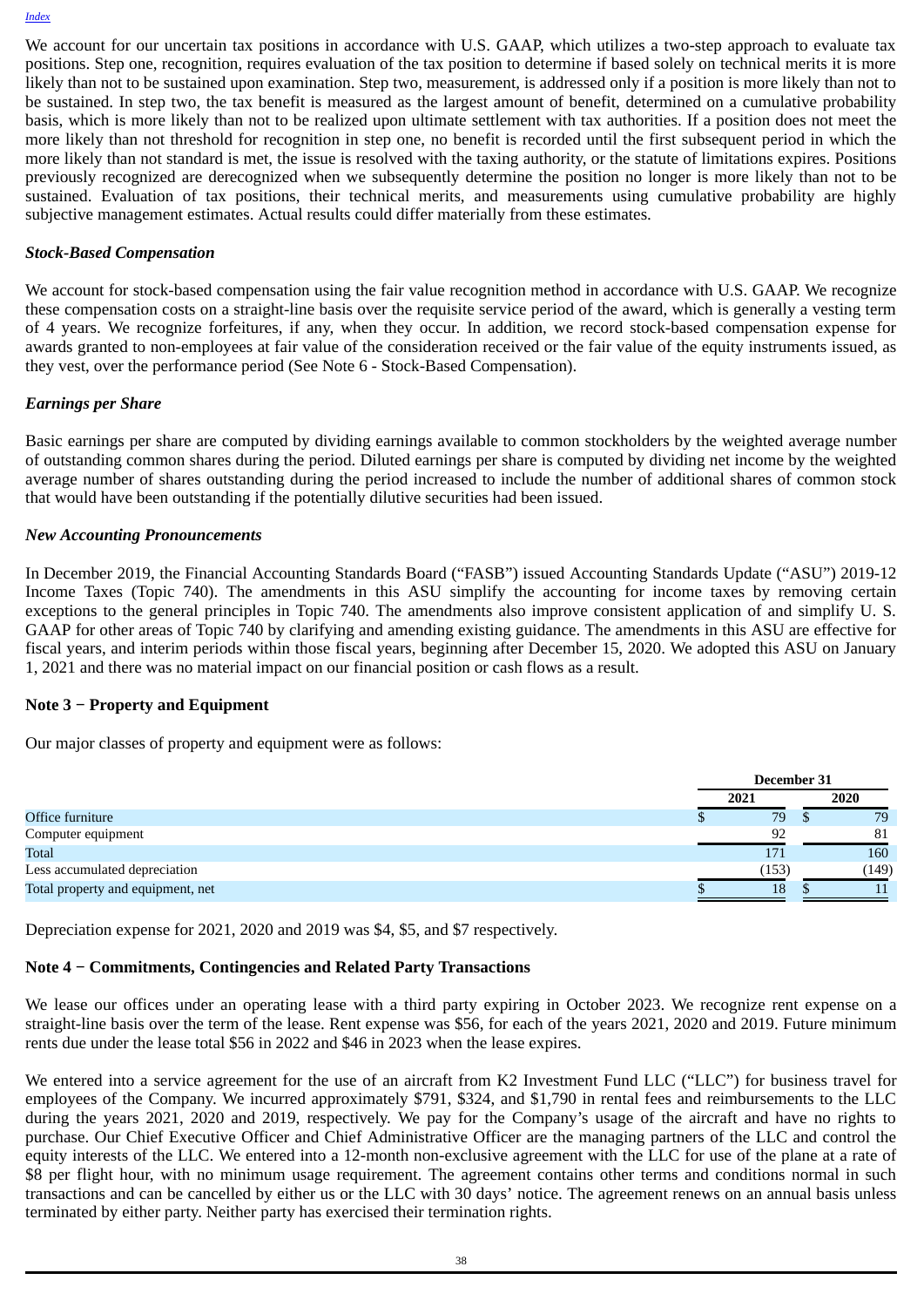### **Note 5 − Stock Plan**

We have an equity incentive plan for employees and others called the VirnetX Holding Corporation 2013 Equity Incentive Plan (the "2013 Plan"), which has been approved by our stockholders. To the extent that any award should expire, become unexercisable or is otherwise forfeited, the shares subject to such award will again become available for issuance under the 2013 Plan. The 2013 Plan provides for the granting of stock options and restricted stock units purchase rights ("RSUs") to our employees and consultants. Stock options granted under the 2013 Plan may be incentive stock options or nonqualified stock options. Incentive stock options ("ISOs") may only be granted to our employees (including officers and directors). Nonqualified stock options ("NSOs") and stock purchase rights may be granted to our employees and consultants. The 2013 Plan expires in 2023.

In April 2021, the Board approved an amendment and restatement of the 2013 Plan to, among other things, increase the shares reserved under the Plan by 2,500,000 shares (the "Plan Amendment"). Our stockholders approved the Plan Amendment at the 2021 Annual Meeting of the Stockholders held on June 3, 2021. The 2013 Plan generally provides for the granting of shares of our common stock, including stock options and RSUs. Options may be granted under the 2013 Plan with an exercise price determined by our Board of Directors, or a duly appointed committee thereof, provided, however, that the exercise price of an option granted to any employee shall be not less than 100% of the fair market value at the date of grant in the case of ISOs or 85% of the fair market value at the date of grant in the case of an NSO. The exercise price of an ISO or NSO granted to one of our Named Executive Officers shall not be less than 100% fair market value of the shares at the date of grant and the exercise price of an ISO granted to a 10% shareholder shall not be less than 110% of the fair market value of the shares on the date of grant. Stock options granted under the 2013 Plan typically vest over four years and have a 10-year term. All RSUs are considered to be granted at the fair value of our stock on the date of grant because they have no exercise price. RSUs typically vest over four years. As of December 31, 2021, there were 2,240,296 shares available for grant under the 2013 Plan.

### **Note 6 − Stock-Based Compensation**

The following tables summarize information about stock options and RSUs outstanding at December 31, 2021:

| <b>Options Outstanding</b> |                    |                 |         |             |                  |   |                                       |  |  |               |                    |  |                 |
|----------------------------|--------------------|-----------------|---------|-------------|------------------|---|---------------------------------------|--|--|---------------|--------------------|--|-----------------|
|                            | Weighted           |                 |         |             | Weighted         |   |                                       |  |  |               |                    |  |                 |
|                            | Average            |                 |         |             | Average          |   | Weighted                              |  |  |               |                    |  |                 |
|                            | <b>Remaining</b>   |                 | Average |             | <b>Remaining</b> |   | Average                               |  |  |               |                    |  |                 |
| <b>Number</b>              | <b>Contractual</b> | <b>Exercise</b> |         |             |                  |   |                                       |  |  | <b>Number</b> | <b>Contractual</b> |  | <b>Exercise</b> |
| Outstanding                | Life (Years)       |                 | Price   | Exercisable | Life (Years)     |   | Price                                 |  |  |               |                    |  |                 |
| 5,533,812                  | 6.66               | -5              | 4.50    | 4,050,084   | 5.82             | S | 4.34                                  |  |  |               |                    |  |                 |
| 863,625                    | 1.31               |                 | 22.95   | 863,625     | 1.32             | S | 22.95                                 |  |  |               |                    |  |                 |
| 6,397,437                  | 5.94               |                 | 6.99    | 4,913,709   | 5.03             |   | 7.61                                  |  |  |               |                    |  |                 |
|                            |                    |                 |         | Weighted    |                  |   | <b>Options Vested and Exercisable</b> |  |  |               |                    |  |                 |

The following tables summarize activity under the Plan for the indicated periods:

|                                          |                            | <b>Options</b>                                  |       |      |     |                                                                               |  |                                               |
|------------------------------------------|----------------------------|-------------------------------------------------|-------|------|-----|-------------------------------------------------------------------------------|--|-----------------------------------------------|
|                                          | Number of<br><b>Shares</b> | Weighted<br>Average<br><b>Exercise</b><br>Price |       |      |     | Weighted<br>Average<br><b>Remaining</b><br><b>Contractual</b><br>Life (Years) |  | Aggregate<br><b>Intrinsic</b><br><b>Value</b> |
| Outstanding at December 31, 2018         | 5,998,837                  | \$.                                             | 7.72  |      | \$  |                                                                               |  |                                               |
| Options granted                          | 345,000                    |                                                 | 6.06  |      |     |                                                                               |  |                                               |
| Options exercised                        | (663, 816)                 |                                                 | 1.23  |      |     |                                                                               |  |                                               |
| Options cancelled                        | (50,000)                   |                                                 | 4.95  |      |     |                                                                               |  |                                               |
| Outstanding at December 31, 2019         | 5,630,021                  | \$                                              | 8.49  |      | \$. |                                                                               |  |                                               |
| Options granted                          | 747,500                    |                                                 | 6.07  |      |     |                                                                               |  |                                               |
| Options exercised                        | (262, 031)                 |                                                 | 3.99  |      |     |                                                                               |  |                                               |
| Options cancelled                        | (302, 969)                 |                                                 | 5.30  |      |     |                                                                               |  |                                               |
| Outstanding at December 31, 2020         | 5,812,521                  | \$                                              | 8.55  |      |     |                                                                               |  |                                               |
| Options granted                          | 999,500                    |                                                 | 4.43  |      |     |                                                                               |  |                                               |
| Options exercised                        |                            |                                                 |       |      |     |                                                                               |  |                                               |
| Options cancelled                        | (414,584)                  |                                                 | 22.54 |      |     |                                                                               |  |                                               |
| Outstanding at December 31, 2021         | 6,397,437                  | \$                                              | 6.99  | 5.94 | \$  | 6                                                                             |  |                                               |
| Options exercisable at December 31, 2021 | 4,913,709                  |                                                 | 7.61  | 5.03 |     | 6                                                                             |  |                                               |
|                                          |                            |                                                 |       |      |     |                                                                               |  |                                               |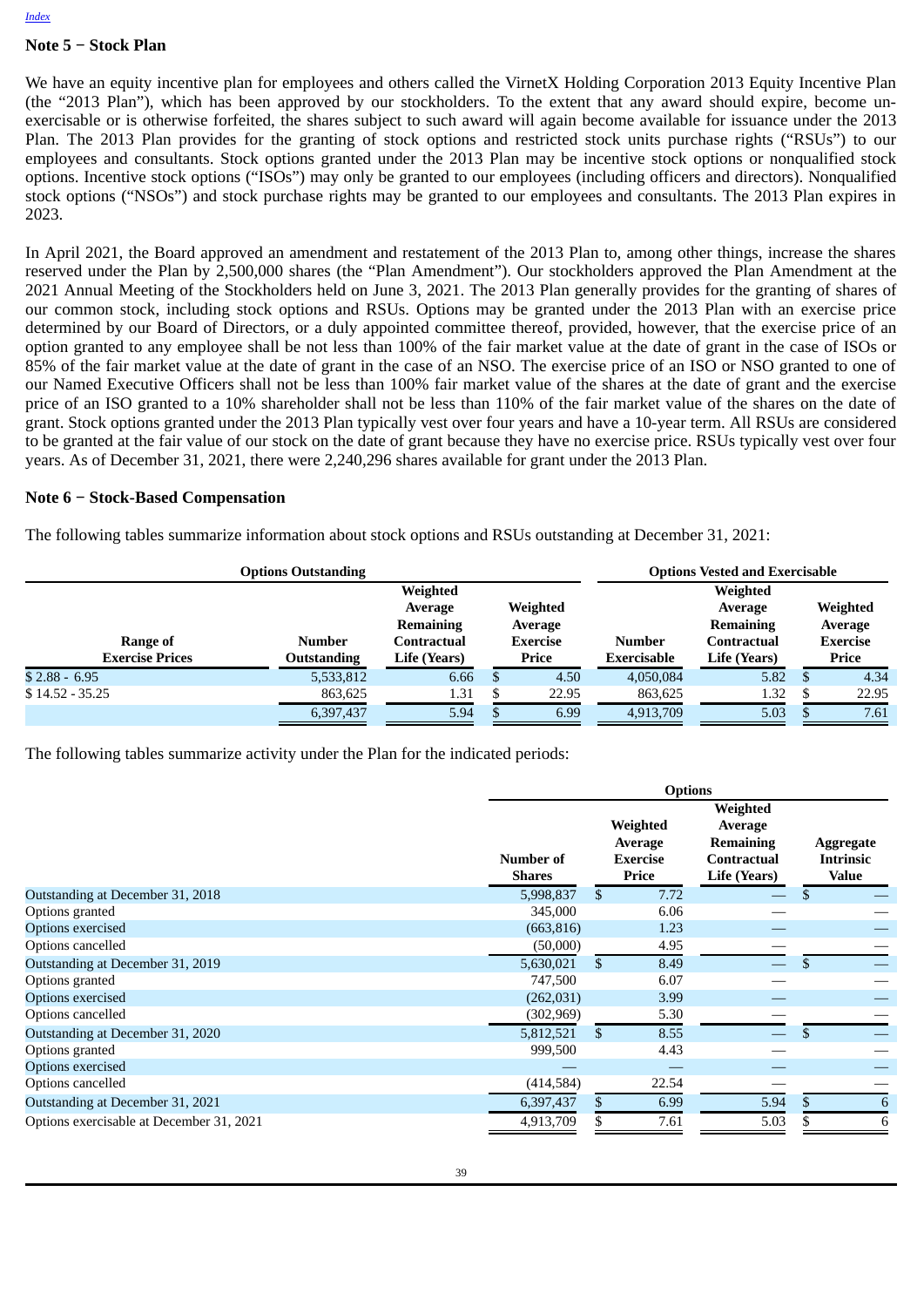|                                  |                          | <b>RSUs</b>                                                   |      |     |                                               |
|----------------------------------|--------------------------|---------------------------------------------------------------|------|-----|-----------------------------------------------|
|                                  | Number of<br><b>RSUs</b> | Weighted<br>Average<br><b>Grant Date</b><br><b>Fair Value</b> |      |     | Aggregate<br><b>Intrinsic</b><br><b>Value</b> |
| Outstanding at December 31, 2018 | 504,994                  | \$.                                                           | 3.83 | \$. |                                               |
| RSU <sub>s</sub> granted         | 229,996                  |                                                               | 6.06 |     |                                               |
| <b>RSUs vested</b>               | (207, 334)               |                                                               | 4.07 |     |                                               |
| RSUs cancelled                   | (29, 167)                |                                                               | 4.65 |     |                                               |
| Outstanding at December 31, 2019 | 498,489                  | \$                                                            | 4.71 | \$  |                                               |
| RSU <sub>s</sub> granted         | 218,329                  |                                                               | 6.89 |     |                                               |
| <b>RSUs vested</b>               | (212, 495)               |                                                               | 4.63 |     |                                               |
| RSUs cancelled                   |                          |                                                               |      |     |                                               |
| Outstanding at December 31, 2020 | 504,323                  | \$.                                                           | 5.69 | \$. |                                               |
| RSUs granted                     | 236,661                  |                                                               | 4.61 |     |                                               |
| <b>RSUs vested</b>               | (215, 165)               |                                                               | 5.23 |     |                                               |
| RSUs cancelled                   | (16, 664)                |                                                               | 5.45 |     |                                               |
| Outstanding at December 31, 2021 | 509,155                  |                                                               | 5.38 |     |                                               |

Intrinsic value is calculated as the difference between the per-share market price of our common stock on the last trading day of 2021, which was \$2.60 and the exercise price of the options. For options exercised, the intrinsic value is the difference between market price and the exercise price on the date of exercise. In 2021, no options were exercised. In 2020 and 2019, we received cash proceeds of \$1,046 and \$816 from stock options exercised, respectively. The total intrinsic value of options exercised was \$151 and \$2,473 in 2020 and 2019, respectively.

Stock-based compensation expense is included in operating expense for each period as follows:

|                                                  | Year Ended |                          | Year Ended |                          | Year Ended               |
|--------------------------------------------------|------------|--------------------------|------------|--------------------------|--------------------------|
| <b>Stock-Based Compensation by Type of Award</b> |            | <b>December 31, 2021</b> |            | <b>December 31, 2020</b> | <b>December 31, 2019</b> |
| <b>Stock options</b>                             |            | 3.067                    |            | 2.872                    | 2,756                    |
| <b>RSUs</b>                                      |            | 1.117                    |            | .066                     | 955                      |
| Total stock-based compensation expense           |            | 4.184                    |            | 3.938                    | 3.711                    |

As of December 31, 2021, there was \$5,403 of unrecognized stock-based compensation expense related to unvested stock options and \$2,098 of unrecognized stock-based compensation expense related to unvested RSUs. These costs are expected to be recognized over a weighted-average period of 2.86 and 2.37 years, respectively.

The fair value of each option grant was estimated on the date of grant using the Black-Scholes option pricing model using the following weighted average assumptions:

|                                 | <b>Year Ended</b>        | <b>Year Ended</b>        | Year Ended               |
|---------------------------------|--------------------------|--------------------------|--------------------------|
|                                 | <b>December 31, 2021</b> | <b>December 31, 2020</b> | <b>December 31, 2019</b> |
| Expected stock price volatility | 90.58%                   | 93.45%                   | 92.34%                   |
| Risk-free interest rate         | 1.06%                    | 0.63%                    | 2.09%                    |
| Expected life term              | 6.22 years               | 6.21 years               | 6.14 years               |
| Expected dividends              | 0%                       | $0\%$                    | $0\%$                    |

Based on the Black-Scholes option pricing model, the weighted average estimated fair value of employee stock options granted was \$3.32, \$4.62 and \$4.63 per share during 2021, 2020 and 2019, respectively.

The expected life was determined using the simplified method outlined in ASC 718, "*Compensation - Stock Compensation*". Expected volatility of the stock options was based upon historical data and other relevant factors.

# **Note 7 − Earnings Per Share**

Basic earnings per share are based on the weighted average number of shares outstanding for a period. Diluted earnings per share are based upon the weighted average number of shares and potentially dilutive common shares outstanding. Potential common shares outstanding principally include stock options and RSUs under our stock plan and warrants. During 2021 and 2019, we incurred losses; therefore, the effect of any common stock equivalent would be anti-dilutive during the years.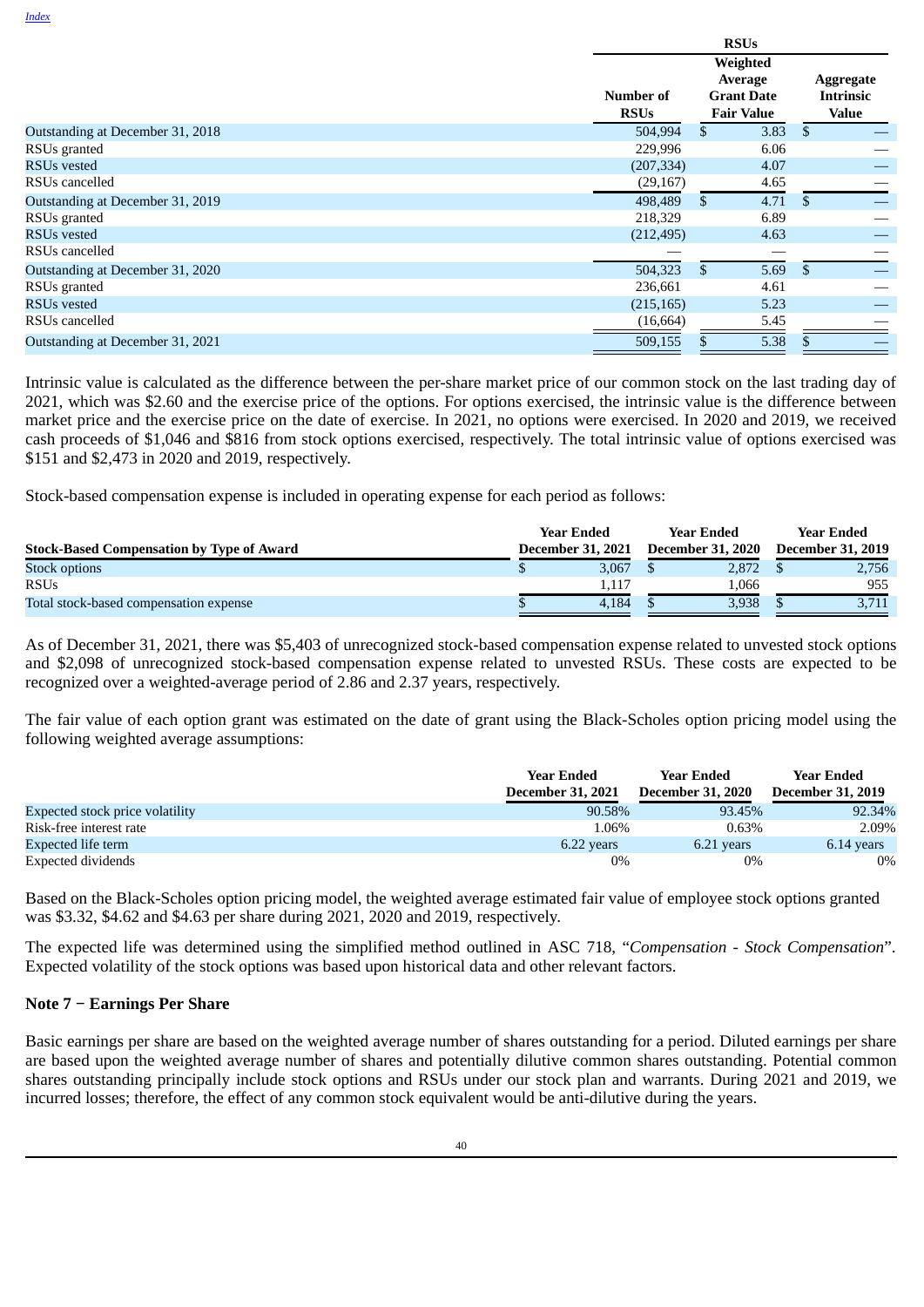The table below sets forth the basic and diluted loss per share calculations:

|                                                       |    | As restated              |                                               |                    |                          |
|-------------------------------------------------------|----|--------------------------|-----------------------------------------------|--------------------|--------------------------|
|                                                       |    | <b>Year Ended</b>        | <b>Year Ended</b><br><b>December 31, 2020</b> |                    | <b>Year Ended</b>        |
|                                                       |    | <b>December 31, 2021</b> |                                               |                    | <b>December 31, 2019</b> |
| Net (loss) income                                     |    | $(42, 921)$ \$           |                                               | 280,429            | (19, 180)                |
|                                                       |    |                          |                                               |                    |                          |
| Basic weighted average number of shares outstanding   |    | 71.159                   |                                               | 70,850             | 68,564                   |
| Effect of dilutive securities                         |    |                          |                                               | 766                |                          |
| Diluted weighted average number of shares outstanding |    | 71,159                   |                                               | 71.616             | 68,564                   |
|                                                       |    |                          |                                               |                    |                          |
| Basic (loss) earnings per share                       | \$ | $(0.60)$ \$              |                                               | 3.96 $\frac{1}{3}$ | (0.28)                   |
| Diluted (loss) earnings per share                     | S  | $(0.60)$ \$              |                                               | 3.92               | (0.28)                   |

### **Note 8 − Common Stock**

Each share of common stock has the right to one vote. The holders of common stock are entitled to receive dividends whenever funds are legally available and when declared by our Board of Directors, subject to the prior rights of holders of all classes of stock outstanding having priority rights as to dividends. Our restated articles of incorporation authorize us to issue up to 100,000,000 shares of \$0.0001 par value common stock.

On July 30, 2018 we filed a \$100,000 universal shelf registration statement on SEC Form S-3. This replacement registration statement was declared effective by the SEC on August 16, 2018. We also entered a new ATM with Cowen on August 31, 2018, under which we could offer and sell shares of our common stock having an aggregate value of up to \$50,000.

We use the ATM proceeds for development and marketing of our software product and services, and general corporate purposes, which may include working capital, capital expenditures, other corporate expenses and acquisitions of complementary products, technologies, or businesses. As of August 16, 2021, the universal shelf registration expired.

We sold zero shares of common stock under the ATM program during 2021. In 2020, we sold 1,049,382 shares of common stock under the ATM program. The average sales price per common share sold during the year ended December 31, 2020 was \$4.41 and the aggregate proceeds from the sales totaled \$4,627 during the period. Sales commissions, fees and other costs associated with the ATM transactions totaled \$139 for 2020. In 2019, we sold 1,860,483 shares under the ATM. The average sales priced during the year ended December 31, 2019 per common share was \$5.84 and the aggregate proceeds from the sales totaled \$10,866 during the period. Sales commissions, fees and other costs associated with the ATM totaled \$327.

### *Dividends*

On May 8, 2020, we declared a one-time cash dividend to shareholders of record as of the close of business on May 18, 2020 of \$1 per share of common stock, payable on May 26, 2020. The timing and amounts of future dividends, if any, will depend on market conditions, corporate business and financial considerations and regulatory requirements.

### *Warrants*

In 2020, we issued warrants for the purchase of 25,000 shares of common stock at an exercise price of \$5.75 per share, exercisable on the date of grant expiring in April 2025. The weighted average fair value at the grant date was \$4.16 per warrant. The fair value at the grant date was estimated utilizing the Black-Scholes valuation model with the following weighted average assumptions (i) dividend yield on our common stock of 0 percent (ii) expected stock price volatility of 97 percent (iii) a risk-free interest rate of 0.27 percent and (iv) and expected option term of 5 years.

|                 |          | Outstanding and          |        |           |              | <b>Outstanding and</b>   |                        |
|-----------------|----------|--------------------------|--------|-----------|--------------|--------------------------|------------------------|
| <b>Warrants</b> | Exercise | Exercisable              |        |           | Terminated / | Exercisable              |                        |
| Issued          | Price    | <b>December 31, 2020</b> | Issued | Exercised | Cancelled    | <b>December 31, 2021</b> | <b>Expiration Date</b> |
| 25,000          | \$5.75   | 25,000                   |        | _         |              | 25,000                   | April 30, 2025         |

In April 2020, 25,000 warrants with an exercise price of \$7.00 per share expired.

### **Note 9 − Employee Benefit Plan**

We sponsor a defined contribution 401k plan covering substantially all our employees. Our matching contribution to the plan was approximately \$145, \$112, and \$101 in 2021, 2020 and 2019, respectively.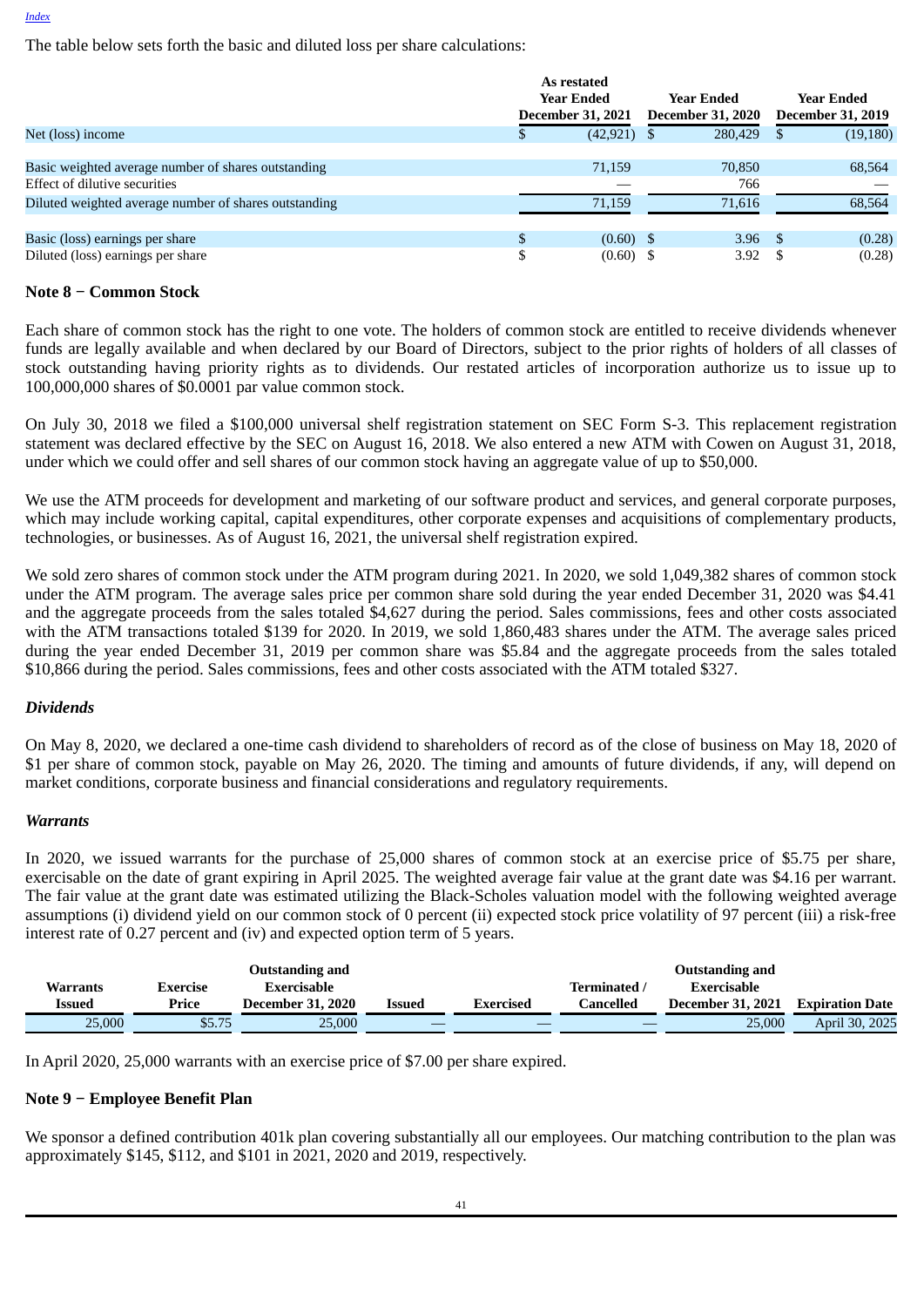# **Note 10 − Income Taxes**

The income tax provision (benefit) is comprised of the following:

|                                      | As restated<br><b>Year Ended</b><br><b>December 31, 2021</b> |      | <b>Year Ended</b><br><b>December 31, 2020</b> | <b>Year Ended</b><br><b>December 31, 2019</b> |       |
|--------------------------------------|--------------------------------------------------------------|------|-----------------------------------------------|-----------------------------------------------|-------|
| Current:                             |                                                              |      |                                               |                                               |       |
| Federal                              | \$<br>661                                                    | - \$ | $35,122$ \$                                   |                                               |       |
| <b>State</b>                         | 35                                                           |      | 950                                           |                                               | (393) |
| Foreign                              |                                                              |      |                                               |                                               |       |
|                                      | 696                                                          |      | 36,072                                        |                                               | (393) |
| Deferred:                            |                                                              |      |                                               |                                               |       |
| Federal                              | (7,025)                                                      |      | (8, 816)                                      |                                               |       |
| <b>State</b>                         | 124                                                          |      | (233)                                         |                                               |       |
|                                      | (6,901)                                                      |      | (9,049)                                       |                                               |       |
| Total income tax (benefit) provision | (6,205)                                                      |      | 27,023                                        |                                               | (393) |

A reconciliation of the United States federal statutory income tax rate to our effective income tax rate is as follows:

|                                      | As restated              |                          |                          |
|--------------------------------------|--------------------------|--------------------------|--------------------------|
|                                      | <b>Year Ended</b>        | Year Ended               | Year Ended               |
|                                      | <b>December 31, 2021</b> | <b>December 31, 2020</b> | <b>December 31, 2019</b> |
| United States federal statutory rate | 21.00%                   | 21.00%                   | 21.00%                   |
| State taxes, net of federal benefit  | $(0.31)\%$               | 0.17%                    | 1.99%                    |
| Valuation allowance                  |                          | $(12.22)\%$              | $(21.96)\%$              |
| Stock based compensation             | $(6.68)\%$               | (0.01)%                  |                          |
| R&D Credit                           | 0.19%                    | $(0.21)\%$               | 1.34%                    |
| Other                                | $(1.57)\%$               | 0.06%                    | $(0.38)\%$               |
| Effective income tax rate            | 12.63%                   | 8.79%                    | 1.99%                    |

The Company's effective tax rate for 2021 was substantially lower than the statutory Federal income tax rate primarily due to stock-based compensation and expiring stock options requiring us to reduce our deferred tax asset. The Company's effective tax rate for both 2020 and 2019 was significantly lower than the statutory federal income tax rate primarily due to the change of valuation allowance. Due to the income in 2020, our valuation allowance against federal net deferred tax assets was fully released in 2020.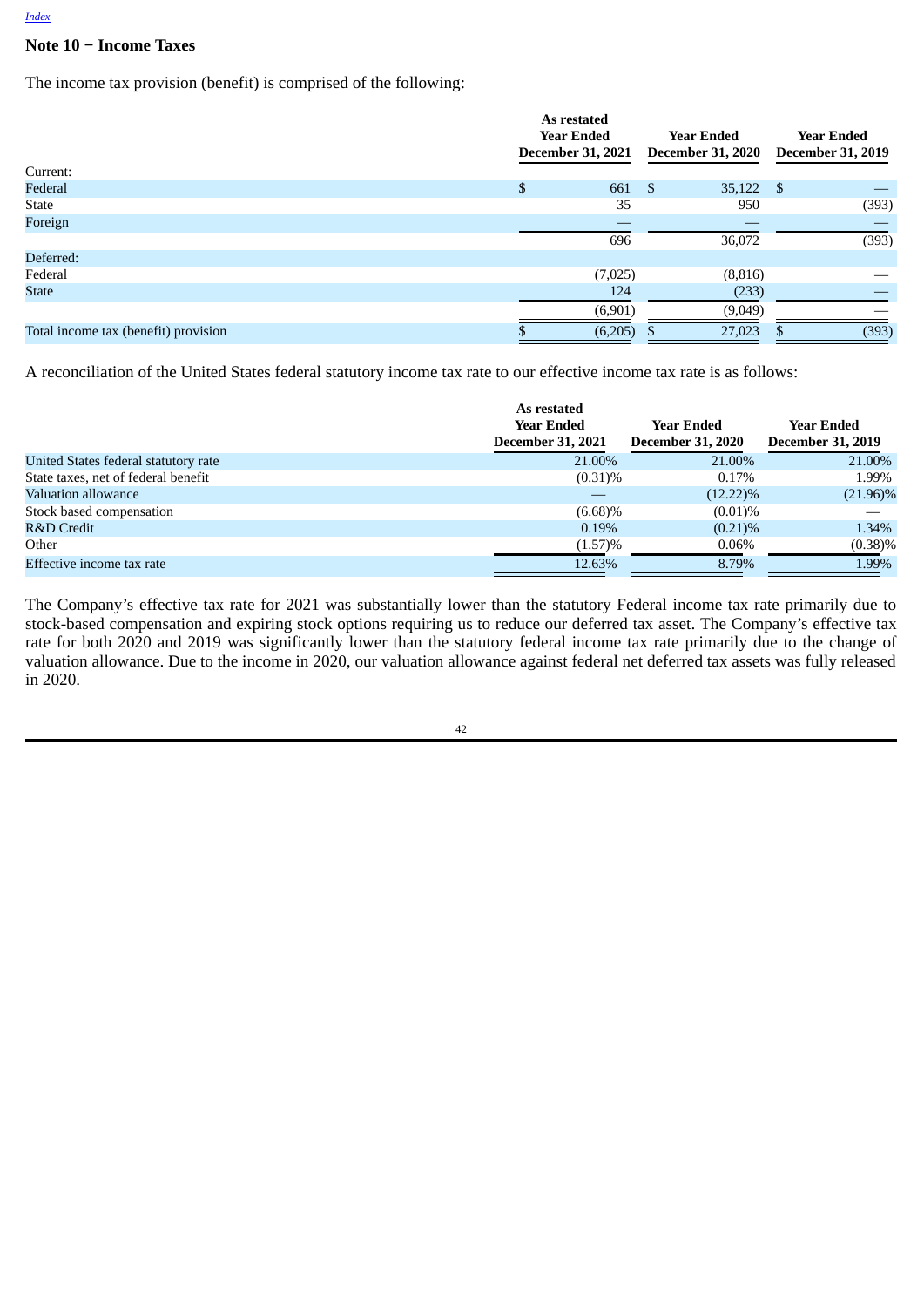Deferred tax assets (liabilities) consist of the following:

|                                                    | As restated<br>As of<br><b>December 31, 2021</b><br><b>December 31, 2020</b> |            |  |
|----------------------------------------------------|------------------------------------------------------------------------------|------------|--|
|                                                    |                                                                              |            |  |
| Deferred tax assets:                               |                                                                              |            |  |
| \$<br>Reserves and accruals                        | 58                                                                           | - \$<br>48 |  |
| Research and development credits and other credits | 92                                                                           | 13         |  |
| Net operating loss carry forward                   | 9,519                                                                        | 598        |  |
| Stock based compensation                           | 6,287                                                                        | 8,998      |  |
| Other                                              |                                                                              |            |  |
| Total deferred tax assets                          | 15,956                                                                       | 9,660      |  |
| Valuation allowance                                |                                                                              | (611)      |  |
| Deferred tax assets after valuation allowance      | 15,956                                                                       | 9,049      |  |
| Total deferred tax liability $-$ depreciation      | (6)                                                                          |            |  |
| Net deferred tax assets                            | 15,950                                                                       | 9,049      |  |

In 2021, 2020 and 2019, we had pre-tax losses of \$49,126, pre-tax income of \$307,452, and pre-tax losses of \$19,573, respectively. At December 31, 2021, we had federal and state net operating loss carryforwards of approximately \$45,326 and \$107,989, respectively. However, none of the state net operating loss carryover is apportioned to a deferred tax asset, because currently we do not have operations in the state where losses accumulated. The state net operating loss carryforward will be expiring beginning in 2029.

A valuation allowance is provided for deferred tax assets when, in our judgment, based upon currently available information and other factors, it is more likely than not that all or a portion of such deferred income tax assets will not be realized; management determined no valuation allowance is necessary for 2021.

We are required to recognize the financial statement effects of a tax position when it is more likely than not, based on the technical merits, that the position will be sustained upon examination. At December 31, 2021, we have no uncertain tax positions.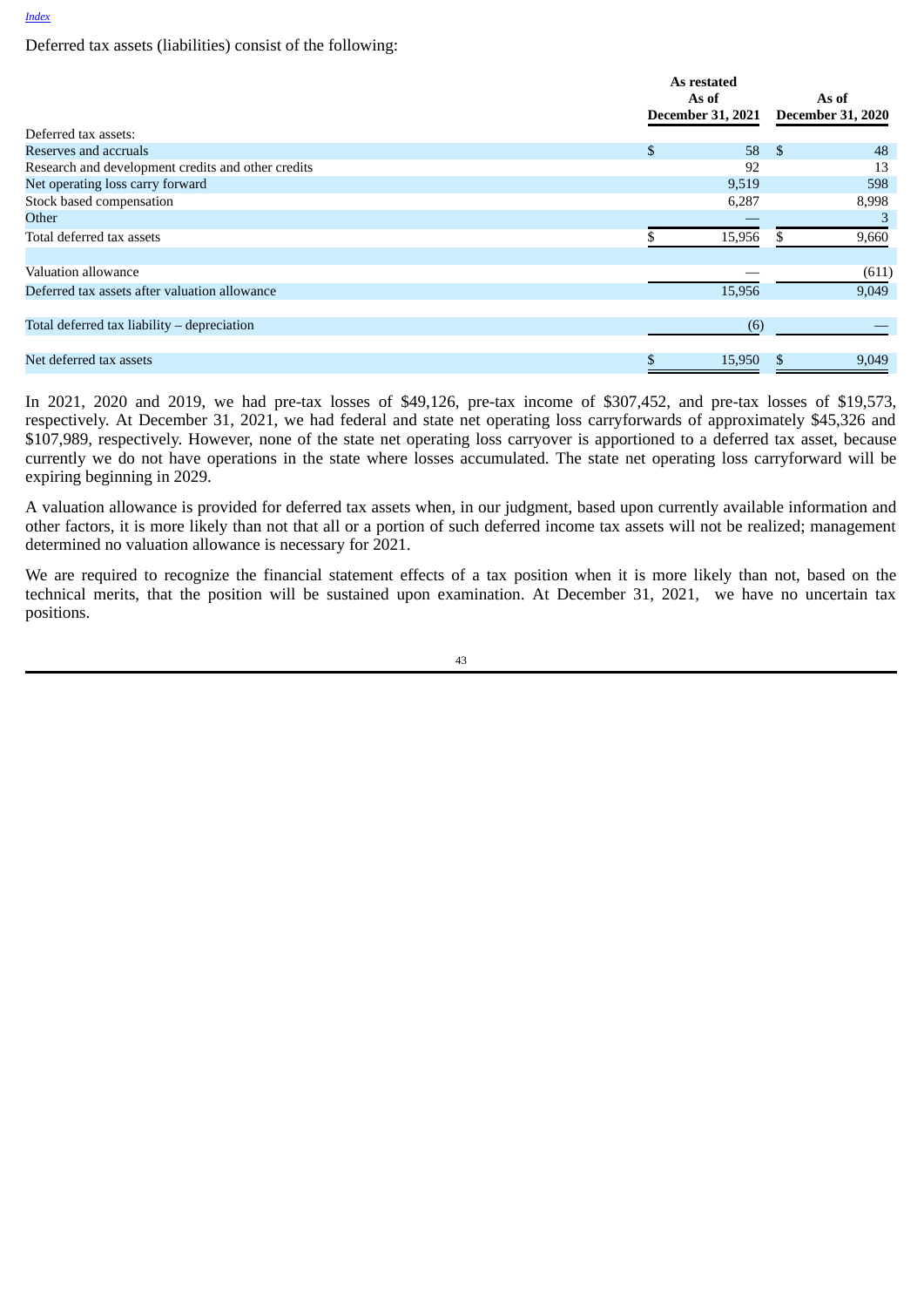Our tax years for 2005 and forward are subject to examination by the U.S. tax authority and various state tax authorities. These years are open due to NOLs and tax credits generated in these years were utilized in 2020. The statute of limitation for these years shall expire three years after the date of filing 2020 income tax returns.

Our policy is to recognize interest and penalties, if any, accrued on any unrecognized tax benefits, as a component of income tax expense. We had no interest or penalties accrued for 2021 and 2020.

### **Note 11 − Fair Value Measurement**

Fair value is the price that would result from an orderly transaction between market participants at the measurement date. A fair value hierarchy prioritizes the inputs used to measure fair value. The hierarchy gives the highest priority to unadjusted quoted prices in active markets for identical assets or liabilities (Level 1 measurement) and the lowest priority to unobservable inputs (Level 3 measurement). Level 2 measurements utilize either directly or indirectly observable inputs in markets other than quoted prices in active markets.

Our financial instruments are stated at amounts that equal, or approximate, fair value. When we estimate fair value, we utilize market data or assumptions that we believe market participants would use in pricing the financial instrument, including assumptions about risk and inputs to the valuation technique. We use valuation techniques, primarily the income and market approach, which maximizes the use of observable inputs and minimize the use of unobservable inputs for recurring fair value measurements.

*Mutual funds:* Valued at the quoted net asset value (NAV) of shares held.

*U.S. agency and treasury securities:* Fair value measured at the closing price reported on the active market on which the individual securities are traded.

The following table shows the adjusted cost, gross unrealized gains, gross unrealized losses, and fair value of our financial assets as of December 31, 2021 and 2020 (in thousands):

|                          | <b>December 31, 2021</b> |   |                            |  |                      |  |                      |    |                                        |     |                                      |
|--------------------------|--------------------------|---|----------------------------|--|----------------------|--|----------------------|----|----------------------------------------|-----|--------------------------------------|
|                          | <b>Adjusted</b><br>Cost  |   | Unrealized<br><b>Gains</b> |  | Unrealized<br>Losses |  | Fair<br><b>Value</b> |    | Cash<br>and Cash<br><b>Equivalents</b> |     | Investments<br>Available<br>for Sale |
| Cash                     | 35,428                   | S |                            |  |                      |  | 35,428               | S. | 35,428                                 | \$. |                                      |
| Level 1:                 |                          |   |                            |  |                      |  |                      |    |                                        |     |                                      |
| Mutual funds             | 106,590                  |   |                            |  |                      |  | 106,590              |    | 106,590                                |     |                                      |
| U.S. agency securities   | 16,658                   |   |                            |  | (26)                 |  | 16,632               |    |                                        |     | 16,632                               |
| U.S. treasury securities | 10,646                   |   |                            |  | (24)                 |  | 10,622               |    |                                        |     | 10,622                               |
|                          | 133,894                  |   |                            |  | (50)                 |  | 133,844              |    | 106,590                                |     | 27,254                               |
| Total                    | 169,322                  |   |                            |  | (50)                 |  | 169,272              |    | 142,018                                |     | 27,254                               |

|                          | <b>December 31, 2020</b> |    |                          |    |                                 |    |               |   |                                        |   |                                      |
|--------------------------|--------------------------|----|--------------------------|----|---------------------------------|----|---------------|---|----------------------------------------|---|--------------------------------------|
|                          | <b>Adjusted</b><br>Cost  |    | Unrealized<br>Gains      |    | Unrealized<br>Losses            |    | Fair<br>Value |   | Cash<br>and Cash<br><b>Equivalents</b> |   | Investments<br>Available<br>for Sale |
| Cash                     | 121,785                  | \$ | $\overline{\phantom{m}}$ | \$ | $\hspace{0.1mm}-\hspace{0.1mm}$ | \$ | 121,785       | S | 121,785                                | S |                                      |
| Level 1:                 |                          |    |                          |    |                                 |    |               |   |                                        |   |                                      |
| <b>Mutual funds</b>      | 70,996                   |    |                          |    |                                 |    | 70,996        |   | 70,996                                 |   |                                      |
| U.S. agency securities   | 13,767                   |    | $\overline{2}$           |    |                                 |    | 13,769        |   | 127                                    |   | 13,642                               |
| U.S. treasury securities | 14,707                   |    |                          |    | (1)                             |    | 14,706        |   |                                        |   | 14,706                               |
|                          | 99,470                   |    |                          |    | (1)                             |    | 99,471        |   | 71,123                                 |   | 28,348                               |
| <b>Total</b>             | 221,255                  |    |                          | S  | (1)                             |    | 221,256       |   | 192,908                                |   | 28,348                               |

The maturities of our investments generally range from within one to two years. Actual maturities could differ from contractual maturities due to call or prepayment provisions.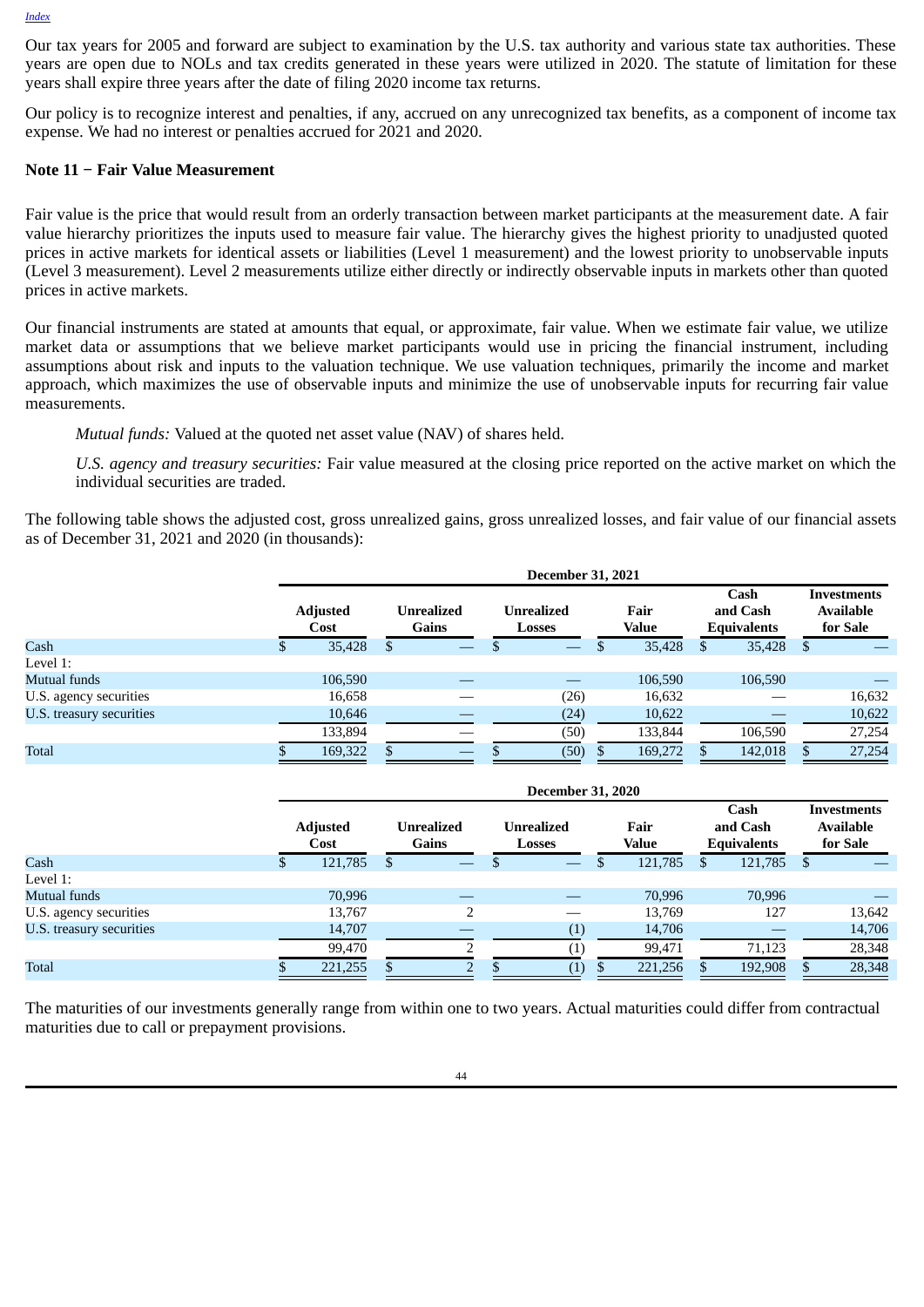# **Note 12 – Litigation (all dollar amounts in this section are expressed in thousands except for rates per device)**

We have several intellectual property infringement lawsuits pending in the United States Court of Appeals for the Federal Circuit ("USCAFC").

# **VirnetX Inc. v. Apple, Inc. (Case 6:12-CV-00855-LED) ("Apple II")**

This case began on November 6, 2012, when we had filed a complaint against Apple in United States District Court ("USDC") in which we alleged that Apple infringed on certain of our patents, (U.S. Patent Nos. 6,502,135, 7,418,504, 7,921,211 and 7,490,151). We sought damages and injunctive relief. The accused products include the iPhone 5, iPod Touch 5th Generation, iPad 4th Generation, iPad mini, and the latest Macintosh computers. Post-trial motions hearing was held on July 18, 2018. On August 31, 2018, the USDC entered a Final Judgment and issued its Memorandum Opinion and Order regarding post-trial motions, affirming the jury's verdict of \$502,600 and granting VirnetX motions for supplemental damages, a sunset royalty, and the royalty rate of \$1.20 per infringing iPhone, iPad and Mac products, pre-judgment and post-judgment interest and costs. Apple filed a notice of appeal with the USCAFC in the Apple II case.

On October 9, 2018, USCAFC docketed the appeal as Case No. 19-1050 - VirnetX Inc. v. Apple Inc. On January 24, 2019 Apple filed its opening brief. We filed our response brief on March 1, 2019. Apple filed its reply brief on April 5, 2019. The oral arguments were heard on October 4, 2019. On November 22, 2019, the USCAFC issued an opinion affirming the district court's findings that Apple is precluded from making certain invalidity arguments and that Apple infringed the '135 and '151 patents; reversing the USDC's finding that Apple infringed the '504 and '211 patents; and remanding the case for proceedings on damages. Apple sought panel and en banc rehearing, which the USCAFC denied on February 10, 2020.

On February 22, 2020, the USDC issued a scheduling order for the parties to brief the court about the need for a new trial for recalculating the damages. We filed our motion for entry of judgment on February 28, 2020. The arguments on this matter were heard on April 14, 2020. In its order, unsealed on May 1, 2020, the USDC denied VirnetX's motion for entry of a new judgment based on the prior jury verdict and ordered a new jury trial on damages. On August 10, 2020, the USDC granted Apple's motion for continuance and reset the date to October 26, 2020. On October 30, 2020, a jury returned a \$502,800 verdict in favor of VirnetX based on Apple's infringement of two network security patents: VirnetX US Patents No. 6,502,135 and No. 7,490,151. The jury verdict called for damages of \$0.84 per accused device since the 2013 launch of Apple's iOS 7 operating system and represents 598,629,580 infringing units from US sales only. On January 15, 2021, the district court denied Apple's motion for judgment as a matter of law, and on February 4, 2021, Apple filed a notice of appeal to the USCAFC.

On February 22, 2021, USCAFC docketed the appeal as Case No. 19-1672. Apple's opening brief was filed on June 2, 2021. VirnetX filed its responsive brief on July 26, 2021. Apple filed its reply brief on September 13, 2021. The briefing is complete, and we are awaiting the court order with the schedule for oral arguments in this matter.

# **VirnetX Inc. v. Mangrove Partners Master Fund, Ltd., Apple Inc. (USCAFC Case 20-2271) and VirnetX Inc. v. Mangrove Partners Master Fund, Ltd., Apple Inc., and Black Swamp, LLC (USCAFC Case 20-2272)**

On September 15, 2020, we filed with the USCAFC an appeal of the invalidity findings by the Patent Trial and Appeal Board ("PTAB") in inter-partes review proceedings IPR2015-01046 and IPR2016-00062 involving our U.S. Patent No. 6,502,135, and an appeal of the invalidity findings by the PTAB in inter partes review proceedings IPR2015-1047, IPR2016- 00063, and IPR2016-00167 involving our U.S. Patent No. 7,490,151. On September 25, 2020, the USCAFC issued an order consolidating the two appeals. On December 15, 2020, we filed a motion to vacate the PTAB decisions below and to remand these appeals to the PTAB. On March 16, 2021, the USCAFC denied the motion without prejudice to us raising the challenges made in the motion in our opening brief. Our opening brief was filed on June 7, 2021.

On June 23, 2021, the USCAFC entered an order directing us (and parties in other appeals that raised Appointments Clause challenges) to file a brief explaining how they believe their cases should proceed in light of the Supreme Court's decision in United States v. Arthrex, Inc., 141 S. Ct. 1970 (2021). On July 7, 2021, we filed a brief in response to the court's order. Other parties, including the U.S. Patent and Trademark Office ("PTO") filed their responses on July 21, 2021. On August 19, 2021, USCAFC issued an order remanding these appeals for the limited purpose of allowing VirnetX the opportunity to request rehearing of the PTAB's final written decisions by the Director of the USPTO. The USCAFC retained jurisdiction over the appeals in the meantime. On September 20, 2021, we filed our requests for Director rehearing with the PTO. On October 29, 2021, our requests for Director rehearing were denied. We subsequently filed an amended opening brief to the USCAFC on December 10, 2021, the other parties filed response briefs on February 2, 2022, and we filed a reply brief on February 22, 2022. All the briefings have been completed. We are awaiting the court order with the schedule for oral arguments in this matter.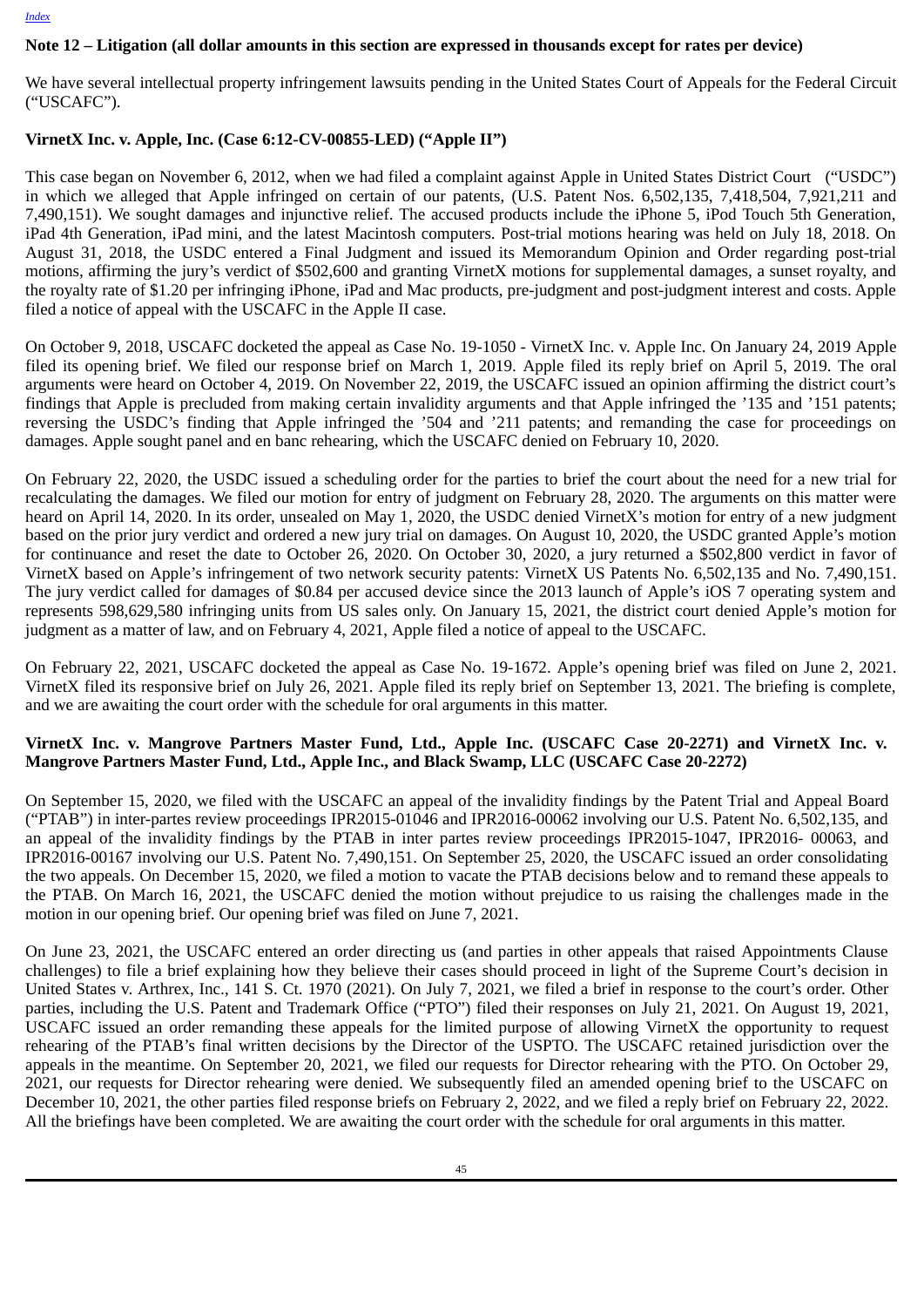# **VirnetX Inc. v. Hirshfeld (USCAFC Case 17-2593, -2594)**

On September 22, 2017, we filed with the USCAFC an appeal of the invalidity findings by the PTAB in inter-partes review proceeding IPR2016-00693 involving our U.S. Patent No. 7,418,504, and an appeal of the invalidity findings by the PTAB in inter partes review proceeding IPR2016-00957 involving our U.S. Patent No. 7,921,211. On September 16, 2021, USCAFC issued an order remanding these appeals for the limited purpose of allowing VirnetX the opportunity to request rehearing of the PTAB's final written decisions by the Director of the PTO. The USCAFC retained jurisdiction over the appeals in the meantime. On October 18, 2021, we filed our requests for Director rehearing with the PTO. On January 7, 2022, our requests for Director rehearing were denied. On January 21, 2022, we informed the USCAFC about the denial of Director rehearing and requested that the court dismiss the appeal involving IPR2016-00957 as moot and vacate the PTAB's underlying decision. On February 15, 2022, the USCAFC directed the PTO to respond to our request. The PTO's response is due on March 8, 2022.

# **VirnetX Inc. v. Cisco Systems, Inc. (USCAFC Case 19-1671)**

On March 18, 2019, we filed with the USCAFC an appeal of the invalidity findings by the PTAB in inter-partes reexamination proceeding 95/001,679 involving our U.S. Patent No. 6,502,135. On October 5, 2021, USCAFC issued an order remanding these appeals for the limited purpose of allowing VirnetX the opportunity to request rehearing of the PTAB's final written decisions by the Director of the PTO. The USCAFC retained jurisdiction over the appeals in the meantime. Our request for Director rehearing with the PTO was filed on November 5, 2021. On January 10, 2022, our request for Director rehearing was denied. We informed the USCAFC about the denial of Director rehearing and are awaiting the court order with a schedule for briefings in this matter.

# **McKool Smith P.C. v. VirnetX, Inc., AAA Case No. 01-20-0003-7975**

On March 23, 2020, the law firm of McKool Smith, P.C. ("McKool") filed a Demand for Arbitration against VirnetX, Inc. with the American Arbitration Association ("AAA"). In its demand, McKool claimed that a retention agreement it entered into in 2010 with VirnetX entitled it to a contingency fee arising from the recent 2020 payment made in the Apple I case. McKool claimed it was owed approximately \$36,300 (or 8% of the Apple I payment). We filed a general response with the AAA denying McKool's claim and contested the matter vigorously. An evidentiary hearing was held on the matter during the week of February 22, 2021 and the parties submitted additional briefings. On April 19, 2021, the arbitrator awarded McKool \$36,323 in damages, plus prejudgment interest in the amount of 5% simple interest from March 23, 2020 to April 18, 2021, and post-judgment interest in the amount of 5%, compounded annually, until payment of the award. We accrued the resulting \$38,284 as of March 31, 2021 and paid that amount to McKool on April 20, 2021. **This matter is now closed.**

# **Other Legal Matters**

One or more potential intellectual property infringement claims may also be available to us against certain other companies who have the resources to defend against any such claims. Although we believe these potential claims are likely valid, commencing a lawsuit can be expensive and time-consuming, and there is no assurance that we could prevail on such potential claims if we made them. In addition, bringing a lawsuit may lead to potential counterclaims which may distract our management and our other resources, including capital resources, from efforts to successfully commercialize our products.

Currently, we are not a party to any other pending legal proceedings and are not aware of any proceeding threatened or contemplated against us.

# **Note 13 – Leases**

We lease office space under an operating lease which expires on October 31, 2023. At December 31, 2021, the underlying ROU asset and lease liability totaled \$98. At December 31, 2020, the underlying ROU asset and lease liability totaled \$44. Lease expense totaled \$56 in 2021, 2020 and 2019.

We also lease a facility for corporate promotional and marketing purposes which was prepaid at inception and originally expired in 2024. In September 2020, the lease was extended for one year to 2025, due to COVID use-restrictions. No other terms of the original agreement were affected and there was no impact on cash flow. At December 31, 2021 and 2020, the ROU asset totaled \$948 and \$1,248, respectively; lease expense totaled \$300, \$356 and \$385, during 2021, 2020 and 2019, respectively.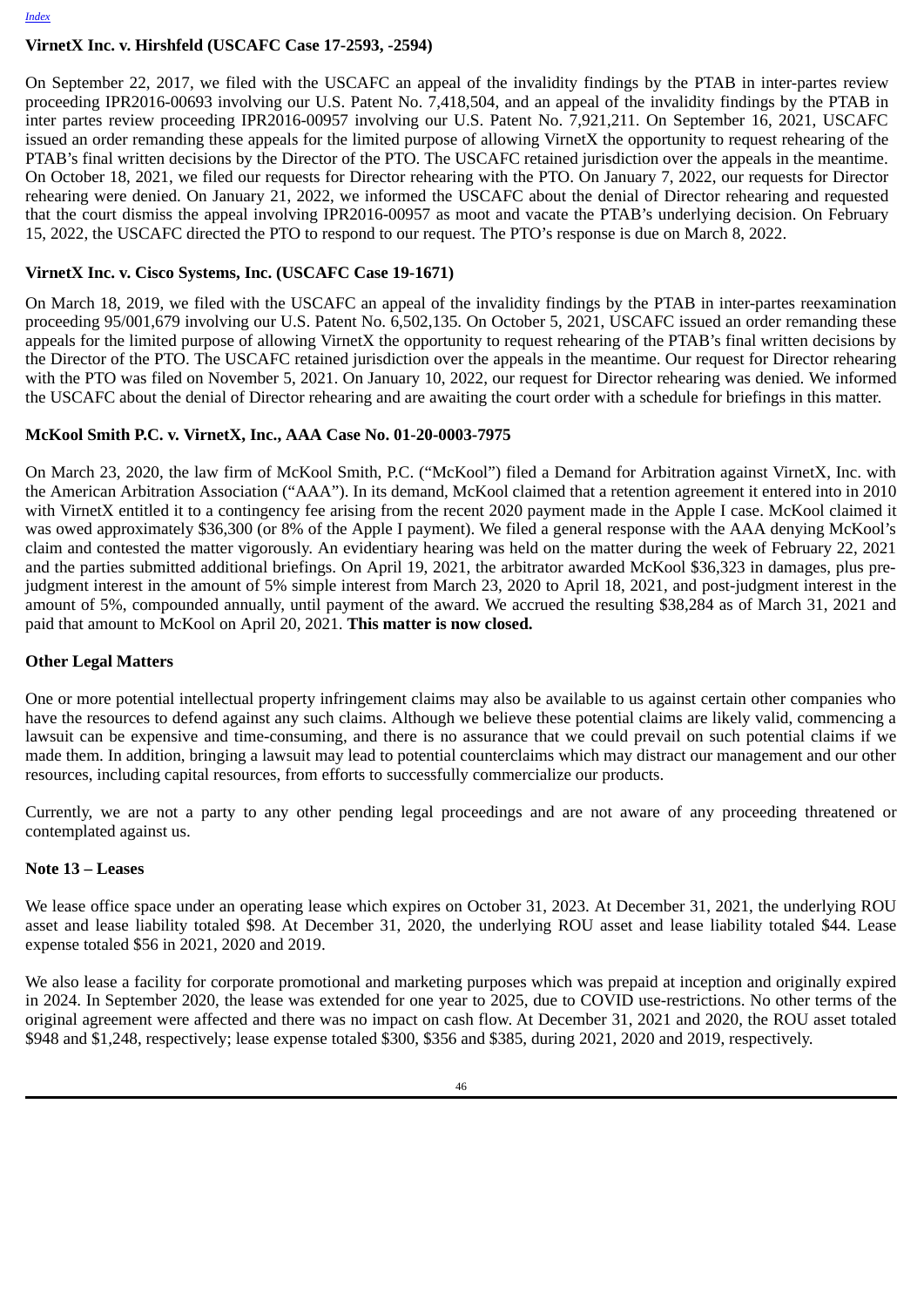### **REPORT OF INDEPENDENT REGISTERED PUBLIC ACCOUNTING FIRM**

# To the Board of Directors and Stockholders of VirnetX Holding Corporation

### **Opinion on Internal Control over Financial Reporting**

We have audited VirnetX Holding Corporation's (the "Company's") internal control over financial reporting as of December 31, 2021, based on criteria established in *Internal Control—Integrated Framework (2013)* issued by the Committee of Sponsoring Organizations of the Treadway Commission (COSO). In our opinion, because of the effect of the material weakness identified below on the achievement of the objectives of the control criteria, the Company has not maintained effective internal control over financial reporting as of December 31, 2021, based on criteria established in *Internal Control—Integrated Framework (2013)* issued by COSO ("COSO Framework").

In our report dated March 16, 2022, we expressed an unqualified opinion that the Company maintained, in all material respects, effective internal control over financial reporting as of December 31, 2021, based on the criteria established by the COSO Framework. Management has subsequently identified a deficiency in controls related to the effectiveness of supervisory review of tax professionals to provide the necessary assurance that transactions affecting the accounting for infrequent transactions affecting deferred taxes, and has further concluded that the deficiency represented a material weakness as of December 31, 2021. As a result, management has revised its assessment, as presented in the accompanying Management's Report on Internal Control over Financial reporting; to conclude that the Company's internal control over financial reporting was not effective as of December 31, 2021. Accordingly, our present opinion on the effectiveness of December 31, 2021's internal control over financial reporting as of December 31, 2021, as expressed herein, is different from that expressed in our previous report.

A material weakness is a deficiency, or a combination of deficiencies, in internal control over financial reporting, such that there is a reasonable possibility that a material misstatement of the company's annual or interim financial statements will not be prevented or detected on a timely basis. The following material weakness has been identified and included in management's assessment: Management identified a material weakness in its internal control over financial reporting related to the effectiveness of its supervisory review of tax professionals to provide the necessary assurance that transactions affecting the accounting for infrequent transactions affecting deferred taxes.

We also have audited, in accordance with the standards of the Public Company Accounting Oversight Board (United States) (PCAOB), the consolidated balance sheets as of December 31, 2021 and 2020, and the related consolidated statements of operations, comprehensive income (loss), stockholders' equity, and cash flows for each of the years in the three-year period ended December 31, 2021 and the related notes of the Company. The material weakness was considered in determining the nature, timing, and extent of audit tests applied in our audit of the 2021 consolidated financial statements, and this report does not affect our report dated March 16, 2022, except for the error correction discussed in Note 2, as to which the date is May 13, 2022, which expressed an unqualified opinion on those financial statements.

### **Basis for Opinion**

The Company's management is responsible for maintaining effective internal control over financial reporting, and for its assessment of the effectiveness of internal control over financial reporting, included in the accompanying Management's Report on Internal Control over Financial Reporting. Our responsibility is to express an opinion on the Company's internal control over financial reporting based on our audit. We are a public accounting firm registered with the PCAOB and are required to be independent with respect to the Company in accordance with the U.S. federal securities laws and the applicable rules and regulations of the Securities and Exchange Commission and the PCAOB.

We conducted our audit in accordance with the standards of the PCAOB. Those standards require that we plan and perform the audit to obtain reasonable assurance about whether effective internal control over financial reporting was maintained in all material respects. Our audit of internal control over financial reporting included obtaining an understanding of internal control over financial reporting, assessing the risk that a material weakness exists, and testing and evaluating the design and operating effectiveness of internal control based on the assessed risk. Our audit also included performing such other procedures as we considered necessary in the circumstances. We believe that our audit provides a reasonable basis for our opinion.

# **Definition and Limitations of Internal Control over Financial Reporting**

A company's internal control over financial reporting is a process designed to provide reasonable assurance regarding the reliability of financial reporting and the preparation of financial statements for external purposes in accordance with generally accepted accounting principles. A company's internal control over financial reporting includes those policies and procedures that (1) pertain to the maintenance of records that, in reasonable detail, accurately and fairly reflect the transactions and dispositions of the assets of the company; (2) provide reasonable assurance that transactions are recorded as necessary to permit preparation of financial statements in accordance with generally accepted accounting principles, and that receipts and expenditures of the company are being made only in accordance with authorizations of management and directors of the company; and (3) provide reasonable assurance regarding prevention or timely detection of unauthorized acquisition, use, or disposition of the company's assets that could have a material effect on the financial statements.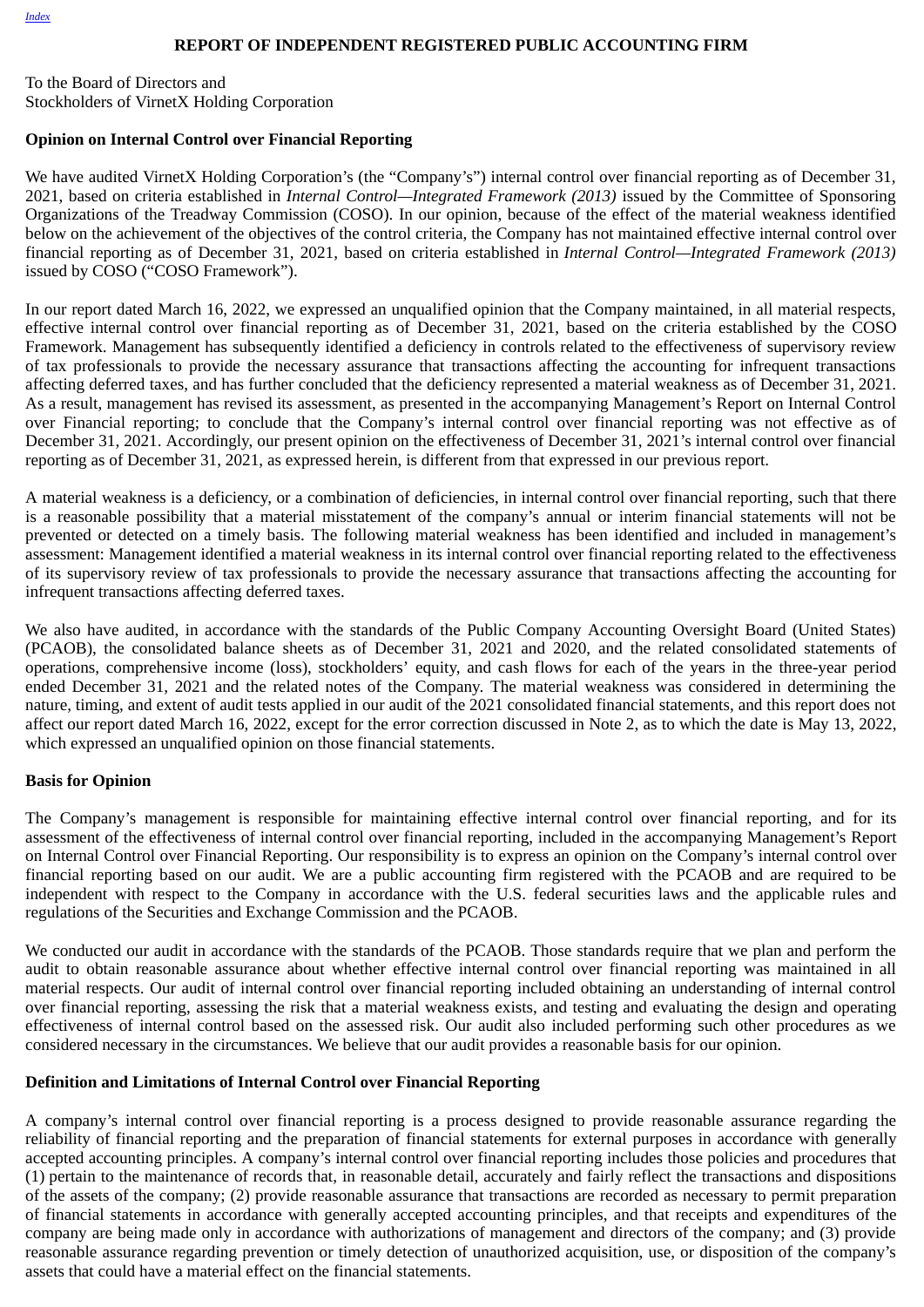Because of its inherent limitations, internal control over financial reporting may not prevent or detect misstatements. Also, projections of any evaluation of effectiveness to future periods are subject to the risk that controls may become inadequate because of changes in conditions, or that the degree of compliance with the policies or procedures may deteriorate.

/s/ Farber Hass Hurley LLP

Chatsworth, California

March 16, 2022 (May 13, 2022 as to the effects of the material weakness described in "Management's Report on Internal Control over Financial Reporting")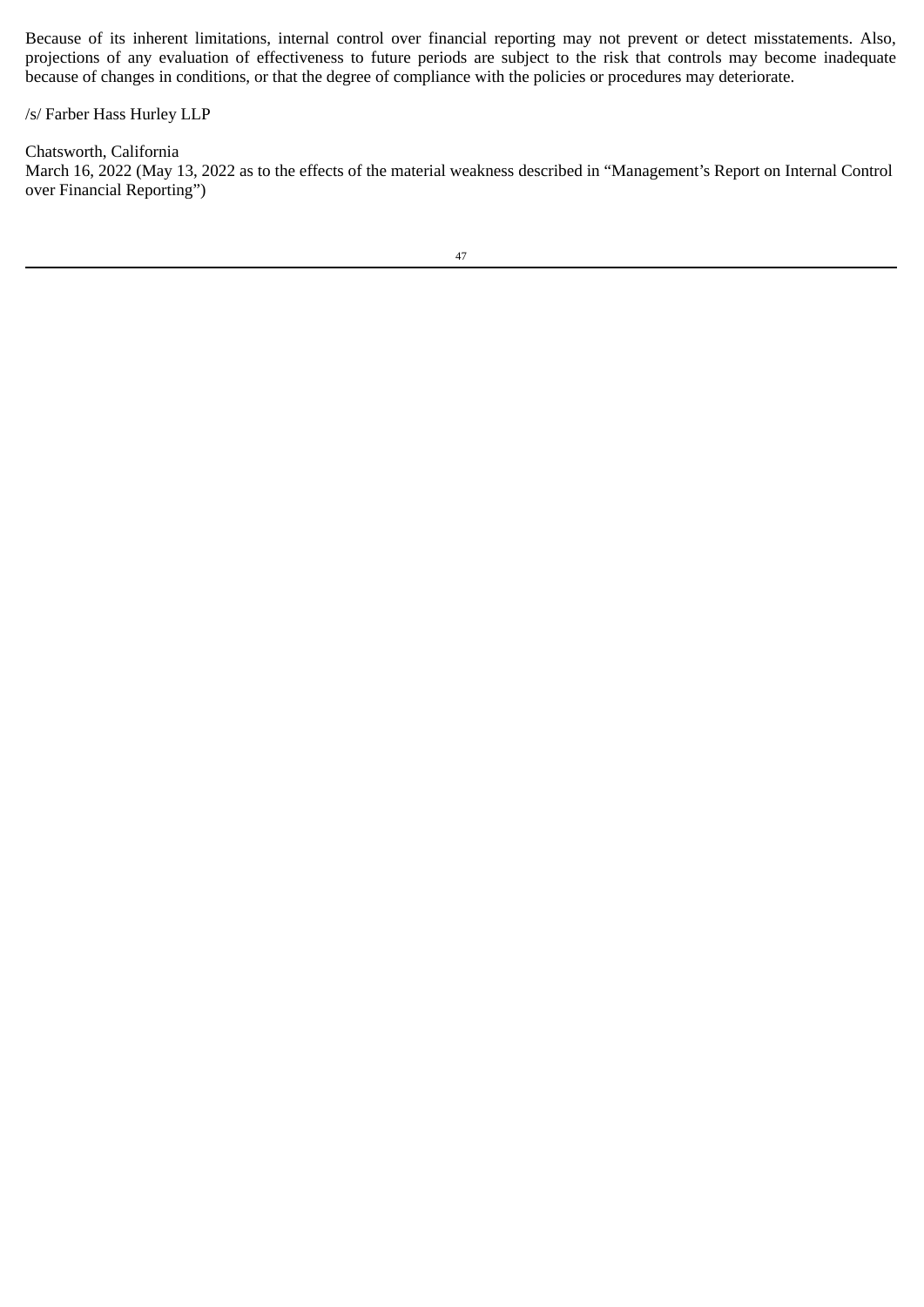### <span id="page-52-0"></span>**Item 9A. Controls and Procedures**

# **Evaluation of Disclosure Controls and Procedures**

Under the supervision and with the participation of our management, including our Chief Executive Officer and Chief Financial Officer, we conducted an evaluation of the effectiveness of the design and operation of our disclosure controls and procedures, as defined in Rules 13a-15(e) and 15d-15(e) under the Securities Exchange Act of 1934, as amended, December 31, 2021.

The purpose of this evaluation was to determine whether as of December 31, 2021 our disclosure controls and procedures were effective to provide reasonable assurance that the information we are required to disclose in our filings with the SEC, (i) is recorded, processed, summarized and reported within the time periods specified in the SEC's rules and forms and (ii) accumulated and communicated to our management, including our Chief Executive Officer and Chief Financial Officer, as appropriate to allow timely decisions regarding required disclosure.

At the time of the filing of the Original Form 10-K, our Chief Executive Officer and Chief Financial Officer had concluded that as of December 31, 2021, our disclosure controls and procedures were effective.

Subsequent to that evaluation, our Chief Executive Officer and Chief Financial Officer concluded that, as of December 31, 2021, our disclosure controls and procedures were not effective, due solely to the material weakness in our internal control over financial reporting described below in "Management's Report on Internal Control Over Financial Reporting". In light of this material weakness, we performed additional analysis as deemed necessary to ensure that our financial statements were prepared in accordance with U.S. generally accepted principles. Accordingly, management believes that the financial statements included in this Annual Report on Form 10-K/A present fairly in all material responds our financial position, results of operations and cash flows for the period presented.

### **Changes in Internal Control Over Financial Reporting**

Other than those items noted herein, there were no changes in our internal controls over financial reporting (as such term is defined in rules 13a-15(f) under the Securities Exchange Act of 1934, as amended) during the fiscal year ended December 31, 2021 that have materially affected, or are reasonably likely to materially affect, our internal controls over financial reporting.

### **Management's Report on Internal Control Over Financial Reporting**

Our management is responsible for establishing and maintaining adequate internal control over financial reporting for the Company. Internal control over financial reporting is a process to provide reasonable assurance regarding the reliability of our financial reporting for external purposes in accordance with accounting principles generally accepted in the United States of America. Internal control over financial reporting includes maintaining records that in reasonable detail accurately and fairly reflect our transactions; providing reasonable assurance that transactions are recorded as necessary for preparation of our financial statements; providing reasonable assurance that receipts and expenditures of Company assets are made in accordance with management authorization; and providing reasonable assurance that unauthorized acquisition, use or disposition of Company assets that could have a material effect on our financial statements would be prevented or detected on a timely basis. Because of its inherent limitations, internal control over financial reporting is not intended to provide absolute assurance that a misstatement of our financial statements would be prevented or detected.

Management conducted an evaluation of the effectiveness of our internal control over financial reporting based on the framework in Internal Control – Integrated Framework (2013) issued by the Committee of Sponsoring Organizations of the Treadway Commission. A material weakness is a deficiency, or a combination of deficiencies, in internal control over financial reporting, such that there is a reasonable possibility that a material misstatement of our annual or interim consolidated financial statements will not be prevented or detected on a timely basis.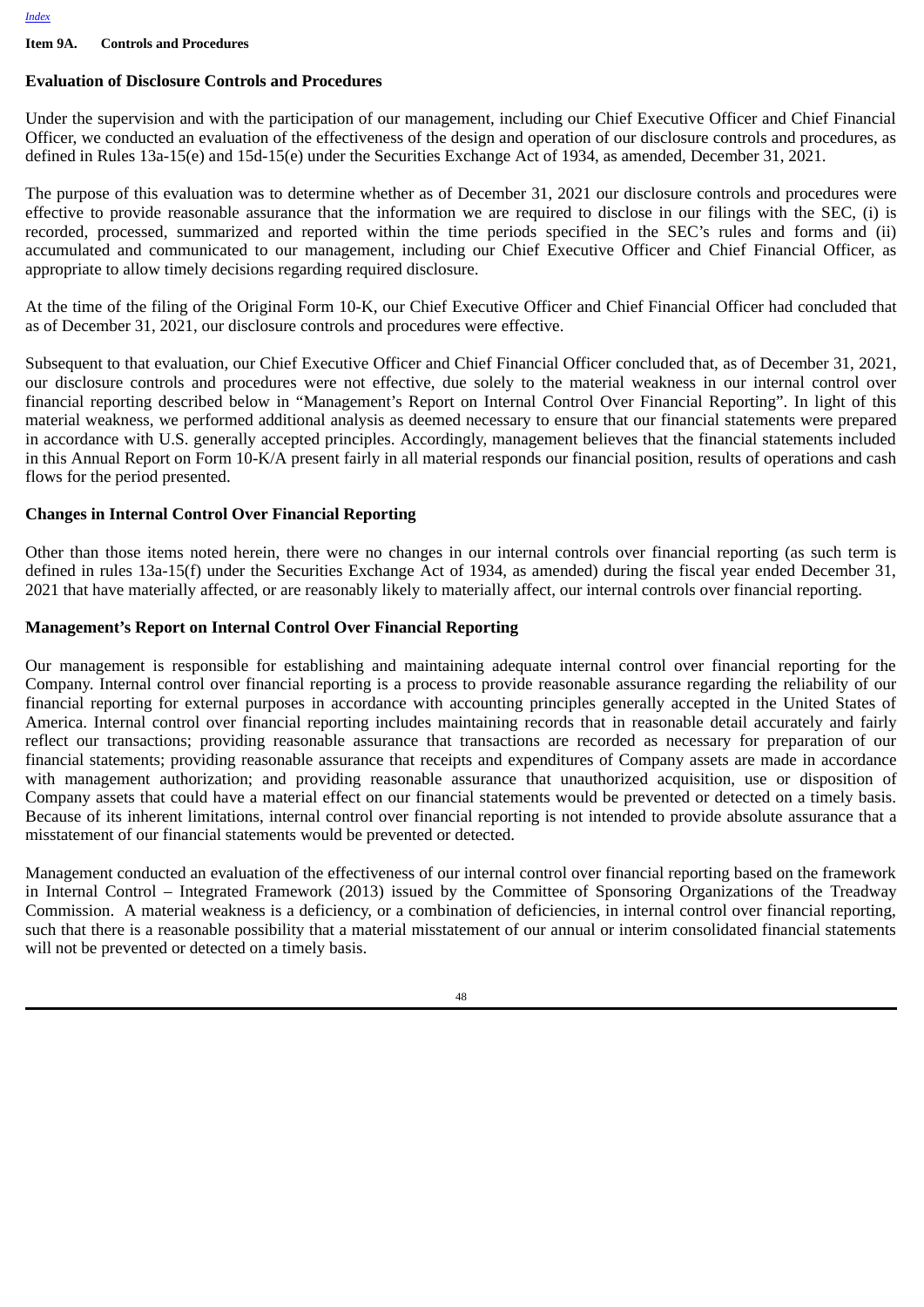In Management's Report on Internal Control over Financial Reporting included in the Original Form 10-K, our management previously concluded that we maintained effective internal control over financial reporting as of December 31, 2021. Management subsequently concluded that the material weakness existed as of December 31, 2021. As discussed in the Explanatory Note to this Annual Report on Form 10-K/A and in Note 2, of the Notes to Consolidated Financial Statements in Item 8, the Company determined that there had been an overstatement of its deferred tax assets. The error related to the carrying balance of our deferred tax asset that included the fair value of NSOs expensed for book purposes but the impact of that expense is deferred for income tax purposes. In connection with accounting for NSOs, the Company expenses the fair value of NSOs granted over the vesting period of the NSOs. For income tax purposes, the tax impact of that expense is deferred as part of our deferred tax asset, until the NSO holder converts the NSO to stock, at which time the deferred tax asset is reduced and tax expense is recognized. If an NSO is never exercised, and then expires in accordance with the contract, any amounts included in our deferred tax asset are written off and income tax expense is recognized. As of December 31, 2021, the Company incorrectly included \$3,328 in deferred tax assets related to expired NSOs, which should have reduced the income tax benefit when the NSOs expired.

In reviewing our controls over accounting for infrequent transactions affecting deferred taxes, management identified a deficiency in the effectiveness of a control intended to ensure appropriate accounting for infrequent transactions affecting our deferred tax assets. As a result, management concluded we had inadequate supervisory review of tax professionals to provide the necessary assurance that transactions affecting our deferred tax calculation, specifically that unexercised NSOs would be monitored for expiration and evaluation of the impact of expired NSOs on the accounting and reporting of deferred tax assets. The control deficiency resulted in a material misstatement of our account balances and as such, our management concluded that the deficiency constitutes a material weakness in our internal control over financial reporting.

As a result, we determined that a material misstatement of the consolidated financial statements had occurred which required a restatement of the 2021 consolidated financial statements included in the Original Form 10-K. Accordingly, management has restated its report on internal control over financial reporting.

The Company acknowledges that its management is responsible for establishing and maintaining adequate internal control over financial reporting and assessing the effectiveness of its internal controls. The Company is committed to maintaining a strong internal control environment and implementing measures to ensure that the control deficiencies identified above are remediated as soon as possible. The Company will consider the material weakness remediated after the applicable controls operate for a sufficient period of time, and management has concluded, through testing, that the controls are operating effectively

Farber Hass Hurley LLP has audited our internal control over financial reporting as of December 31, 2021; their report is included elsewhere herein.

### **Remediation Plan**

Management has begun implementing a remediation plan to address the control deficiency that led to the material weakness. The remediation plan includes implementing specific review procedures, including the involvement of external tax experts in the supervisory review of tax accounting designed to enhance our income tax control, and strengthening our income tax control with technical training.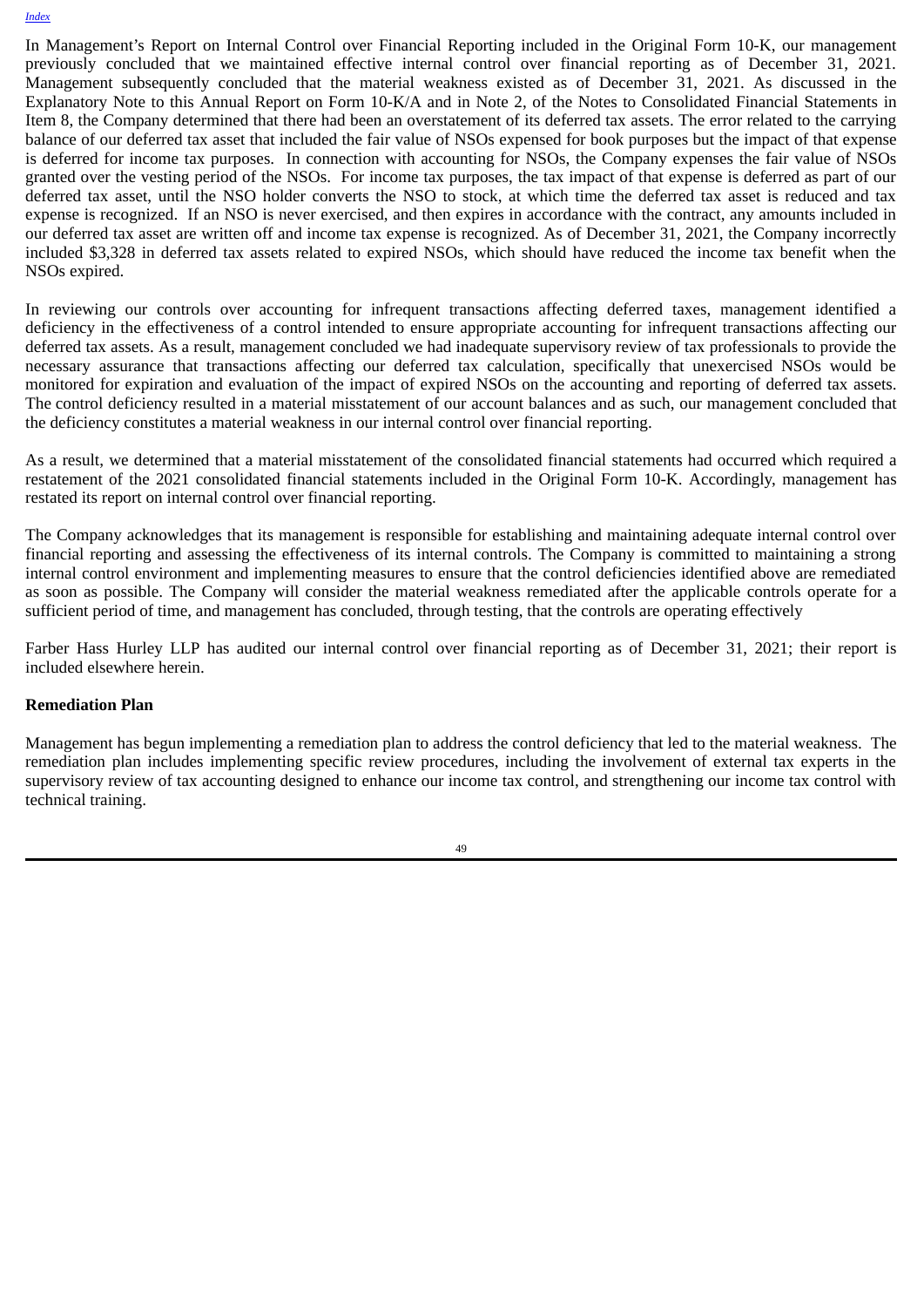### **PART IV**

### <span id="page-54-0"></span>**Item 15. Exhibits and Financial Statement Schedules**

- (a) The following documents are filed as part of this Annual Report on Form 10-K
	- (1) *Financial Statements:* See the Index to Consolidated Financial Statements under Item 8 of this Annual Report on Form 10-K.
	- (2) *Financial Statement Schedule:* Financial statement schedules are omitted because they are not applicable, or the required information is shown in the financial statements or notes thereto. All other schedules are omitted because of the absence of conditions under which they are required or because the required information is given in the financial statements or the notes thereto.
	- (3) *Exhibits:* The documents listed in the Exhibit Index of this Annual Report on Form 10-K are incorporated by reference or are filed with this Annual Report on Form 10-K, in each case as indicated therein (numbered in accordance with Item 601 of Regulation S-K).

# **EXHIBIT INDEX**

| <b>Exhibit</b> |                                                                       |                |                    |                    |            |
|----------------|-----------------------------------------------------------------------|----------------|--------------------|--------------------|------------|
| <b>Number</b>  | <b>Description</b>                                                    | Form           | <b>Exhibit No.</b> | <b>Filing Date</b> | File No.   |
| 3.1            | Certificate of Incorporation of the Company.                          | $8-K$          | 3.1                | 11/01/2007         | 000-26895  |
| 3.2            | <b>Bylaws of the Company.</b>                                         | $8-K$          | 3.2                | 11/01/2007         | 000-26895  |
| 4.1            | Form of Warrant Agency Agreement by and between the Company           | $S-1/A$        | 4.1                | 01/16/2009         | 333-153645 |
|                | and Corporate Stock Transfer, Inc. as Warrant Agent.                  |                |                    |                    |            |
| 4.2            | Form of Series I Warrant.                                             | $8-K$          | 4.1                | 09/03/2009         | 001-33852  |
| 4.3            | <b>Specimen Common Stock Certificate.</b>                             | $S-3$          | 4.1                | 07/30/2018         | 333-226413 |
| 4.4            | Form of Senior Indenture.                                             | $S-3$          | 4.2                | 07/30/2018         | 333-226413 |
| 4.5            | Form of Subordinated Indenture.                                       | $S-3$          | 4.4                | 07/30/2018         | 333-226413 |
| 4.6            | Description of Capital Stock.                                         | $10-K$         | 4.6                | 03/16/2020         | 001-33852  |
| 10.1           | Form of Indemnification Agreement.                                    | $10-K$         | 10.1               | 03/18/2019         | 001-33852  |
| $10.2*$        | 2007 Stock Plan, as amended.                                          | $10-Q$         | 10.2               | 05/10/2012         | 001-33852  |
| $10.3*$        | Amended Form of Stock Option Agreement - 2007 Stock Plan.             | $10-Q$         | 4.5                | 05/10/2011         | 001-33852  |
| $10.4*$        | Form of Restricted Stock Unit Award Agreement - 2007 Stock Plan.      | $10-Q$         | 10.3               | 05/10/2012         | 001-33852  |
| $10.5*$        | 2013 Equity Incentive Plan, as amended.                               | <b>DEF 14A</b> | Appendix A         | 04/13/2021         | 001-33852  |
| $10.6*$        | Form of Stock Option Agreement - 2013 Equity Incentive Plan.          | $10-K$         | 10.6               | 03/02/2015         | 001-33852  |
| $10.7*$        | Form of Restricted Stock Unit Agreement - 2013 Equity Incentive       | $10-K$         | 10.7               | 03/02/2015         | 001-33852  |
|                | Plan.                                                                 |                |                    |                    |            |
| 10.8           | Voting Agreement among the Company and certain of its                 | $10-K$         | 10.11              | 03/31/2008         | 001-33852  |
|                | stockholders, dated as of December 12, 2007.                          |                |                    |                    |            |
| 10.9           | Securities Purchase Agreement, dated as of September 2, 2009, by      | $8-K$          | 10.1               | 09/03/2009         | 001-33852  |
|                | and between the Company and the Purchasers (as defined therein).      |                |                    |                    |            |
| 10.10          | Form of Registration Rights Agreement by and between the              | $8-K$          | 10.2               | 09/03/2009         | 001-33852  |
|                | Company and the Purchasers (as defined therein).                      |                |                    |                    |            |
| 10.11          | Form of Underwriting Agreement between VirnetX Holding                | $S-1/A$        | 1.1                | 01/16/2009         | 333-153645 |
|                | <b>Corporation and Gilford Securities Incorporated.</b>               |                |                    |                    |            |
| 10.12          | Patent License and Assignment Agreement by and between the            | $8-K$          | 10.4               | 07/12/2007         | 000-26895  |
|                | <b>Company and Leidos, Inc. (formerly Science Applications</b>        |                |                    |                    |            |
|                | International Corporation) dated as of August 12, 2005.               |                |                    |                    |            |
| $10.13**$      | Amendment No. 1 to Patent License and Assignment Agreement by         | $8-K$          | 10.6               | 07/12/2007         | 000-26895  |
|                | and between the Company and Leidos, Inc. dated as of November 2,      |                |                    |                    |            |
|                | 2006.                                                                 |                |                    |                    |            |
| 10.14          | Amendment No. 2 to Patent License and Assignment Agreement by         | $8-K$          | 10.1               | 03/18/2008         | 001-33852  |
|                | and between VirnetX, Inc. and Leidos, Inc. dated as of March 12,      |                |                    |                    |            |
|                | 2008.                                                                 |                |                    |                    |            |
| 10.15          | Security Agreement by and between the Company and Leidos, Inc.        | $8-K$          | 10.5               | 07/12/2007         | 000-26895  |
|                | dated as of August 12, 2005.                                          |                |                    |                    |            |
| 10.16          | Assignment Agreement between the Company and Leidos, Inc.             | $8-K$          | 10.7               | 07/12/2007         | 000-26895  |
|                | dated as of December 21, 2006.                                        |                |                    |                    |            |
| 10.17          | Professional Services Agreement by and between the Company and        | $8-K$          | 10.8               | 07/12/2007         | 000-26895  |
|                | Leidos, Inc. dated as of August 12, 2005.                             |                |                    |                    |            |
| $10.18**$      | Settlement and License Agreement, by and between Microsoft            | $10-Q/A$       | $10.1\,$           | 01/31/2011         | 001-33852  |
|                | Corporation and VirnetX, Inc., dated May 14, 2010.                    |                |                    |                    |            |
| $10.19**$      | Amended Settlement and License Agreement, by and between              | $10-K$         | 10.23              | 03/02/2015         | 001-33852  |
|                | Microsoft Corporation and VirnetX, Inc., dated December 17, 2014.     |                |                    |                    |            |
| $10.20**$      | <b>Amended and Restated Revenue Sharing Agreement by and</b>          | $10-Q$         | 10.1               | 11/09/2017         | 001-33852  |
|                | between VirnetX Holding Corporation and Public Intelligence           |                |                    |                    |            |
|                | Technology Associates, dated October 18, 2017.                        |                |                    |                    |            |
| 10.21          | Amended and Restated Gabriel License Agreement by and between         | $10-Q$         | 10.2               | 11/09/2017         | 001-33852  |
|                | <b>VirnetX Holding Corporation and Public Intelligence Technology</b> |                |                    |                    |            |
|                | Associates, dated October 18, 2017.                                   |                |                    |                    |            |
| 10.22          | Sales Agreement, dated August 31, 2018, by and between VirnetX        | 8-K            | $10.1\,$           | 08/31/2018         | 001-33852  |
|                | Holding Corporation and Cowen and Company, LLC.                       |                |                    |                    |            |
| $10.23*$       | Hire Letter by and between Katherine Allanson and the Company,        | $10-Q$         | $10.1\,$           | 11/08/2021         | 001-33852  |
|                | dated as of September 1, 2021.                                        |                |                    |                    |            |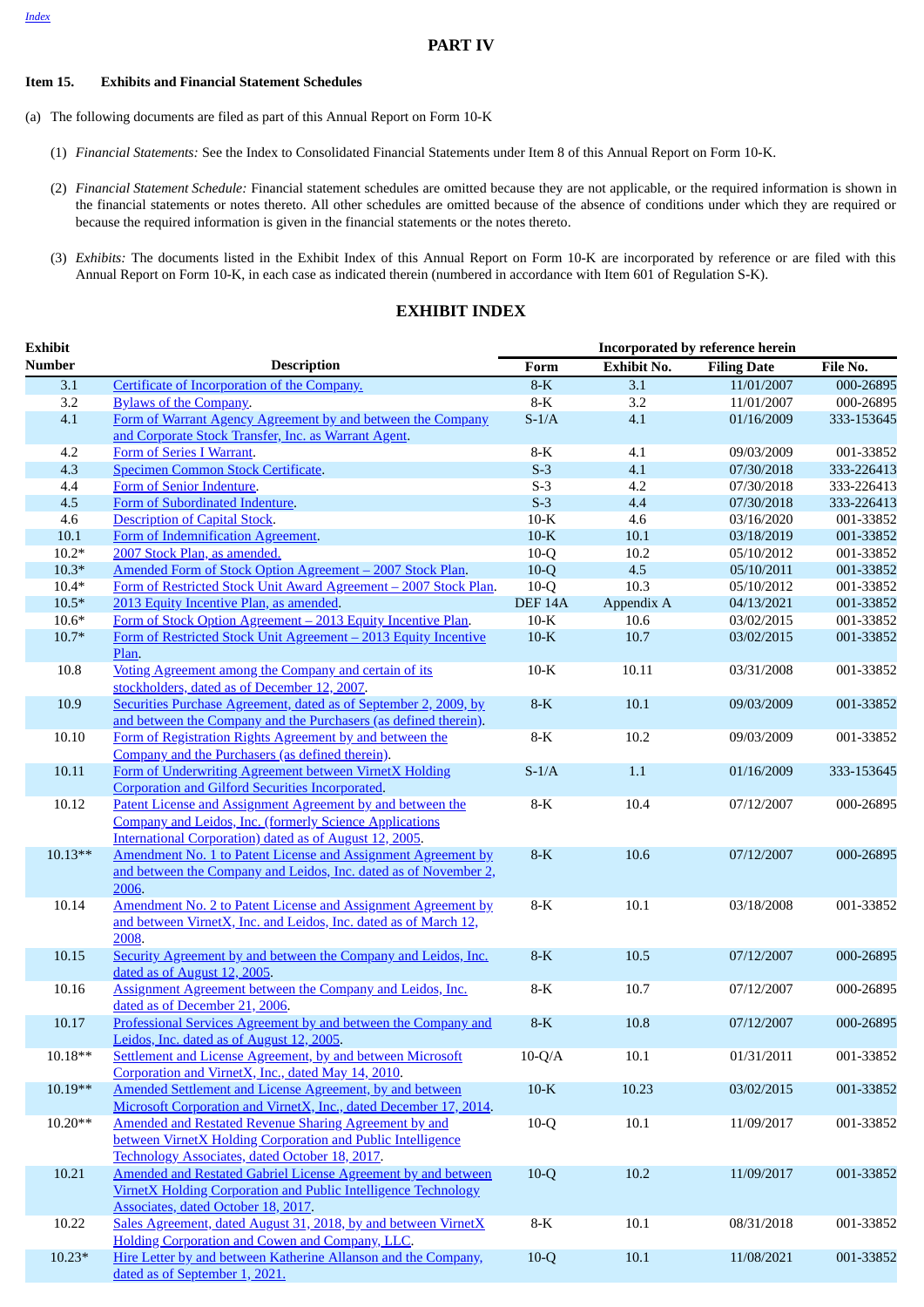| 23.1    | Consent of Farber Hass Hurley LLP, Independent Registered Public<br>Accounting Firm.                                                                 |        |      |           |           |
|---------|------------------------------------------------------------------------------------------------------------------------------------------------------|--------|------|-----------|-----------|
| 24.1    | Power of Attorney.                                                                                                                                   | $10-K$ | 24.1 | 3/16/2022 | 001-33852 |
| 31.1    | Chief Executive Officer Certification pursuant to Rule 13a-14(a) of<br>the Securities Exchange Act.                                                  |        |      |           |           |
| 31.2    | Chief Financial Officer Certification pursuant to Rule 13a-14(a) of<br>the Securities Exchange Act.                                                  |        |      |           |           |
| $32.1+$ | Chief Executive Officer Certification pursuant to 18 U.S.C. Section<br>1350 as adopted pursuant to Section 906 of the Sarbanes-Oxley Act<br>of 2002  |        |      |           |           |
| $32.2+$ | Chief Financial Officer Certification pursuant to 18 U.S.C. Section<br>1350 as adopted pursuant to Section 906 of the Sarbanes-Oxley Act<br>of 2002. |        |      |           |           |
| 101.INS | <b>XBRL Instance Document</b>                                                                                                                        |        |      |           |           |
| 101.SCH | XBRL Taxonomy Extension Schema Document                                                                                                              |        |      |           |           |
| 101.CAL | <b>XBRL Taxonomy Extension Calculation Linkbase Document</b>                                                                                         |        |      |           |           |
| 101.DEF | XBRL Taxonomy Extension Definition Linkbase Document                                                                                                 |        |      |           |           |
| 101.LAB | XBRL Taxonomy Extension Label Linkbase Document                                                                                                      |        |      |           |           |
| 101.PRE | XBRL Taxonomy Extension Presentation Linkbase Document                                                                                               |        |      |           |           |
| 104     | Cover Page Interactive Data File (formatted as inline XBRL and<br>contained in Exhibit 101)                                                          |        |      |           |           |

Indicates management contract or compensatory plan.

Confidential treatment has been granted by the SEC as to certain portions of this exhibit.

\*\*\* Portions of this exhibit have been omitted pending a determination by the SEC as to whether these portions should be granted confidential treatment.

† The certifications attached as Exhibit 32.1 and 32.2 that accompany this Report are not deemed filed with the Securities and Exchange Commission and are not to be incorporated by reference into any filing of VirnetX Holding Corporation under the Securities Act or the Exchange Act, whether before or after the date of this Report, irrespective of any general incorporation language contained in such filing.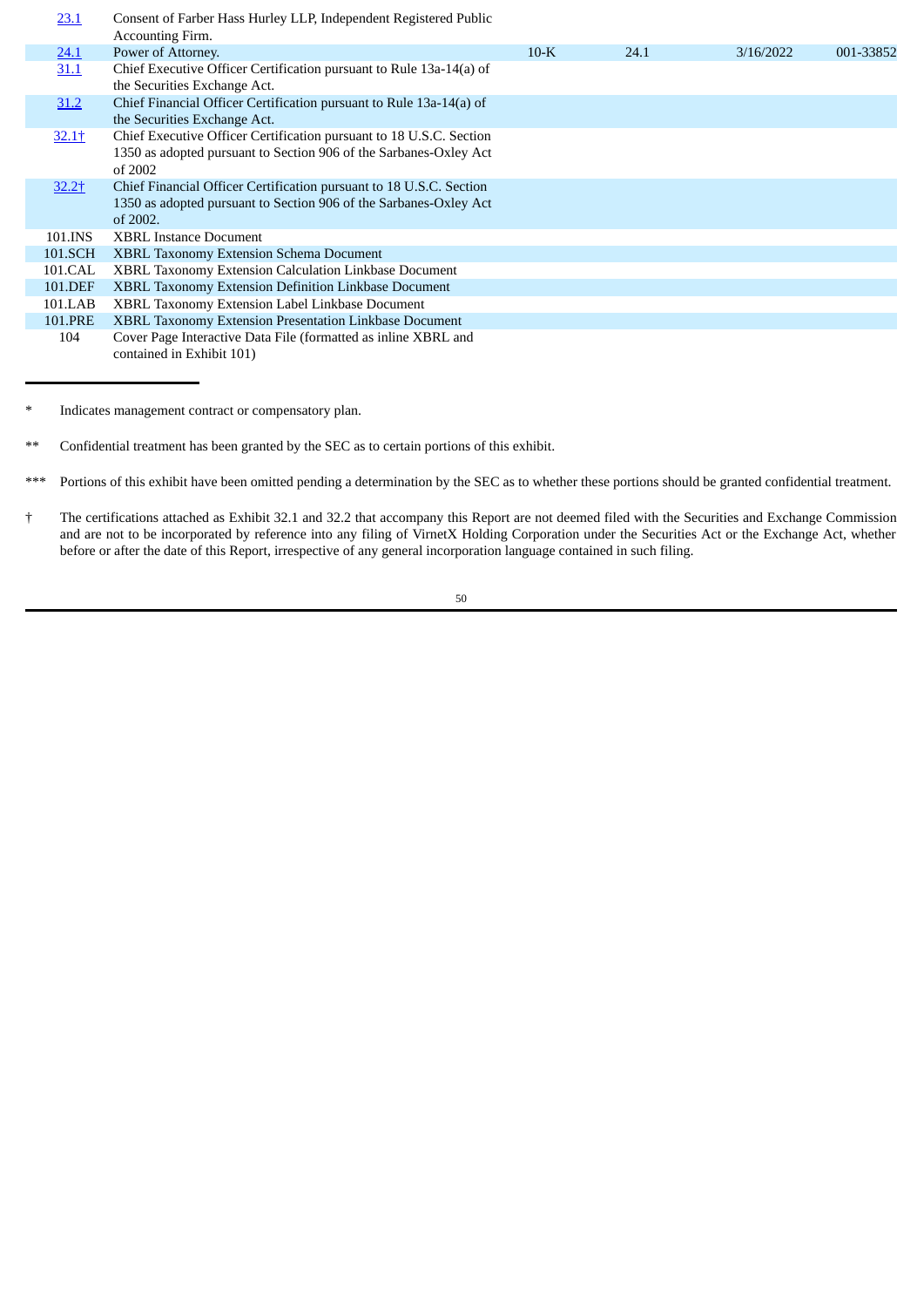# **SIGNATURES**

Pursuant to the requirements of Section 13 or 15(d) of the Securities Exchange Act of 1934, the registrant has duly caused this Annual Report on Form 10-K to be signed on its behalf by the undersigned, thereunto duly authorized.

### **VirnetX Holding Corporation**

By: /s/ Kendall Larsen

Name: Kendall Larsen Title: Chief Executive Officer and President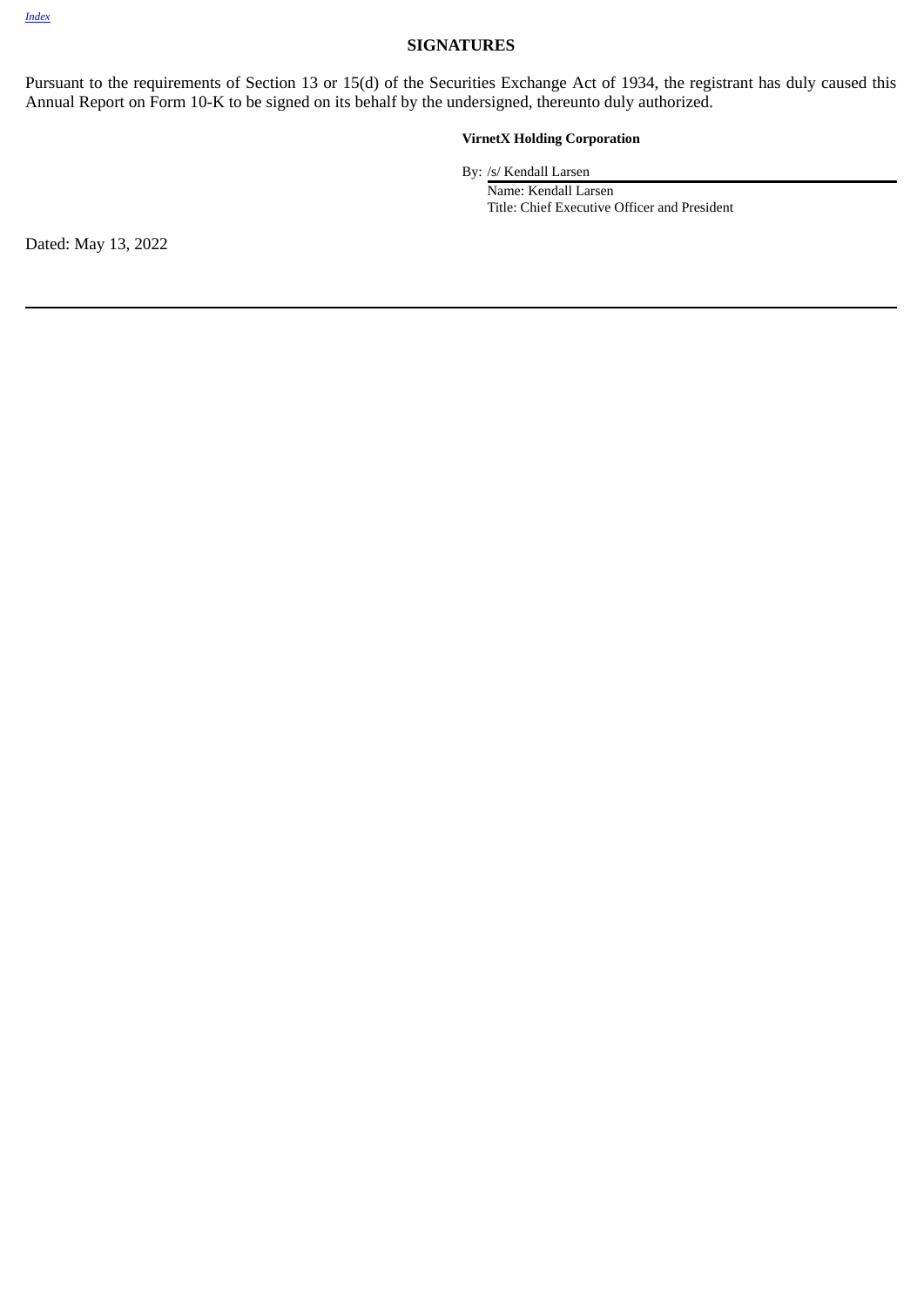# **CONSENT OF INDEPENDENT REGISTERED PUBLIC ACCOUNTING FIRM**

<span id="page-57-0"></span>We hereby consent to the incorporation by reference in the Registration Statements on Form S-8 (Nos. 333-149883, 333-196064, 333-218467, and 333-258131) of our reports dated March 16, 2022, relating to the consolidated financial statements of VirnetX Holding Corporation (the "Company"), and the effectiveness of the Company's internal control over financial reporting, appearing in this Annual Report on Form 10-K/A of the Company for the year ended December 31, 2021.

/s/ Farber Hass Hurley LLP

Chatsworth, California May 13, 2022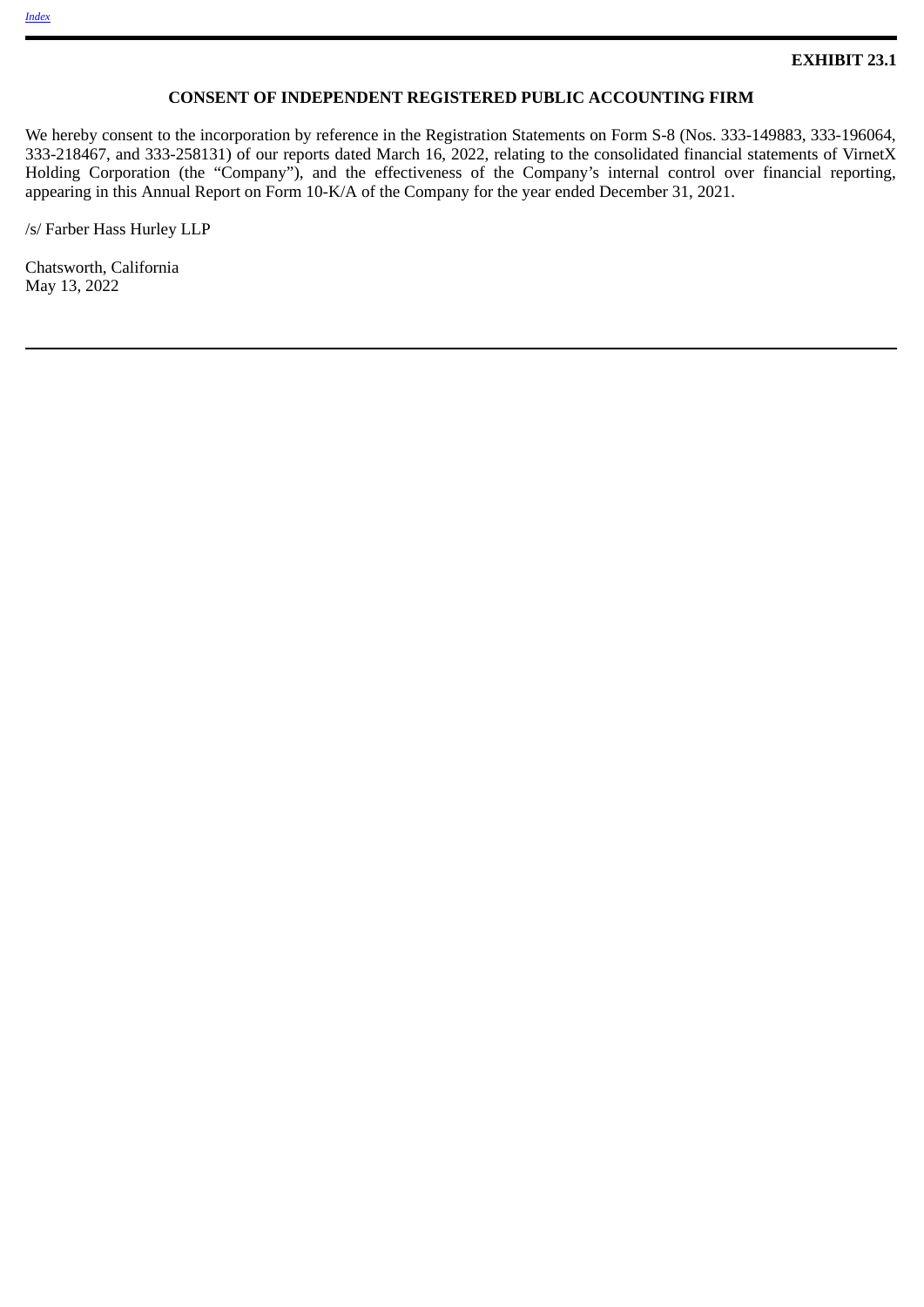# **CERTIFICATIONS**

### <span id="page-58-0"></span>I, Kendall Larsen, certify that:

- 1. I have reviewed this Annual Report on Form 10-K/A of VirnetX Holding Corporation for the fiscal year ended December 31, 2021;
- 2. Based on my knowledge, this report does not contain any untrue statement of a material fact or omit to state a material fact necessary to make the statements made, in light of the circumstances under which such statements were made, not misleading with respect to the period covered by this report;
- 3. Based on my knowledge, the financial statements, and other financial information included in this report, fairly present in all material respects the financial condition, results of operations and cash flows of the registrant as of, and for, the periods presented in this report;
- 4. The registrant's other certifying officer and I are responsible for establishing and maintaining disclosure controls and procedures (as defined in Exchange Act Rules 13a-15(e) and 15d-15(e)) and internal control over financial reporting (as defined in Exchange Act Rules 13a-15(f) and 15d-15(f)) for the registrant and have:
	- (a) Designed such disclosure controls and procedures, or caused such disclosure controls and procedures to be designed under our supervision, to ensure that material information relating to the registrant, including its consolidated subsidiaries, is made known to us by others within those entities, particularly during the period in which this report is being prepared;
	- (b) Designed such internal control over financial reporting, or caused such internal control over financial reporting to be designed under our supervision, to provide reasonable assurance regarding the reliability of financial reporting and the preparation of financial statements for external purposes in accordance with generally accepted accounting principles;
	- (c) Evaluated the effectiveness of the registrant's disclosure controls and procedures and presented in this report our conclusions about the effectiveness of the disclosure controls and procedures, as of the end of the period covered by this report based on such evaluation; and
	- (d) Disclosed in this report any change in the registrant's internal control over financial reporting that occurred during the registrant's most recent fiscal quarter (the registrant's fourth fiscal quarter in the case of an annual report) that has materially affected, or is reasonably likely to materially affect, the registrant's internal control over financial reporting; and
- 5. The registrant's other certifying officer and I have disclosed, based on our most recent evaluation of internal control over financial reporting, to the registrant's auditors and the audit committee of the registrant's board of directors (or persons performing the equivalent functions):
	- (a) All significant deficiencies and material weaknesses in the design or operation of internal control over financial reporting which are reasonably likely to adversely affect the registrant's ability to record, process, summarize and report financial information; and
	- (b) Any fraud, whether or not material, that involves management or other employees who have a significant role in the registrant's internal control over financial reporting.

/s/ Kendall Larsen

Kendall Larsen *President and Chief Executive Officer (Principal Executive Officer)*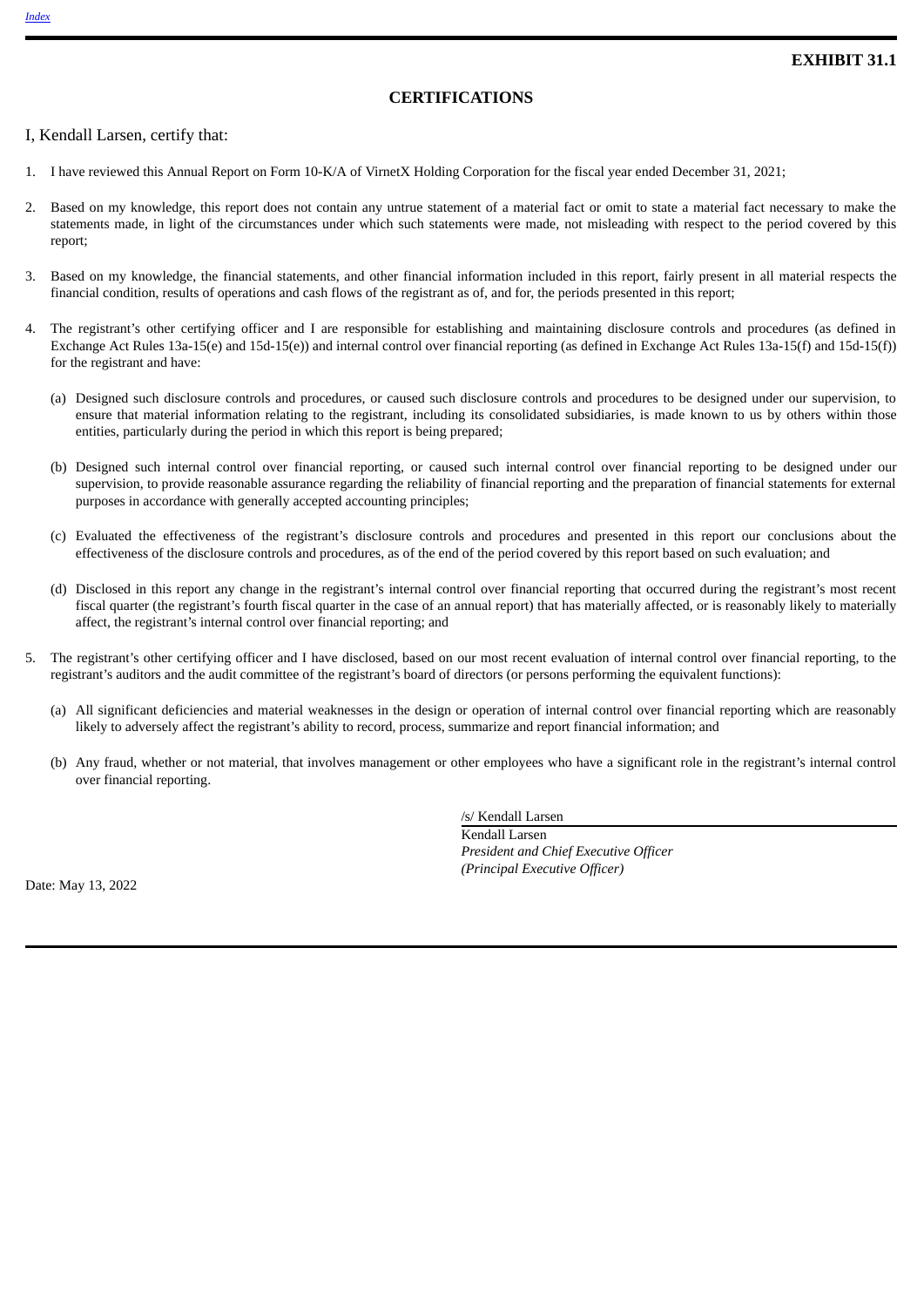## **CERTIFICATIONS**

### <span id="page-59-0"></span>I, Katherine Allanson, certify that:

- 1. I have reviewed this Annual Report on Form 10-K/A of VirnetX Holding Corporation for the fiscal year ended December 31, 2021;
- 2. Based on my knowledge, this report does not contain any untrue statement of a material fact or omit to state a material fact necessary to make the statements made, in light of the circumstances under which such statements were made, not misleading with respect to the period covered by this report;
- 3. Based on my knowledge, the financial statements, and other financial information included in this report, fairly present in all material respects the financial condition, results of operations and cash flows of the registrant as of, and for, the periods presented in this report;
- 4. The registrant's other certifying officer and I are responsible for establishing and maintaining disclosure controls and procedures (as defined in Exchange Act Rules 13a-15(e) and 15d-15(e)) and internal control over financial reporting (as defined in Exchange Act Rules 13a-15(f) and 15d-15(f)) for the registrant and have:
	- (a) Designed such disclosure controls and procedures, or caused such disclosure controls and procedures to be designed under our supervision, to ensure that material information relating to the registrant, including its consolidated subsidiaries, is made known to us by others within those entities, particularly during the period in which this report is being prepared;
	- (b) Designed such internal control over financial reporting, or caused such internal control over financial reporting to be designed under our supervision, to provide reasonable assurance regarding the reliability of financial reporting and the preparation of financial statements for external purposes in accordance with generally accepted accounting principles;
	- (c) Evaluated the effectiveness of the registrant's disclosure controls and procedures and presented in this report our conclusions about the effectiveness of the disclosure controls and procedures, as of the end of the period covered by this report based on such evaluation; and
	- (d) Disclosed in this report any change in the registrant's internal control over financial reporting that occurred during the registrant's most recent fiscal quarter (the registrant's fourth fiscal quarter in the case of an annual report) that has materially affected, or is reasonably likely to materially affect, the registrant's internal control over financial reporting; and
- 5. The registrant's other certifying officer and I have disclosed, based on our most recent evaluation of internal control over financial reporting, to the registrant's auditors and the audit committee of the registrant's board of directors (or persons performing the equivalent functions):
	- (a) All significant deficiencies and material weaknesses in the design or operation of internal control over financial reporting which are reasonably likely to adversely affect the registrant's ability to record, process, summarize and report financial information; and
	- (b) Any fraud, whether or not material, that involves management or other employees who have a significant role in the registrant's internal control over financial reporting.

/s/ Katherine Allanson

Katherine Allanson *Chief Financial Officer (Principal Accounting and Financial Officer)*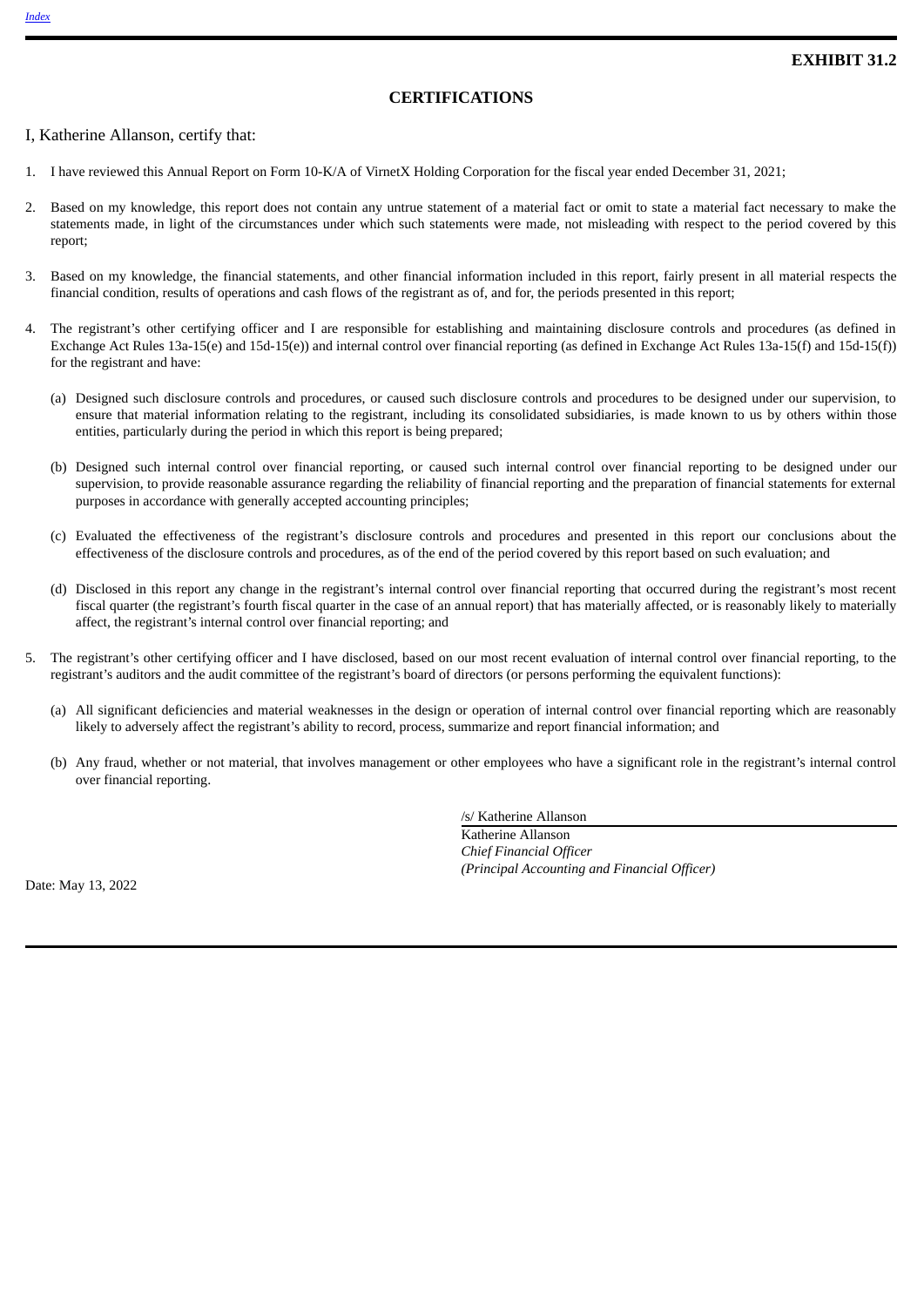### **CERTIFICATION PURSUANT TO 18 U.S.C. SECTION 1350, AS ADOPTED PURSUANT TO SECTION 906 OF THE SARBANES-OXLEY ACT OF 2002**

<span id="page-60-0"></span>In connection with the Annual Report of VirnetX Holding Corporation (the "Company") on Form 10-K/A for the fiscal year ended December 31, 2021 as filed with the Securities and Exchange Commission on March 16, 2022 (the "Report"), I, Kendall Larsen, President and Chief Executive Officer of the Company, certify, pursuant to 18 U.S.C. Section 1350, as adopted pursuant to Section 906 of the Sarbanes-Oxley Act of 2002, that, to my knowledge:

(1) The Report fully complies with the requirements of Section 13(a) or 15(d) of the Securities Exchange Act of 1934; and

(2) The information contained in the Report fairly presents, in all material respects, the financial condition and result of operations of the Company.

/s/ Kendall Larsen Kendall Larsen *President and Chief Executive Officer (Principal Executive Officer)*